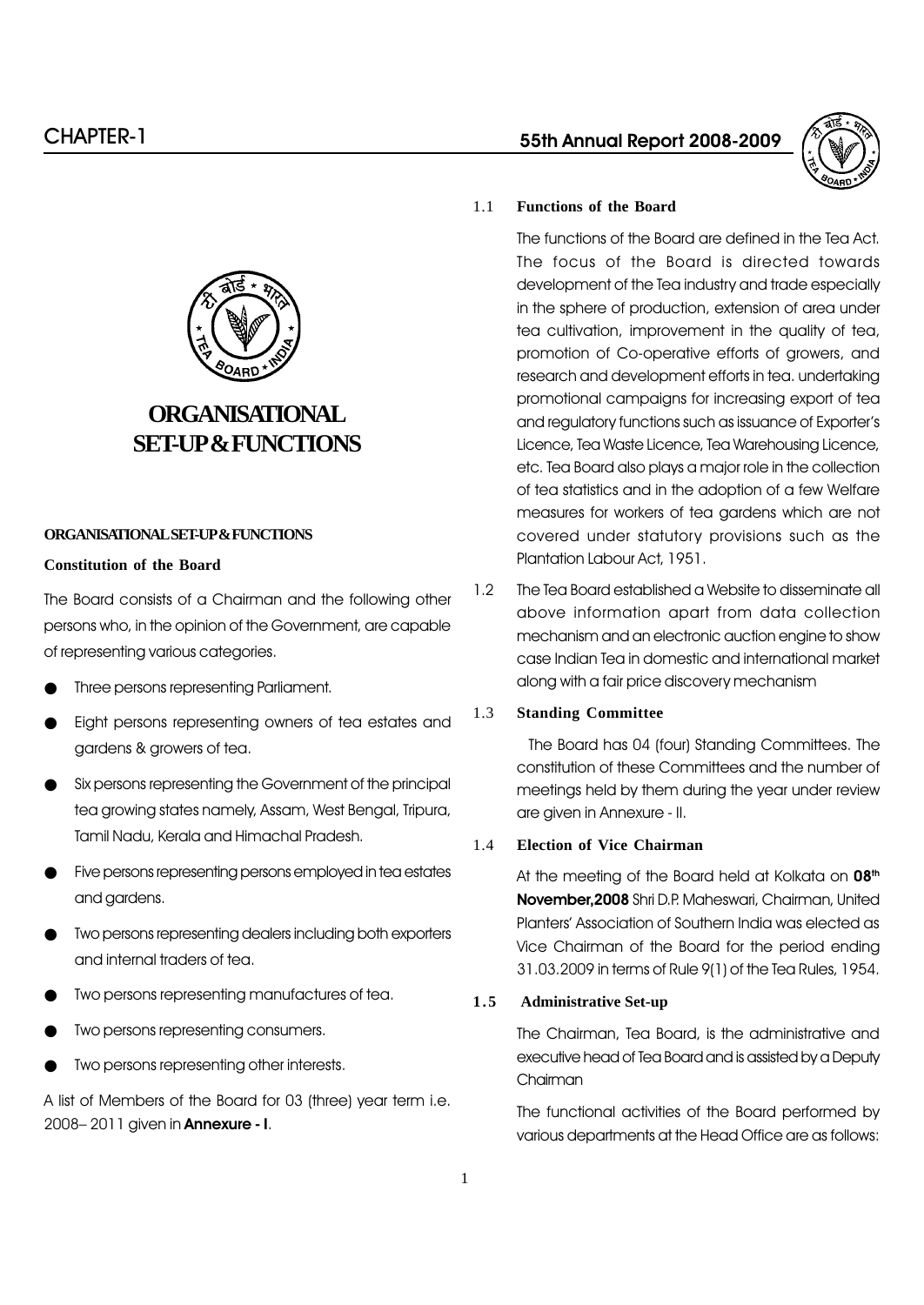

- Secretariat, Establishment and other Administrative work and Co-ordination of the activities of various departments of the Board's Office and also with the Ministry of Commerce & Industry, Government of India, are directly under the charge of the Secretary.
- Finance including Accounts and internal audit is under the charge of the Financial Advisor and Chief Accounts Officer.
- Quantative & Qualitative development of Tea produced in India, Tea Development, the administration of the Financial Assistance Scheme and Assistance to the Industry including Small Growers' for procurement, distribution and movement of essential input is under the charge of the Director of Tea Development.
- Research, both agricultural and industrial, is under the charge of the Director (Research).
- Regulation of production and export including/issue of Export Licence and implementation of the Tea Waste (Control) order are under the charge of the Controller of Licensing.
- Marketing including promotion of tea in India and abroad is under the charge of the Director of Tea Promotion (HQ).
- Labour Welfare is under the charge of the Welfare Liaison Officer, North.
- Collection of statistics including cost studies is under the charge of the Statistician.
- Legal matters arising in various functional departments mentioned above are handled by the Law Officer of Tea Board. Law Officer is also acting as the Chief Coordinating Central Public Information Officer.

Board's website www.teaboard.gov.in is being managed and updated by Research Officer(Statistics)

Implementation of the provisions of Official Language Act and various measures in this respect are handled by the Deputy Director (Hindi).

Security and maintenance of the Tea Board H.O. is under control of Board's Security Officer

# 1.6 Man-Power

The man-power of the Board as on 31.03.2009, in all categories/groups in India and abroad including deputationists was 625. The existing strength of the Officers and Staff Members under different categories in offices of the Board in India and abroad is as shown in the Table - 1.

| SI. No. |                                              | Group A | Group B | Group C | Group D | Total |
|---------|----------------------------------------------|---------|---------|---------|---------|-------|
| 01.     | Head Office*                                 | 23      | 42      | 196     | 79      | 340   |
| 02.     | Regional/Sub-Regional Offices                | 17      | 24      | 125     | 108     | 274   |
| 03.     | Officers on deputation to Tea Board          | 09      |         |         |         | 09    |
| 04.     | Officers on deputation to other organisation |         |         | 02      |         | 02    |
|         | Total                                        | 49      | 66      | 323     | 187     | 625   |

 $Table - 1$ 

|  | Groupwise man power statement of the Board in India and abroad as on 31/3/2009 : |
|--|----------------------------------------------------------------------------------|
|  |                                                                                  |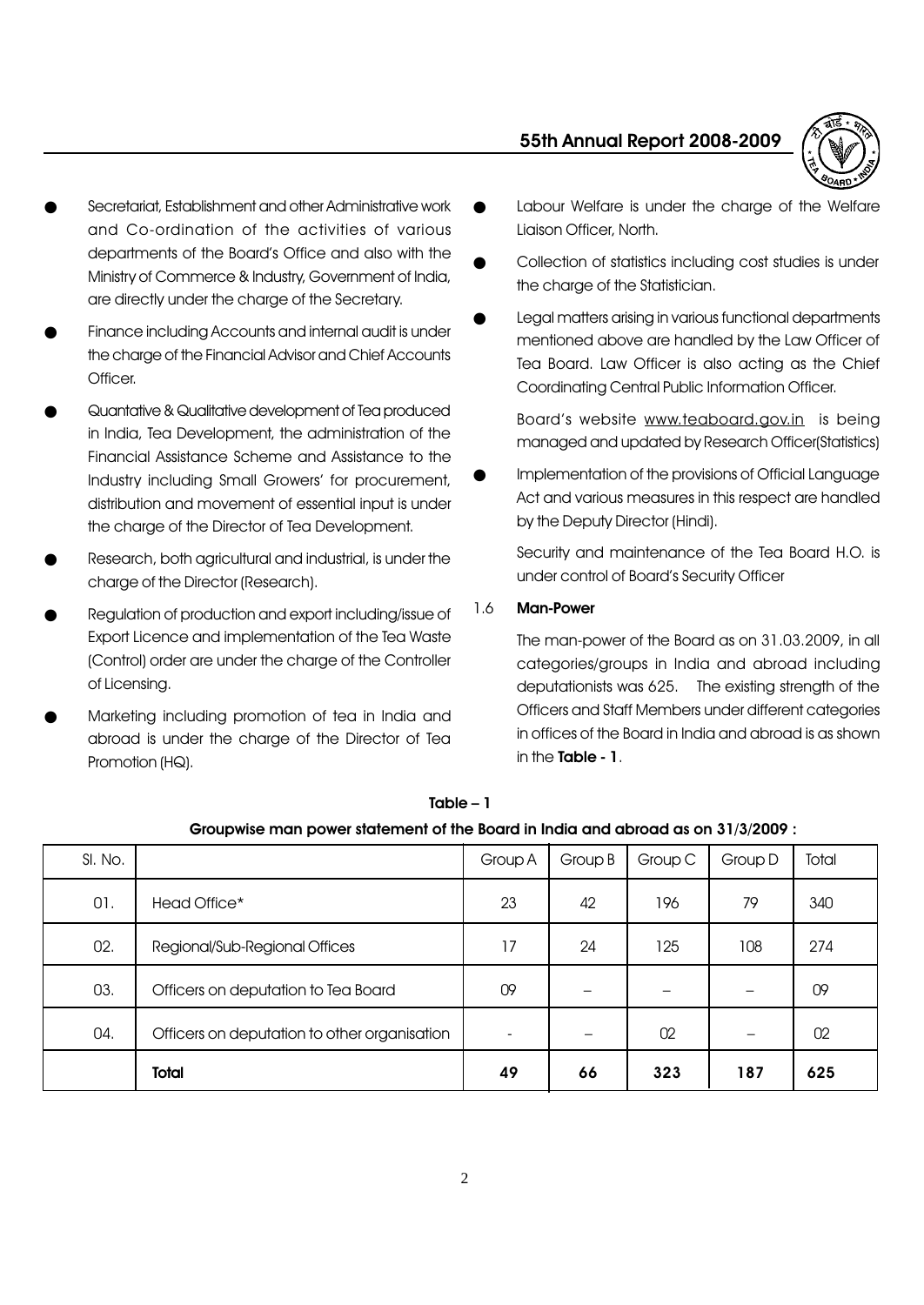

# Number of India-based Officials in Board's Offices abroad under different cadres (as on 31.03.2009)

|                             | London | Dubai | <b>Moscow</b> | Total |
|-----------------------------|--------|-------|---------------|-------|
| Group $-A$                  |        |       |               |       |
| . Director of Tea Promotion | 01     | 01    | 01            | 03    |

\*Excluding deputationist to Tea Board

#### Scheduled Castes & Scheduled Tribes and Other Backward Class

|              | <b>SC</b> | <b>ST</b> | <b>OBC</b> | Total |
|--------------|-----------|-----------|------------|-------|
| Group 'A'    | 09        | 02        | 03         | 14    |
| Group 'B'    | 23        | 05        | 05         | 33    |
| Group 'C'    | 39        | 08        | 12         | 59    |
| Group 'D'    | 44        | 17        | 07         | 68    |
| <b>TOTAL</b> | 115       | 32        | 27         | 174   |

# 1.7 Recruitment Drive

Consequent upon the implementation of SIU's recommendation and Ministry's instruction thereof Board took a major drive in filling up the vacant positions in Tea Board through open advertisement till 31<sup>st</sup> March, 2009 19 nos. of newly recruited staff under different categories, Development Officer, Programmer, Attender joined In Tea Board.

# 1.8 Secretariat Activities

The Secretariat Branch of Tea Board at Head Office is directly attached to Secretary Tea Board. The principal functions of this branch are:-

- (a) To organize Board Meetings and Parliamentary Committee Meetings;
- (b) To prepare and send replies, with approval of the C.A. relating to Parliament Question & VIP Reference;
- (c) To Prepare and Print Annual Report & Annual Accounts of the Board , and also to Compile Chairman's Report to Ministry Every Month
- (d) To Liaison with the Protocol Department and sundry other works.

During the year 2008-2009, Secretariat Branch organized one Board Meeting & four Parliamentary Committee Meetings.

# 1.9 LOCATION OF DIFFERENT OFFICES OF THE BOARD IN INDIA:

Apart from the Board's Head Office at Kolkata, headed by the Chairman and assisted by the Dy. Chairman, there are two Executive Directors of the Board posted at Zonal Offices at Coonoor and Guwahati.

# · Board's Offices in India & abroad

|     | Board's Offices in India & aproad |      |
|-----|-----------------------------------|------|
| 1.  | Guwahati Zonal Office             |      |
| 2.  | Coonoor Zonal Office              |      |
| 3.  | New Delhi Regional Office         |      |
| 4.  | Silchar                           | -do- |
| 5.  | Jorhat                            | -do- |
| 6.  | Tezpur                            | -do- |
| 7.  | Dibrugarh                         | -do- |
| 8.  | Agartala                          | -do- |
| 9.  | Chennai                           | -do- |
| 10. | Kochi                             | -do- |
| 11. | Kottayam                          | -do- |
| 12. | Mumbai                            | -do- |
| 13. | Siliguri                          | -do- |
| 14. | Palampur                          | -do- |

- 15. Jalpaiguri -do-
- 16. Kurseong (Tea Research Centre)
- 17. Londoní Board's Overseas Office)
- 18. Dubai -do-
- 19. Moscow -do-

# 1.10 Changes in Administration :

- 1. Shri Manish Shankar Sharma,IPS deputed to the post of Director of Tea Promotion in Board's Office at Dubai w.e.f. 14.08.2008.
- 2. Shri Chandraiit Saikia, IRPS : 89 Executive Director, Guwahati repatriated to his parent department w.e.f. 01.01.2009.
- 3. Shri Rakesh Saini,IDSE(1987) joined as Executive Director in the Board's Office, Guwahati w.e.f. 15.01.2009.
- 4. Mrs. Y. Roy Chowdhury, IA & AS(92) F.A. & C.A.O.,Tea Board repatriated to her parent department w.e.f. 16.02.2009.
- 5. Shri S.K. Mitra,DDTD(P) superannuated from the services of the Board w.e.f. 28.02.2009.
- 6. Shri S.N. Dhar, Sr. Accounts Officer superannuated from the services of the Board on 31.03.2009.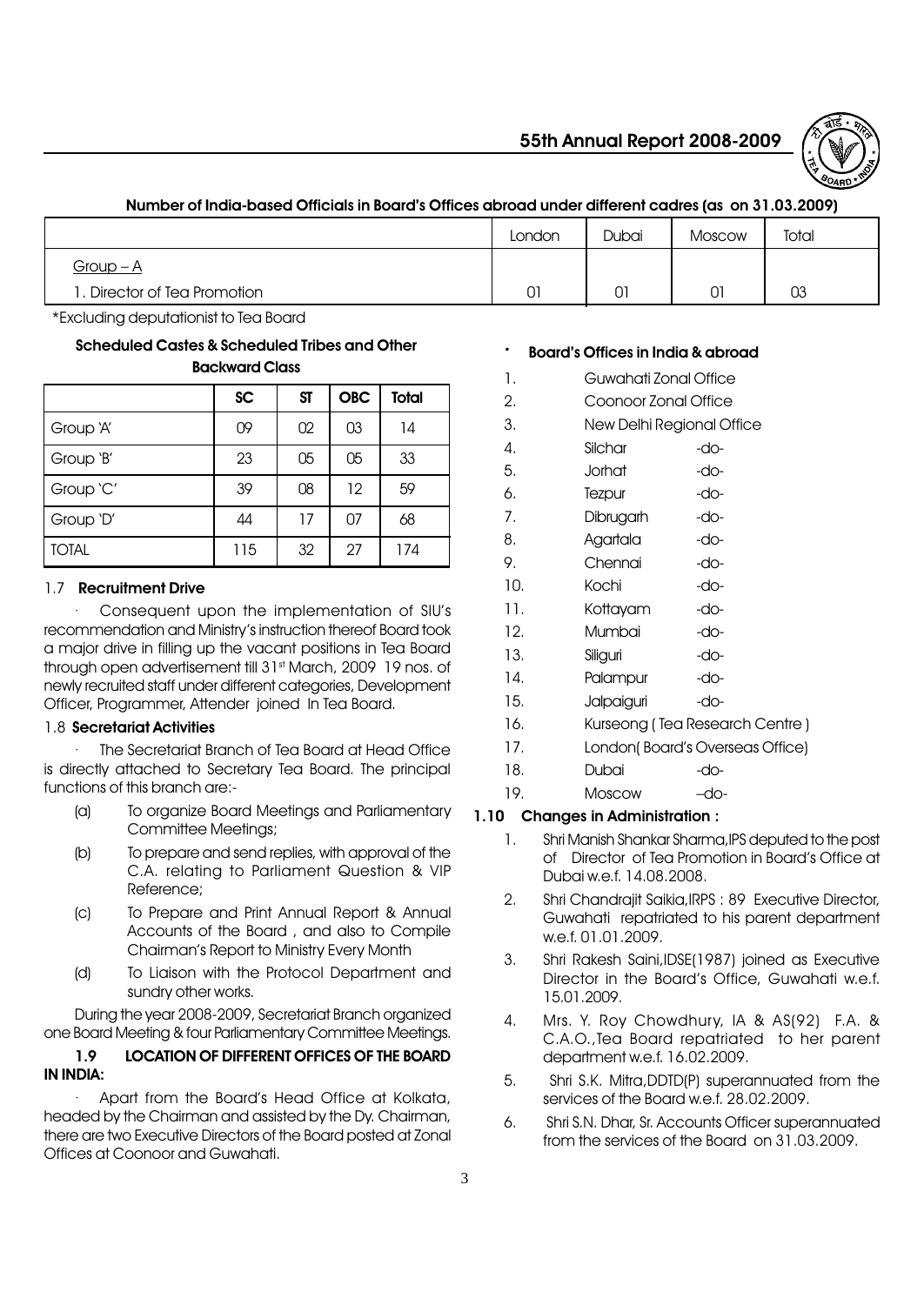

 The decline in production of tea during 2008 was noticed in the North Indian tea growing areas to the tune of 30.82 M.Kgs whereas; South Indian production has improved by 25.21 M.Kgs during 2008 over 2007. The North Indian tea crop has declined over the year except in the month of January, April, August and December over 2007. At the close of the year North Indian production stood at 733.92 M.Kgs as against 764.74 M Kgs of 2007. The crop pattern in South India reflects losses except in the months of May, June, August and November. At the end of the season South Indian production stood at 246.90 M.Kgs as against 221.69 M.Kgs of 2007.

At the close of the calendar year 2008, Indian tea exports witnessed an improvement in the volume and value as well as in unit export price over 2007. All India export volume reached the level of 203.12 M.Kgs as against 178.75 M.Kgs registering an increase of 24.37 M.Kgs and the value of export stood at Rs 2392.91 Crs as against Rs 1810.11 Crs in 2007. The improvement in value earnings was to the extent of 582.80 Crs over 2007. Unit export price earning has registered an increase of Rs 16.55 per kg over 2007.

The annual average prices of tea sold at Indian auctions during 2008 registered at Rs. 86.99 per kg as against Rs. 67.27 per Kg in 2007 showing there by an increase of Rs. 19.72 per kg i.e. 29.31% during 2008 over 2007.

During the year 2008, the average prices of tea at both North and South Indian auctions registered an increase. Prices at North Indian auctions increased by Rs.21.90 per kg i.e. 29.85 % and reached to the level of Rs.95.27 per kg as against Rs.73.37 per kg of 2007. Average prices of tea at South Indian auctions increased by 33.34 % i.e. Rs.16.57 per kg and reached to the level of Rs.66.27 per kg as against Rs.49.70 per kg of 2007.

The global estimated production of tea in the year 2008 registered a decline of 53 M.Kgs from the level achieved in 2007. Estimated global exports during the year 2008 registered an increase of 78 M.Kgs over 2007. The increase in exports is mainly due to increase in exports of tea from Kenya, India, Indonesia, China, Sri Lanka and Vietnam etc. Tea price of tea at the International Auction Centres has registered an increase in respect of all producing countries during 2008 over 2007.

# 2.1 World Production :

The World Production during 2008 has been estimated at 3750 M.Kgs as against 3803 M.Kgs in 2007. The



# **INDIA TEA IN THE INTERNATIONAL PERSPECTIVE**

#### 2.0 Introduction :

Indian Tea Industry has attained the level of production of 980.82 million Kgs estimated during the year 2008 registering a decline of 5.61 million Kgs over the production level of 986.43 million Kgs achieved finally during 2007. The year 2008, the Indian tea industry recorded its finest performance in a decade with price realizations first achieving and the sustaining new heights. Teas were sold at a remunerative price at auctions particularly during the second half of the year, witnessing a surge in prices at auctions benefiting the producers selling teas through auctions.

During 2008, the export of tea from India has finally attained the level of 203.12 M.Kgs with value earnings of Rs 2392.91 Crs and thereby registering an increase in volume by 24.37 million Kgs over 2007 and the value earnings increased by Rs. 582.80 Crores over the year 2007.

The new electronic auction format was unveiled in the last quarter of the year. The e-auction system will provide an excellent platform for unbiased and transparent price discovery mechanism and more teas can be sold in a short span of time. From the current scenario of one - two day auctions, the system provides the capability of completing the auction program in one day. Exhaustive reports can be generated from the system to meet the requirements of various stakeholders on the same day. Printing of auction catalogs (as is currently being done) may not be required as they would be available online to all stakeholders.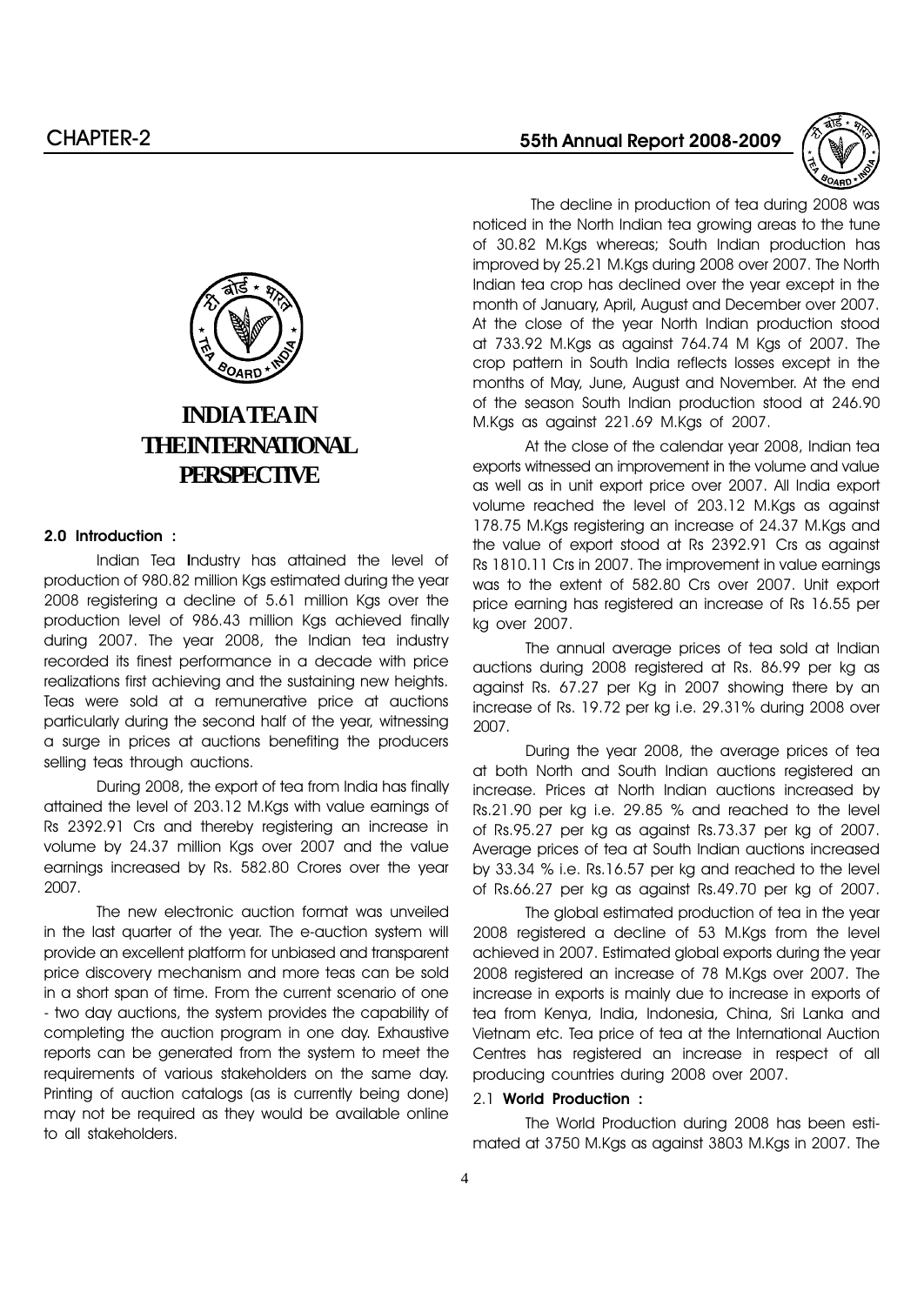decline in production was noticed in Kenya (24 M.Kgs), Turkey (23 M.Kgs), Argentina (15 M.Kgs), Malawi (6 M.Kgs), India (5 M.Kgs.), Vietnam (4 M.Kgs), Tanzania (3 M.Kgs) and Indonesia (2 M.Kgs) etc.

However, production of tea in China (20 M.Kgs) and Sri Lanka (13 M.Kgs) has registered an increase during 2008 over 2007.

#### 2.2 World Exports :

World tea exports during 2008 stood at 1653 M.Kgs as against 1575 M.Kgs in 2007 thereby registered an increase of 78 million Kgs during 2008. The increase in exports has been noticed in the countries like Kenya (39 M.Kgs), India (24 M.Kgs), Indonesia (11 M.Kgs), China (8 M.Kgs), Sri Lanka (5 M.Kgs), Vietnam (4 M.Kgs) and Argentina (2 M.Kgs). Bangladesh, Uganda, Tanzania, Malawi and Turkey registered a decline during the year. The details of production and export by major producing countries are as follows:

#### WORLD PRODUCTION AND EXPORT

| <b>COUNTRY</b> | <b>PRODUCTION</b> |      |      | <b>EXPORT</b> |
|----------------|-------------------|------|------|---------------|
|                | 2008<br>(E)       | 2007 | 2008 | 2007          |
| China          | 1160              | 1140 | 297  | 289           |
| India          | 981               | 986  | 203  | 179           |
| Sri Lanka      | 318               | 305  | 299  | 294           |
| Kenya          | 346               | 370  | 383  | 344           |
| <b>Turkey</b>  | 155               | 178  | 5    | 3             |
| Indonesia      | 148               | 150  | 95   | 84            |
| Vietnam        | 144               | 148  | 115  | 111           |
| Argentina      | 72                | 87   | 76   | 74            |
| Bangladesh     | 59                | 58   | 8    | 11            |
| Malawi         | 42                | 48   | 40   | 47            |
| Uganda         | 43                | 45   | 42   | 44            |
| Tanzania       | 32                | 35   | 25   | 29            |
| Others**       | 250               | 253  | 65   | 66            |
| <b>Total</b>   | 3750              | 3803 | 1653 | 1575          |

(Figs. in M.Kgs)

\*\* Others include Taiwan, Japan, USSR / CIS, Iran,

55th Annual Report 2008-2009

Mozambique, Zaire, Mauritius, Rwanda, Burundi, Cameroon, Brazil, Peru, Ecuador, Zimbabwe, Myanmar, Thailand, Malaysia, South Africa, Australia, Nepal, and Ethiopia.

#### 2.3 WORLD IMPORTS:

World tea imports for consumption registered an increase of 17 M.Kgs during 2008 over 2007. Imports of tea for consumption into North America, West Asia (including Afghanistan) and North and Other African countries registered an increase during 2008 over 2007. The decline in tea imports during 2008 was noticed in the countries viz., CIS Countries including Russian Federation, E.E.C. (excluding United Kingdom) and South East Asia (including Pakistan and Japan) due to lower-off take by the importing countries. The position in respect of tea imports for consumption is illustrated below:

#### Region wise Import for Consumption

(Figures in M.Kgs)

| <b>Countries / Region</b>                      | 2008 (E) | 2007 |
|------------------------------------------------|----------|------|
| United Kingdom                                 | 131      | 131  |
| E.E.C. (excluding United Kingdom)              | 68       | 69   |
| Other West Europe                              | 10       | 9    |
| CIS Countries including Russian Fed.           | 247      | 250  |
| Other East Europe                              | 41       | 38   |
| America                                        |          |      |
| North America                                  | 132      | 127  |
| South America                                  | 28       | 25   |
| Asia (West Asia including Afghanistan)         | 286      | 283  |
| South East Asia (including Pakistan and Japan) | 252      | 268  |
| Africa                                         |          |      |
| North Africa                                   | 191      | 173  |
| Other Africa                                   | 103      | 98   |
| Oceania                                        | 18       | 19   |
| Total                                          | 1507     | 1490 |

(E) Estimated

|  | $(E)$ - Estimated and subject to revision |
|--|-------------------------------------------|
|--|-------------------------------------------|

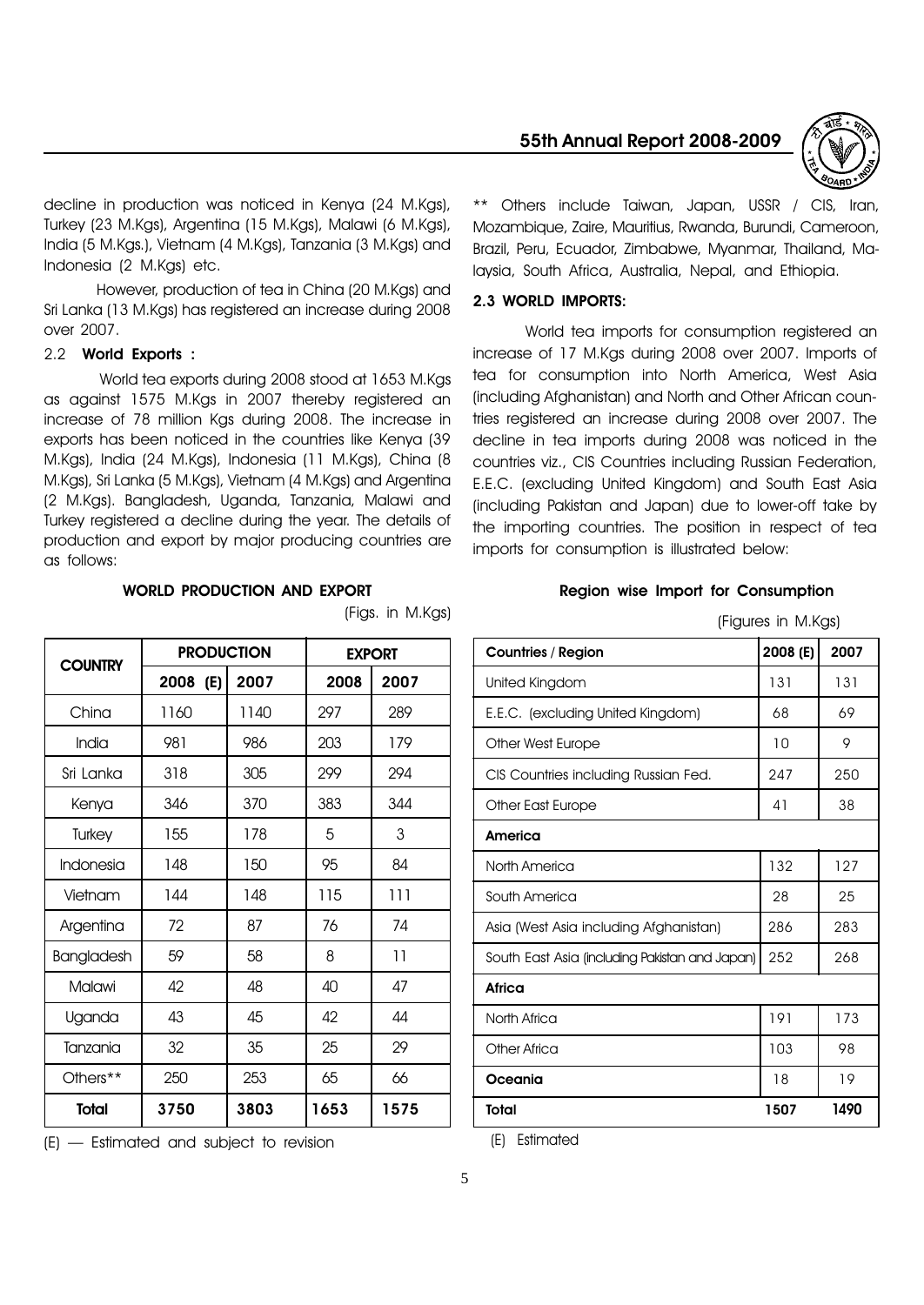

#### 2.4. WORLD TEA PRICES :

The annual average prices of tea in US \$ terms have gone up in all countries during 2008 over 2007 with increase in quantum sold at all auction centrers except at Mombassa, Jakarta and Limbe.

In India, the prices of tea (in US \$ term) sold at North and South Indian auctions have gone up by 23.73 % and 27.50% during 2008 over 2007. The average sales of tea at Indian auction centres as well as International auction centres are as follows :-

#### Prices of Tea at Different Auction Centres up to December

(Quantity : In Thousand Kgs )

(Price In US Dollar / Kg)

| <b>Auction Centre</b> |                | January to December |        |                  |          | % Increase $(+)$                     |  |  |
|-----------------------|----------------|---------------------|--------|------------------|----------|--------------------------------------|--|--|
|                       |                | 2008<br>2007        |        |                  |          | or Decrease (-)<br>in 2008 over 2007 |  |  |
|                       | Qty            | <b>Avg Price</b>    | Qty    | <b>Avg Price</b> | Qty      | Price                                |  |  |
| Kolkata               | 147438         | 2.42                | 142814 | 1.98             | 3.24     | 22.22                                |  |  |
| Guwahati              | 152703         | 2.11                | 152553 | 1.68             | 0.10     | 25.60                                |  |  |
| Siliguri              | 89920          | 1.96                | 86235  | 1.59             | 4.27     | 23.27                                |  |  |
| Amritsar              | 211            | 1.04                | 105    | 0.79             | 100.95   | 31.65                                |  |  |
| Jalpaiguri            | $\overline{7}$ | 1.85                | 163    | 1.60             | $-95.71$ | 15.63                                |  |  |
| North India           | 390279         | 2.19                | 381870 | 1.77             | 2.20     | 23.73                                |  |  |
| Cochin                | 61631          | 1.64                | 57700  | 1.35             | 6.81     | 21.48                                |  |  |
| Coonoor               | 50557          | 1.46                | 37736  | 1.07             | 33.98    | 36.45                                |  |  |
| Coimbatore            | 28081          | 1.47                | 23723  | 1.15             | 18.37    | 26.83                                |  |  |
| Tea Serve             | 15800          | 1.40                | 13375  | 1.01             | 18.13    | 38.61                                |  |  |
| South India           | 156069         | 1.53                | 132534 | 1.20             | 17.76    | 27.50                                |  |  |
| All India             | 546348         | 2.00                | 514404 | 1.62             | 6.21     | 23.46                                |  |  |
| Colombo               | 264865         | 2.83                | 241998 | 2.51             | 9.45     | 12.75                                |  |  |
| Mombassa              | 302886         | 2.18                | 343363 | 1.66             | $-11.79$ | 31.33                                |  |  |
| Chittagong            | 55047          | 1.62                | 54475  | 1.17             | 1.05     | 38.46                                |  |  |
| Jakarta               | 40538          | 1.51                | 42357  | 1.33             | $-4.29$  | 13.53                                |  |  |
| Limbe                 | 14961          | 1.37                | 17609  | 1.05             | $-15.04$ | 30.48                                |  |  |

Conversion rate :: 1 US  $\frac{1}{5}$  = IN Rs. 43.415- 2008

IN Rs. 41.397- 2007.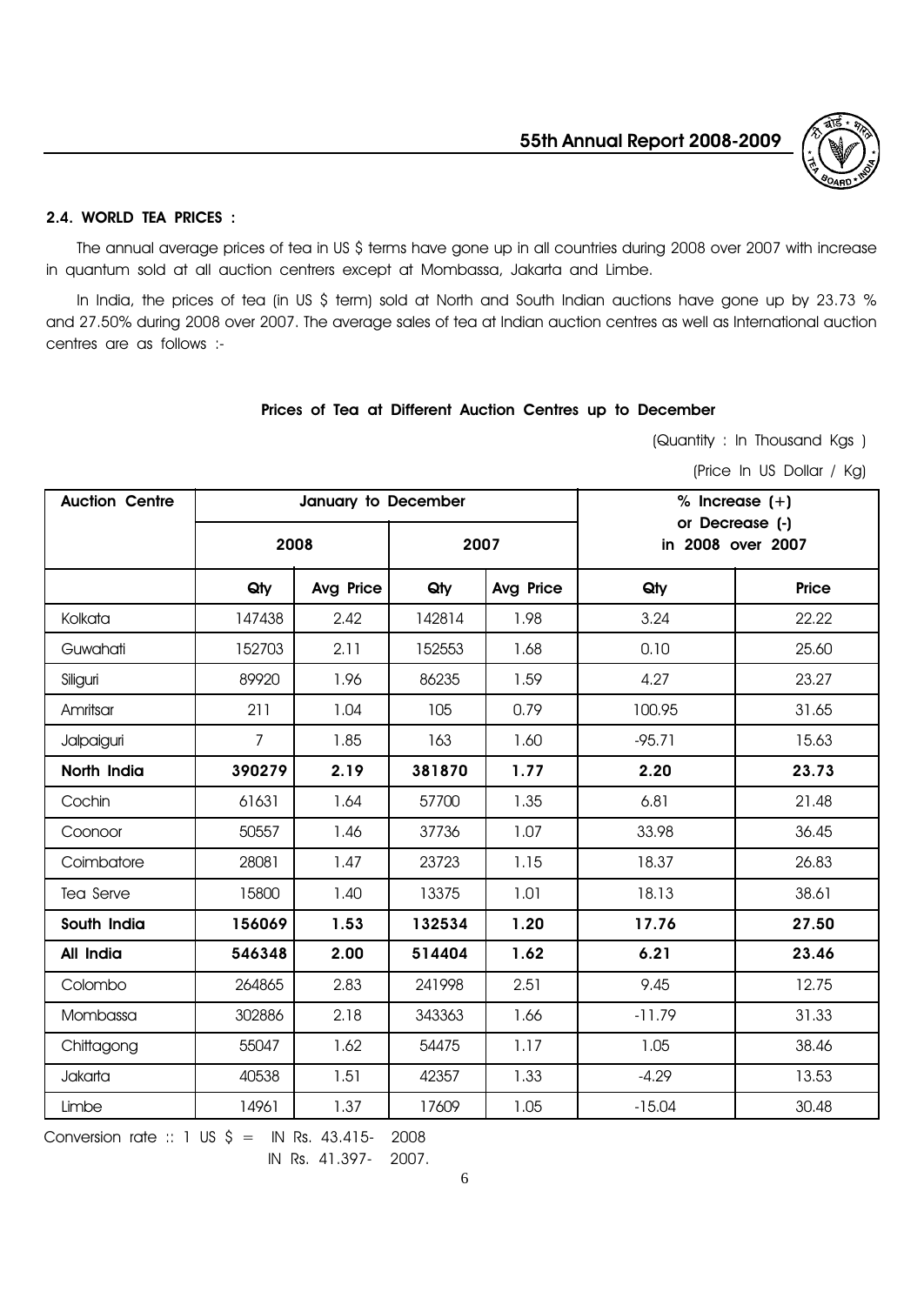

# 2.5 INDIAN TEA SCENE : **Production**

creased by 25.21 M.Kgs during 2008 over 2007.

During 2008 the production of tea in India was estimated at 980.82 M.Kgs as against 986.43 M.Kgs finally achieved during 2007 indicating thereby a decline of 5.61 M.Kgs over previous year. The decline was mainly attributed towards the decline in North Indian crop to the extent of 30.82 M.Kgs whereas South Indian production has in-During the financial year 2008-09 the estimated production of tea in India reached a level of 972.77 M.Kgs as against 987.02 M.Kgs finally achieved during 2007-08 indicating thereby a decline of 14.25 M.Kgs over the last financial year. The details of production of tea in India during the last five years are given below: -

|                  |                       |                       |                     | (Figures in M.Kgs)       |                       |                       |                     |
|------------------|-----------------------|-----------------------|---------------------|--------------------------|-----------------------|-----------------------|---------------------|
| Calendar<br>Year | <b>North</b><br>India | South<br><b>India</b> | <b>All</b><br>India | <b>Financial</b><br>Year | <b>North</b><br>India | South<br><b>India</b> | <b>All</b><br>India |
| 2004             | 662.19                | 230.78                | 892.97              | $2004 - 05$              | 673.57                | 233.27                | 906.84              |
| 2005             | 718.42                | 227.55                | 945.97              | $2005 - 06$              | 721.47                | 227.47                | 948.94              |
| 2006             | 753.24                | 228,56                | 981.80              | $2006 - 07$              | 748.43                | 224.64                | 973.07              |
| 2007             | 764.74                | 221.69                | 986.43              | $2007 - 08$              | 758.27                | 228.76                | 987.02              |
| 2008 (E)         | 733.92                | 246.90                | 980.82              | $2008 - 09$ (E)          | 734.03                | 238.74                | 972.77              |

PRODUCTION OF TEA IN INDIA

(E) Estimated and subject to revision,

# 2.6 Marketing:

#### a) Indian Auction :

The overall percentage of sale through auctions in India in relation to total production during 2008 was 55.66%. The percentage sale of tea through North Indian auctions in relation to total North Indian production during 2008 stood at 53.24% whereas the tea sold through South Indian auctions in relation to South Indian production was 63.21%.

#### b) London Auction :

The sale at London auction was totally closed down by the London Tea Trade with effect from 30th June, 1998. c) Ex-Garden Sale :

The estimated ex-garden sale within the country during 2008 was worked out to 39.76% as against 42.70% in 2007. The overall picture of primary marketing of Indian teas by different channel is depicted below :

### PRIMARY MARKETING OF INDIAN TEA

(Figures in M.Kgs.)

| Year     | Qty. of tea sold<br>through Auction | Ex-garden export under<br>forward contract | Ex-garden private<br>sale |
|----------|-------------------------------------|--------------------------------------------|---------------------------|
| 2006     | 499                                 | 54                                         | 429                       |
|          | (50.81)                             | (5.50)                                     | (43.69)                   |
| 2007     | 514                                 | 51                                         | 421                       |
|          | (52.13)                             | (5.17)                                     | (42.70)                   |
| 2008 (E) | 546                                 | 45                                         | 390                       |
|          | (55.66)                             | (4.59)                                     | (39.76)                   |

Figures in bracket indicate percentage to total production.

 $(E)$  - Estimated.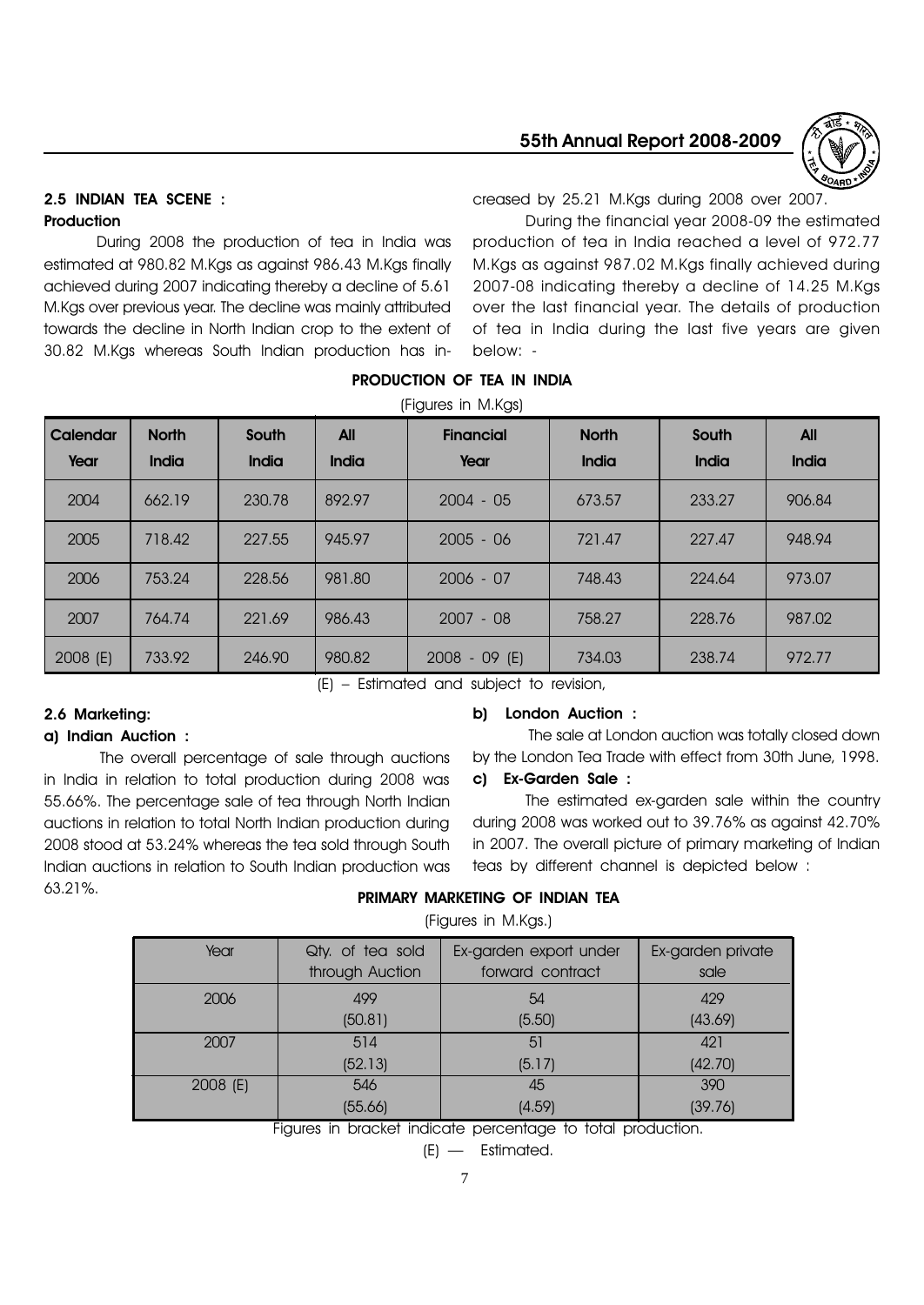### 2.7) Exports :

The export of tea from India during the complete calendar year 2008 finally stood at a level of 203.12 M.Kgs in quantum and Rs 2392.91 Crores in export earnings as against 178.75 M.Kgs. in quantum and Rs. 1810.11 Crores in export earnings in 2007 and thereby registered an increase of 24.37 M.Kgs in quantum and Rs. 582.80 Crs in value during 2008 over 2007. The unit export price during 2008 stood at Rs 117.81 per Kg as compared to Rs 101.26 per Kg in 2007 which shows an improvement of Rs 16.55 per Kg over 2007. During 2008 the value earnings in US\$ term reached the level of 551.17 million as against 437.26 million achieved during 2007.

# 55th Annual Report 2008-2009



During the financial year 2008-09 the export of tea from India finally reached a level of 190.64 M.Kgs in quantum and Rs 2381.79 Crores in value realization as against 185.32 M.Kgs in quantum and Rs 1888.68 Crores in value realization, indicating thereby an increase of 5.32 M.Kgs in quantum and Rs 493.11 Crores in value realization over 2007-08. During 2008- 09 the value earnings in US\$ term reached the level of 518.04 million as against 469.64 million achieved during 2007-08. The improvement in exports of tea from India during 2008-09 was mainly attributable to the increase in export to Middle East countries like Egypt, Tunisia, Iraq, Saudi Arab and also Afghanistan and Pakistan as compared to last year. Total exports of tea (including instant tea) from India during the last five years are given below: -

| Calendar | Qty.     | <b>Value</b> | U.P.    | <b>Financial</b> | Qty     | <b>Value</b> | U.P.    |
|----------|----------|--------------|---------|------------------|---------|--------------|---------|
| Year     | (M.Kgs.) | (Rs.Crs)     | (Rs/Kg) | Year             | (M.Kgs) | (Rs.Crs)     | (Rs/Kg) |
| 2004     | 197.67   | 1841.14      | 93.14   | $2004 - 05$      | 205.81  | 1924.71      | 93.52   |
| 2005     | 199.05   | 1830.98      | 91.99   | $2005 - 06$      | 196.67  | 1793.58      | 91.20   |
| 2006     | 218.73   | 2006.53      | 91.73   | $2006 - 07$      | 218.15  | 2045.72      | 93.77   |
| 2007     | 178.75   | 1810.11      | 101.26  | $2007 - 08$      | 185.32  | 1888.68      | 101.90  |
| 2008     | 203.12   | 2392.91      | 117.81  | $2008 - 09$      | 190.64  | 2381.79      | 124.94  |

#### EXPORTS OF TEA FROM INDIA

#### 2.8. DIRECTION OF EXPORTS :

During 2008-09 the improvement in export of tea was noticed in the regions like West Asia and North Africa (11.13 M.Kgs), Asia other than West (7.89 M.Kgs) over 2007- 08. Improvement has noticed in the countries like Iran (6.56 M.Kgs), Afghanistan (6.01 M.Kgs), Egypt (5.13 M.Kgs), Pakistan (2.42 M.Kgs), Tunisia (1.99 M.Kgs), Saudi Arab (1.12 M.Kgs), U.K. (0.71 M.Kgs) and Canada (0.48 M.Kgs) etc. during 2008-2009 over 2007-2008.

Decline was noticed in export to Russian Federation (7.52 M.Kgs), U.A.E. (4.25 M.Kgs), Germany (1.47 M.Kgs), Poland (1.14 M.Kgs), Kazakhstan (1.06 M.Kgs), USA (1.00 M.Kgs) etc. during 2008-09 over 2007-08.

#### 2.9 PRODUCT DIVERSIFICATION :

Efforts were made to increase export of tea from India in bulk, value-added teas, organic and flavoured teas.

During 2008-09 the exports of value-added teas was more or less at per with the level of 2007-08. However, the volume of exports of value-added teas was 21.71 M.Kgs in quantum and Rs 505.76 crore as against 21.90 M.Kgs in volume and Rs 421.60 Crores achieved during 2007-2008. This shows a decline in quantum of 0.19 M.Kgs during 2008- 09 whereas, export earnings has registered an improvement of Rs 84.16 Crs over 2007-08.

During 2008-09, packet tea exports form India has registered a marginal increase in terms of volume by 0.06 M.Kgs and value earnings increased by Rs 30.27 Crs respectively over 2007-08. The information on tea exports from India in the aforesaid forms can be seen from the following tables: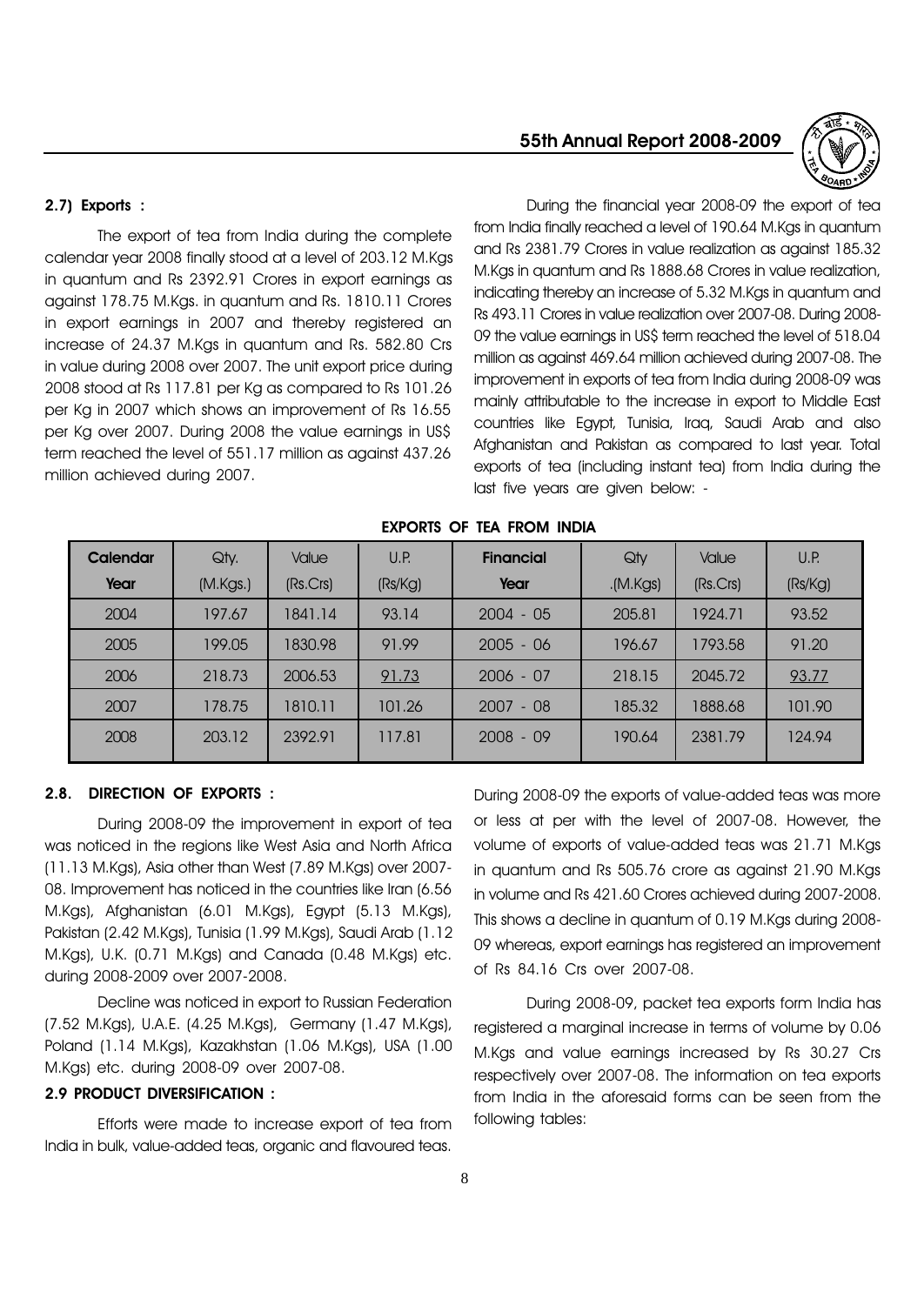| Year    | Quantity<br>(M.Kgs.) | <b>Value</b><br>(Rs.Crs.) | <b>Unit Price</b><br>(Rs/Kg) |
|---------|----------------------|---------------------------|------------------------------|
| 2004-05 | 159.03               | 1312.86                   | 82.55                        |
| 2005-06 | 154.23               | 1243.10                   | 80.60                        |
| 2006-07 | 192.95               | 1591.56                   | 82.48                        |
| 2007-08 | 163.48               | 1467.08                   | 89.79                        |
| 2008-09 | 168.93               | 1876.03                   | 111.05                       |

#### (A) EXPORTS OF BULK TEA FROM INDIA :

#### (B) EXPORTS OF PACKET TEA FROM INDIA :

| Year    | Quantity | <b>Value</b> | <b>Unit Price</b> |
|---------|----------|--------------|-------------------|
|         | (M.Kgs.) | (Rs.Crs.)    | (Rs/Kg)           |
| 2004-05 | 35.73    | 353.65       | 98.99             |
| 2005-06 | 30.53    | 285.02       | 93.37             |
| 2006-07 | 14.77    | 179.91       | 121.83            |
| 2007-08 | 10.14    | 131.91       | 130.05            |
| 2008-09 | 10.26    | 162.18       | 158.12            |

#### (C) EXPORTS OF TEA BAGS FROM INDIA :

| Year    | Quantity | <b>Unit Price</b><br>Value |         |
|---------|----------|----------------------------|---------|
|         | (M.Kgs.) | (Rs.Crs.)                  | (Rs/Kg) |
| 2004-05 | 7.09     | 142.91                     | 201.43  |
| 2005-06 | 8.38     | 174.32                     | 208.04  |
| 2006-07 | 7.34     | 168.01                     | 228.98  |
| 2007-08 | 8.66     | 195.24                     | 225.46  |
| 2008-09 | 8.64     | 248.44                     | 287.67  |

#### (D) EXPORTS OF INSTANT TEA FROM INDIA :

| Year    | Quantity<br>(M.Kgs.) | Value<br>(Rs.Crs.) | <b>Unit Price</b><br>(Rs/Kg) |
|---------|----------------------|--------------------|------------------------------|
| 2004-05 | 3.96                 | 115.29             | 291.35                       |
| 2005-06 | 3.53                 | 91.14              | 258.18                       |
| 2006-07 | 3.09                 | 106.24             | 343.27                       |
| 2007-08 | 3.04                 | 94.45              | 311.10                       |
| 2008-09 | 2.81                 | 95.14              | 338.57                       |

# 55th Annual Report 2008-2009



#### 2.10 Internal Consumption :

Major share of the Indian tea production is consumed within the country. However, there is a perception that the rate of growth of tea consumption in India has declined from the earlier level. In order to increase the domestic demand for tea the Tea Board has been advertising through media and also participating in fairs and exhibition within the country. The internal consumption of tea has been estimated at 802 M.Kgs. in 2008 as against 786 M.Kgs in 2007 showing an increase of 16 M.Kgs over 2007.

#### 2.11 Taxes & Duties :

Cess at a rate 30 paise per Kg. levied on tea in India with effect from 1st April, 1997 except Darjeeling tea where it was levied at a concessional rate of 12 paise per Kg.

# 2.12 Excise Duty :

- (a) Re.1 per kg on teas falling under heading 09.02 has been abolished w.e.f. 01.03.2003. Additional excise duty of Re.1 per kg has been introduced for development purposes w.e.f. 01.03.2003, which has been subsequently withdrawn in the budget 2005-06.
- (b) 16 % ad-valorem on Instant Tea falling under heading 2101.20

#### 2.13 Export Duty :

There is no export duty on tea exported from India at present

#### 2.14 Import Duty :

- Basic duty of 100% plus 10% surcharge on basic import duty plus special additional duty of 4% on basic duty and surcharge (w. e. f. 1st March, 2002).
- Concessionary rate of 7.5% basic duty plus other normal surcharges apply to imports from Sri Lanka up to a volume of 15 M Kgs per calendar year.
- Under the EXIM policy, the import of tea is continued to be allowed without payment of import duty under Duty Exemption Scheme and also for the purpose of re-export by Export Oriented Units (EOU), Export Processing Zone (EPZ) and Special Economic Zone (SEZ) units.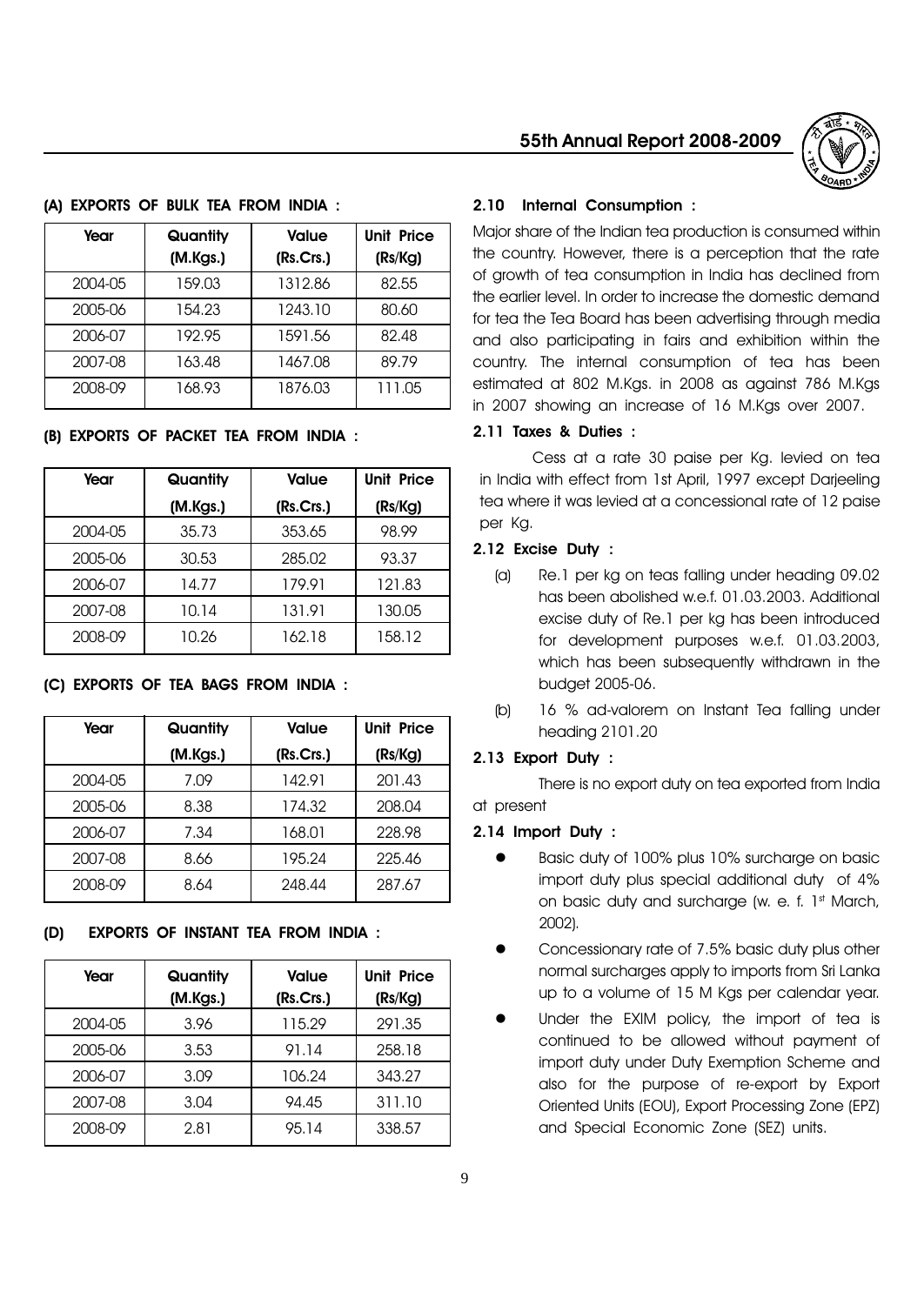

#### CESS PROCEEDS

The estimated collection of cess during the year under review was Rs.2935.00 lakhs. During the year 2008- 2009 an amount of Rs.2186.00 lakh was released by the Government towards proceeds of cess under Section 26 of the Tea Act, 1953 as non-plan contribution to the Tea Board.

#### RESEARCH & DEVELOPMENT GRANTS

During the year 2008-09, a sum of Rs.1390.72 lakh was received from Government towards Research and Development Grants for old and ongoing schemes and new schemes under Section 26A of the Tea Act. An amount of Rs.500.00lakh was received from the Government towards Centenary Grant for Tea Research Association.

#### **SUBSIDY**

A sum of Rs.8703.63 lakh was received from Government towards subsidy during the year 2008-09 under Section 26A of the Tea Act.

#### SPECIAL FUND (AED)

During the year an amount of Rs.405.94 lakh was received from Government towards Grant-in-aid under Special Fund set up with collection of Additional Excise Duty (AED) on Tea.

#### LOAN CORPUS FUND

During the year under review no amount was released by the Government under Section 26A of the Tea Act towards Loan Schemes.

#### SPECIAL PURPOSE TEA FUND

During the year an amount of Rs.1500.00 lakh was received from Government towards Capital cost.

Receipts during the year 2008-09 under different heads of Non-Plan were as under:

#### A. Receipts - Cess Rs. in lakh

| Money received under Section 26 of Tea Act   | 2186.0  |
|----------------------------------------------|---------|
| Fees realized on account of licenses /TMCO   | 10.08   |
| Miscellaneous Receipts including sale of     |         |
| liquid tea, sale of green leaves, gain in    |         |
| foreign exchange, sale of publications etc.) | 76.99   |
| <b>INTEREST ON ADVANCE</b>                   | 7.42    |
| Registration fees realized on account        |         |
| of HACCP/DCTM                                | 7.30    |
| Operating cost received from Plan Scheme     | 1002.63 |
| ΤΟΤΑΙ                                        | 3290.42 |

Expenditure during the year 2008-2009 were as under:



# **INTRODUCTION**

As per Sections 25 and 26 of Tea Act the proceeds of tea cess levied and collected by Central Excise Department on all teas made in the country get credited to the Consolidated Fund of India and Central Government as deemed necessary provide non-plan funds to the Board under Annual Budget of Ministry of Commerce. The rate of cess has been enhanced with effect from 1st April, 1997 and at present is charged on Darjeeling and other than Darjeeling varieties of made teas @ Re. 0.12 per kg and Re. 0.30 per kg respectively in terms of the enabling provision contained in Section 25 of the Tea Act.

The other major sources of income of the Board are grants, subsidy and loan released to it by the Government of India under Section 26 A of the said Act. The Board also has some other minor sources of revenue such as fees on licenses, interest on loans and advances and miscellaneous receipts such as sales of liquid tea, sales of green leaves, sale of application forms and other publications etc.

 Thus, all funds available to the Board under Sections 26 and 26 A of the Tea Act are routed through the medium of the Annual Union Budget. Such funds are then applied to the functions of the Board enshrined in Section 10 of the Tea Act subject to the delegation of financial powers of the Government and/or under the provision of the Act and subordinate legislation thereto.

As indicated above the Budget of the Board comprises of two constituent elements viz. Non-Plan and Plan.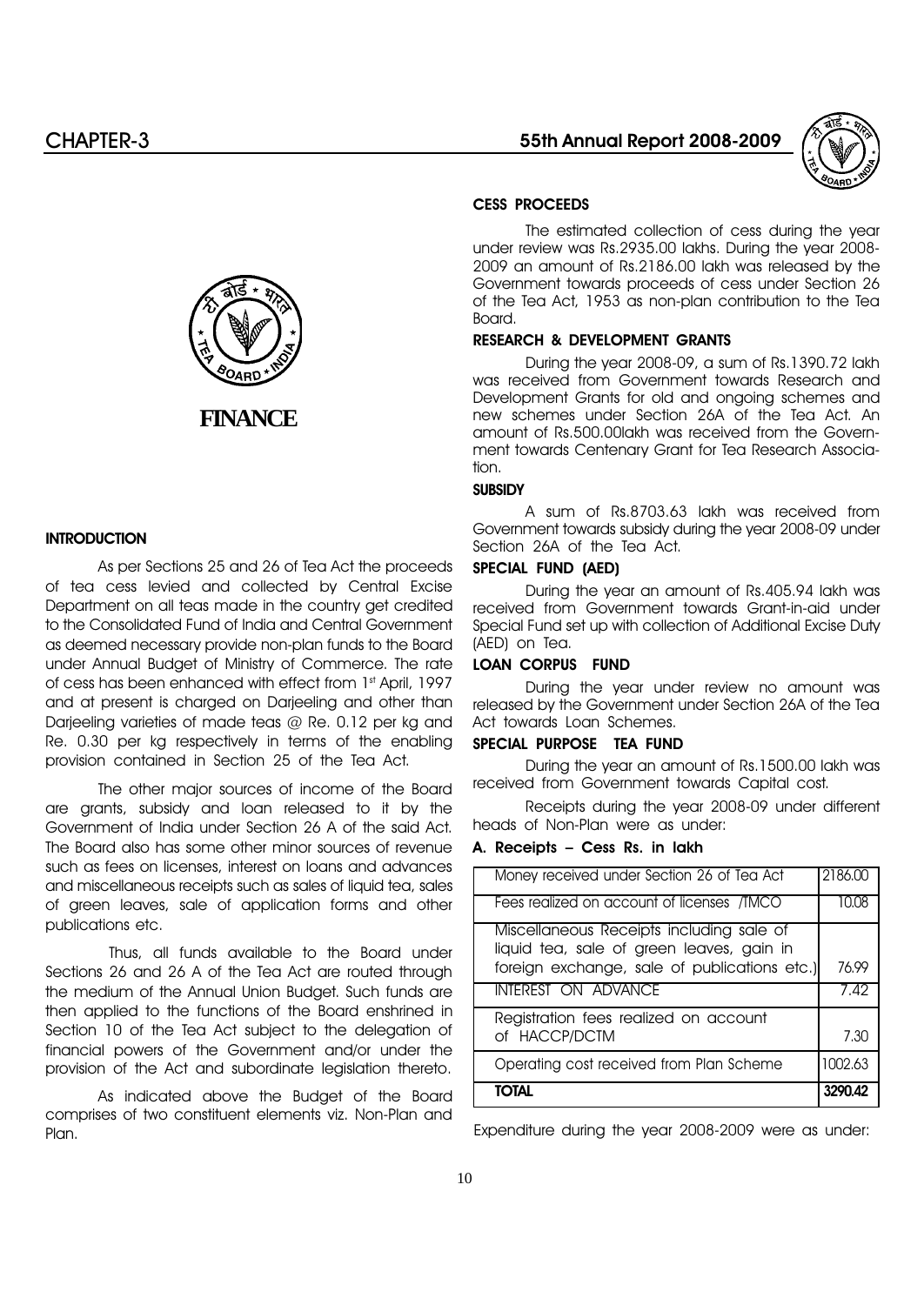

# B. EXPENDITURE-CESS (NON-PLAN)

| TOTAL                                                      | 3317.15 |
|------------------------------------------------------------|---------|
| Scheme                                                     | 5.62    |
| Employer's contribution to New Pension                     |         |
| Advances to employees                                      | 21.84   |
| Works                                                      | 9.13    |
| Pension including 6 <sup>th</sup> CPC arrear               | 868.61  |
| Tea Promotion outside India                                | 40.69   |
| Tea Promotion in India                                     | 206.04  |
| CPC Arrear                                                 | 2165.22 |
| Administration including Library including 6 <sup>th</sup> |         |
|                                                            |         |

C. Expenditure - Research & Development Grants

|                                        | Rs. in lakh |
|----------------------------------------|-------------|
| Grant in aid to TRA                    | 430.63      |
| Grant in aid to UPASI                  | 87.86       |
| Research Grant to HPKW                 | 3.50        |
| Grant in aid to AAU                    | 2.00        |
| Darjeeling Tea Research & Dev. Centre, |             |
| Kurseong                               | 67.73       |
| Darjeeling Tea Research & Dev. Centre, |             |
| Kurseong (Sch.)                        | 34.00       |
| Research Grant TRA                     | 351.01      |
| Research Grant UPASI-TRE               | 194.00      |
| Research Grant to C-DAC                | 30,00       |
| Workshop/Seminar                       | 5.50        |
| IIT, Khargapur, ISRO Scheme            | 96.18       |
| SRIC, IIT, Khargapur (Research Scheme) | 100.00      |
| Salary component of R&D staff/         |             |
| operating cost                         | 130.00      |
| Demo pruning (Coonoor)                 | 42.37       |
| Development Assistance                 | 145.62      |
| <b>Bank Charges</b>                    | 0.28        |
| <b>TOTAL</b>                           | 1720.68     |

# D Expenditure - Subsidy

(Rs. in lakhs)

# (Rs. in lakhs)

| Plantation Development Scheme      | 778.35   |
|------------------------------------|----------|
| Quality upgradation & Product      |          |
| Diversification Scheme             | 1903.82  |
| Orthodox Production Subsidy Scheme | 2232.05  |
| Human Resource Development Scheme  | 383.45   |
| Market Promotion Scheme            | 2731.69  |
| Special Purpose Tea Fund           | 2206.00  |
| TOTAL                              | 10235.36 |

### E Expenditure - Special Fund (AED)

|                   |                        | Rs. in lakh |
|-------------------|------------------------|-------------|
| Research          |                        | 328.04      |
| <b>TOTAL</b>      |                        | 328.04      |
| ᄅᅟᅟᄐᇄᇰᇰᇰᇰᇰᆈᅝᆈᇅᇅᇮᇰ | Contenant Crowl to TDA |             |

#### F. Expenditure - Centenary Grant to TRA

|          | Rs. in lakh |        |
|----------|-------------|--------|
| Research |             | 495.00 |
|          |             |        |

# G. EXPENDITURE - L O A N SCHEME

|                                       | Rs. in lakhs |
|---------------------------------------|--------------|
| Revolving corpus fund for loan scheme | NIL          |
| <b>TOTAL</b>                          | <b>NIL</b>   |
|                                       |              |

#### H. Expenditure-Special Purpose Tea Fund (Capital Contribution)

Rs. in lakhs

| Expenditure  | 1500.00 |
|--------------|---------|
| <b>TOTAL</b> | 1500.00 |

# TOTAL EXPENDITURE ON PLAN DURING THE YEAR

 $(C + D + E + F)$  Rs. 12779.08 lakhs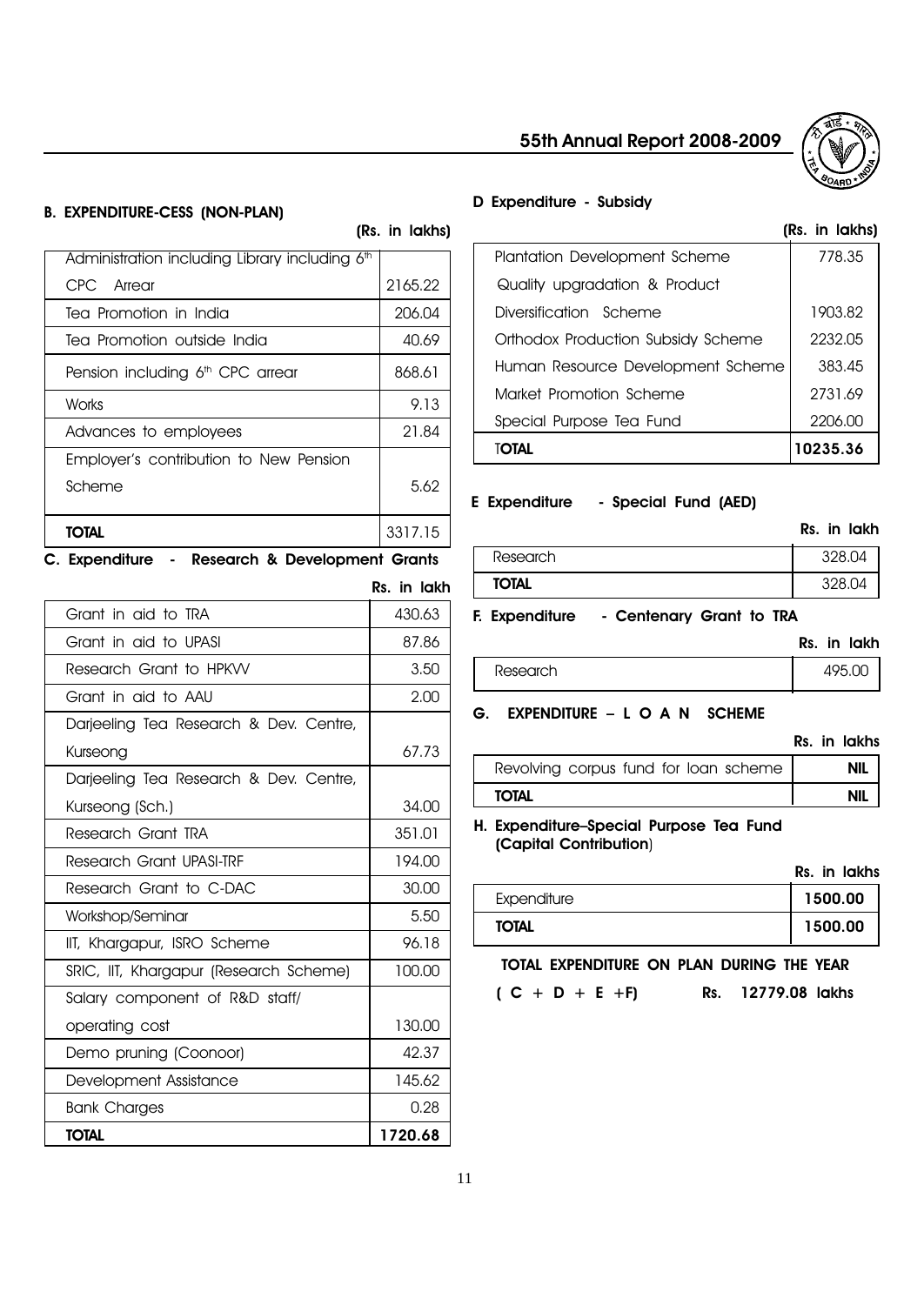



The developmental activities that are being pursued by the Tea Board are aimed at increasing the tea production both vertically and horizontally, improving the productivity of existing tea areas both in the organized and small grower sectors, creation of modern tea processing facilities for qualitative improvement of made tea. In addition Plantation Labour Welfare measures are also supported particularly in the areas of health and education and improving skills at all levels from workers to managers through extensive training. Towards this end , financial support by way of long term loan, subsidy and grant in aid is provided to the all the stake holders of the industry through following development schemes which have been approved by the Planning Commission and Government for implementation during the Eleventh Five Year Plan period with an approved outlay of Rs.615.50 crores. The breakup of the approved outlay for the schemes which serve the specific needs of the industry viz, production, processing, plantation labour welfare and

# S.No **Name of the Scheme** Approved outlay Rs. crores 1 | Tea Plantation Development Scheme | 316.00 2. Quality Upgradation and Product Diversification Scheme 230.00 3 Research and Development Scheme | 19.50 4 | Human Resource Development Scheme | 50.00 Total Budgetary support for  $11<sup>th</sup>$  Plan Period  $\begin{bmatrix} 615.50 \end{bmatrix}$

#### PHYSICAL AND FINANCIAL ACHIEVEMENT DURING 2008-09

The year under report was the 2<sup>nd</sup> year of the XI plan period. The physical and financial achievements during the year as well as the cumulative achievement during the first two years of the XI plan period under each scheme are enumerated below:

#### 1. PLANTATION DEVELOPMENT SCHEME:

The main objective of the Scheme is to encourage the tea plantations in undertaking various field oriented developmental measures aimed at increasing field productivity and decreasing cost of production. Specific areas of support given under this scheme include Productivity improvement through replanting, rejuvenation pruning & consolidation through infilling of vacancies, and creation of irrigation and drainage facilities. Special focus on Small tea gardens for enhancing productivity and quality, new planting in small holdings in hilly areas, encouraging small growers to organize themselves into self help groups/ tea producers societies etc

The activities supported under the scheme during the year under report were as under :

|   | $\mathbf{u}$ , we will find by the respectively will be view with fixed from $\mathbf{u}$                      |                                                                                                                                                                                                |
|---|----------------------------------------------------------------------------------------------------------------|------------------------------------------------------------------------------------------------------------------------------------------------------------------------------------------------|
|   | Replantation /Replacement planting<br>and Rejuvenation of old tea areas -.                                     | For these activities financial assistance by way of loan<br>@50% of the unit cost and subsidy@25% of the unit<br>cost was provided through Special Purpose Tea Fund<br>set up for the purpose. |
| 4 | Creation of Irrigation facilities<br>Creation of Drainage Facilities.<br>Creation of Transportation facilities | The subsidy for these three activities was provided $@25\%$<br>of the actual cost subject to a combined ceiling limit<br>of Rs.10,000 per ha                                                   |

#### i) For all the growers regardless of the size of their holdings:

training for the XI plan period is as under: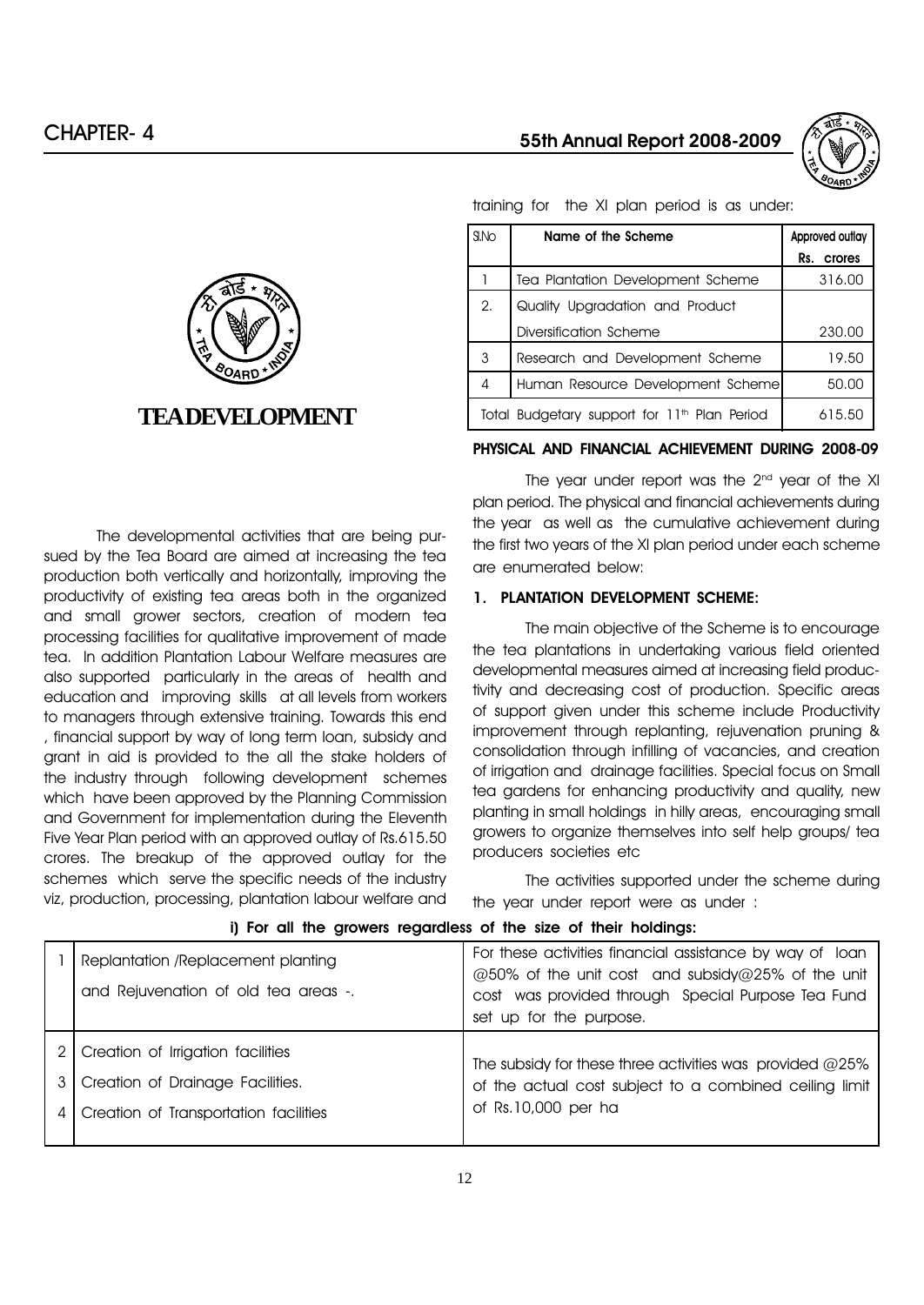

- ii) For individual Small growers holding up to 4.00 ha under tea
- 1. New planting in the hilly areas above 2500' above **MSL**
- iii) For Small Grower Self Help Groups
- a. Setting up Leaf collection Centers/Input Storage godowns
- b. Purchase of weighing Scales/ Leaf carry bags/plastic crates
- c. Purchase of Transport vehicles
- d. Purchase of field inputs -fertilizers & plant protection  $chemicals$  and implements  $-$  pruning machines, sprayers etc

| SI No        | <b>Activities</b>                                                                       | <b>Targets</b><br>2008-09 |                                              | Achievements<br>2008-09                   |  |
|--------------|-----------------------------------------------------------------------------------------|---------------------------|----------------------------------------------|-------------------------------------------|--|
|              |                                                                                         | Financial<br>Rs.Crores    | Physical                                     | Physical<br>Financial<br>Rs.crores        |  |
|              | <b>New Planting</b><br><b>Irrigation &amp; Drainage</b><br><b>SHGs of small growers</b> | 5.00                      | 1000<br>ha<br>1500<br>ha<br>30<br><b>Nos</b> | 894.61 ha<br>7.94<br>4325.37 ha<br>17 Nos |  |
| $\mathbf{2}$ | Replanting<br>Rejuvenation                                                              | 20.0                      | 4592<br>ha<br>1579<br>ha                     | 4020.20 ha<br>$21.79*$<br>1553.27 ha      |  |

THE PHYSICAL AND FINANCIAL ACHIEVEMENTS DURING 2008-09 WERE AS UNDER:

\* In addition to subsidy, loan was sanctioned for Rs. 10.16 crores covering 1066.97 ha

# Reasons for shortfall : New Planting :

There was a practical difficulty in establishing the actual area planted in Nagaland due to receiving huge number of claims for subsidy amounting to more than Rs.8 crores for an inflated area. The Government of Nagaland has been requested to form a screening Committee to establish the identity of the growers and the extent of area planted by the individual growers.

# Self Help Groups :

A review was made as to the functioning of the SHGs in Assam which were supported during the Tenth Plan period. It was noticed that many of the SHGs have

not been functioning satisfactorily. However, viewed against the combined target for first two years of the plan period (i.e  $20 + 30 = 50$ ) the actual number of SHGs formed during the two years  $(45+17=62)$  well exceed the target by 12 Nos.

# Replanting:

The actual area uprooted against the applications received during the year under report well exceeds the target fixed for replanting. However, the actual extent of area replanted is marginally lower than the target mainly because of the time lag between the uprooting and replanting which in some cases is longer because of the requirement of rehabilitation of the soil prior to replanting. This shortfall will be made good during the course of the next financial year.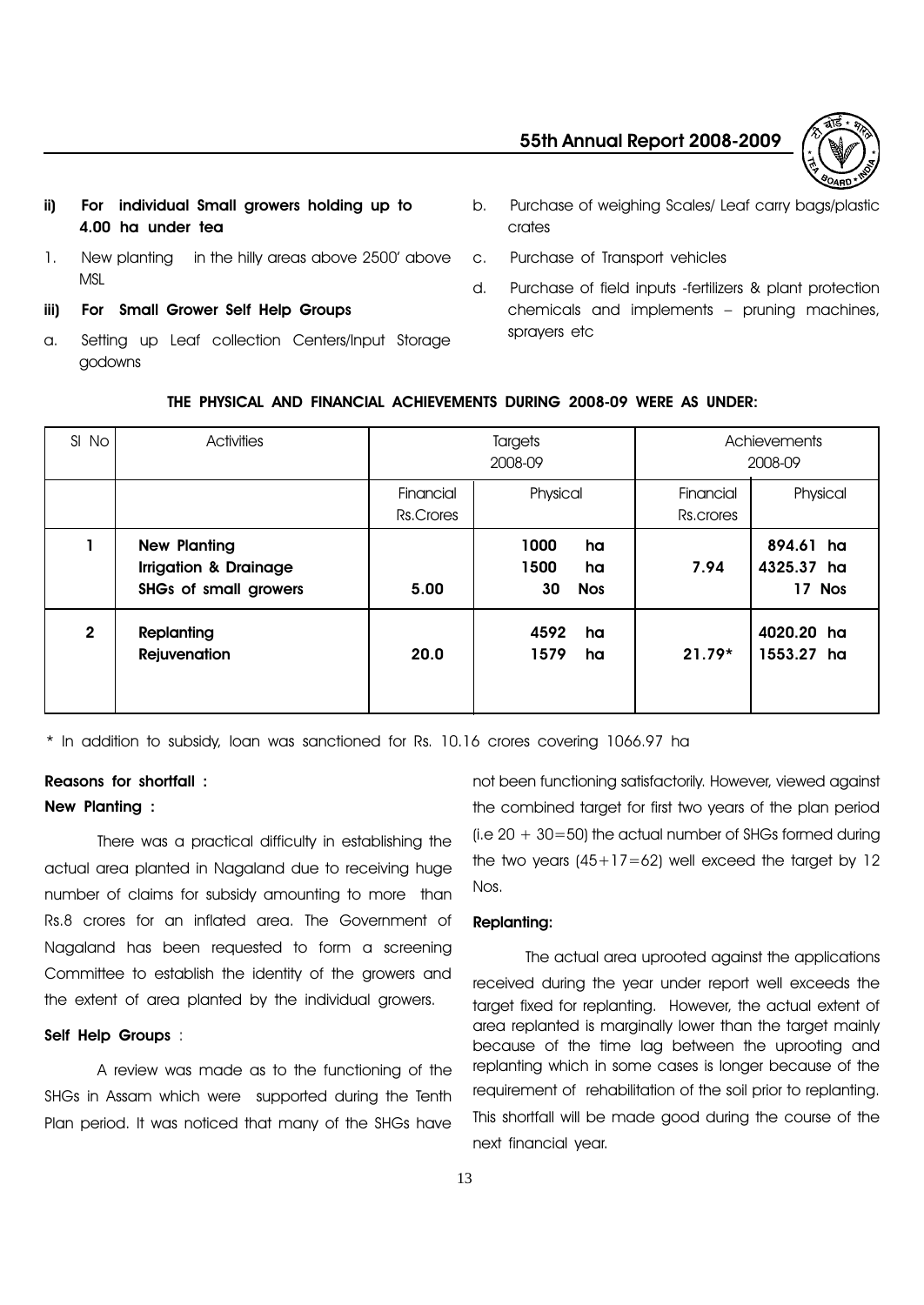55th Annual Report 2008-2009



| SI No | Activity                                                                                 | XI Plan Target                |                        | Achievements during 2<br>years(2007-09) |                        | % Achievement of XI Plan<br>targets |                        |
|-------|------------------------------------------------------------------------------------------|-------------------------------|------------------------|-----------------------------------------|------------------------|-------------------------------------|------------------------|
|       |                                                                                          | Physical                      | Financial<br>Rs.Crores | Physical                                | Financial<br>Rs.crores | Physical                            | Financial<br>Rs.crores |
|       | <b>New Planting</b><br><b>Irrigation</b><br>&Drainage<br><b>SHGs of small</b><br>growers | 7450 ha<br>7900 ha<br>212 nos | 55                     | 1078.45<br>5890.32<br>62 Nos            | 10.58                  | 14%<br>75%<br>29%                   | 19%                    |
| 2     | Replanting<br>Rejuvenation                                                               | 32560 ha<br>8432 ha           | 261                    | 7216.89<br>2980.81                      | $68.07*$               | 22%<br>35%                          | 26%                    |

#### The cumulative achievements during the first two years of the plan period were as under:

\*Includes a sum of Rs.30 crores used towards default reserve fund.

# MAJOR POLICY DECISIONS / INITIATIVES TAKEN DURING THE YEAR UNDER REVIEW :

The policy issues relating to **Special Purpose Tea** fund (SPTF) were guided by the APEX Committee and the screening of applications and recommending them for sanction of loan and subsidy were guided by the Screening committee Report. During the year under one Meeting of the Apex Committee of the scheme and 14 meetings of the Screening Committee were held.

- The Apex Committee at its meeting held on 23.07.08 approved the following modifications to the eligibility conditions :
- Extension of the benefit of rejuvenation pruning to the tillah areas of Cachar and Tripura with the specific condition that age of the bushes should be in the range of 30 to 40 years of age
- Relaxation of the minimum stipulated rehabilitation period for undertaking replanting provided soil health is found suitable and the same is backed by soil analysis report from Boards' approved soil testing laboratories
- As follow up to decision of the Board in its 207<sup>th</sup> meeting held on  $8<sup>th</sup>$  November 2008 the SPTF Committee, was constituted.
- Based on review made and analysis of the causes of delay in processing the applications, the application format has been simplified and a time frame was put in place for expeditious processing of applications received for loan and subsidy.
- An help desk has been set up for clarifying the queries relating to SPTF and the status of applications. A separate website has been created with a provision for submission of applications online.

# 2. Quality Upgradation and Product Diversification Scheme

The main objective of Scheme is to serve as a catalyst for tea factories/blending/packaging units to undertake investments in modern technologies/processes (either for expansion or for replacement), which would eventually enable quality improvement, and higher realizations through the production of better quality/value added teas. The overall objective of the scheme is thus to encourage quality upgradation and product diversification in the tea processing units. Specific areas of support given under this scheme include augmenting the processing capacity, creation of new facilities to product diversification like orthodox / green tea and other specialty teas, setting up of modern blending/ packaging units, installation of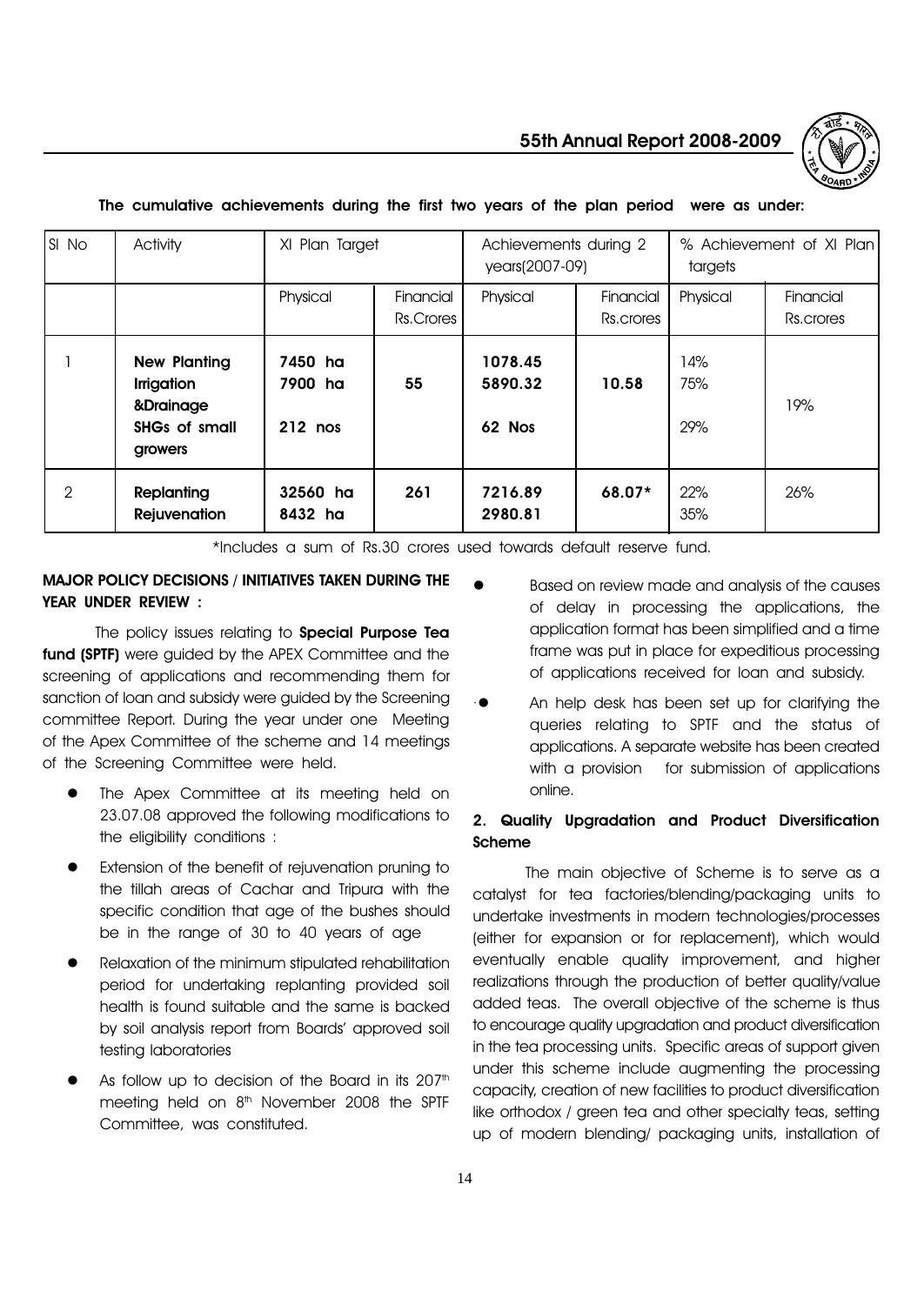

electronic control devices for quality processing obtaining ISO/HACCP/Organic tea certification for tea manufacturing units/ gardens and imparting training to small growers and Bought Leaf factory owners in quality awareness.

The activities supported under the scheme during the year under report were as under:

| SI.<br>No.     | <b>Activities supported</b>                                                                                                                                                                                                                                           | Rate of subsidy                                                                                                                                                                                                          |
|----------------|-----------------------------------------------------------------------------------------------------------------------------------------------------------------------------------------------------------------------------------------------------------------------|--------------------------------------------------------------------------------------------------------------------------------------------------------------------------------------------------------------------------|
| L              | 1. Modernisation of the processing factories by<br>replacement of old and worn out machinery :<br>2. Procurement of processing machinery for<br>orthodox tea in 100% CTC factories and<br>3. Setting up of new factories by the Self Help<br>Groups of small growers. | Subsidy $\omega$ 25% on the actual cost of machinery<br>subject to a ceiling of Rs.25 Lakhs per factory per<br>annum).<br>(For item 2 & 3 subsidy $@$ 40% subject to a<br>ceiling of Rs.25 Lakhs per factory per annum). |
| Ш              | 1. Value addition by way of creating additional<br>infrastructure for cleaning, blending, colour sorting,<br>packaging etc.<br>2. In case of machinery for orthodox tea in 100%<br>CTC factories.                                                                     | @ 25% on the actual cost of machinery<br>(Subsidy<br>subject to a ceiling of Rs.25 Lakhs per factory per annum).<br>For item 2(Subsidy $@$ 40% subject to a ceiling of<br>Rs.25 Lakhs per factory per annum).            |
| $\mathbf{III}$ | Quality assurance certification for ISO/HACCP and<br>Organic Tea                                                                                                                                                                                                      | (Subsidy $\omega$ 50% of the certification fee subject to a<br>ceiling of Rs. 1.00 lakh per certificate including renewals<br>per annum).                                                                                |
| IV.            | Setting up of new factories for production of<br>green tea, orthodox tea and specialty teas etc<br>(product diversification) -                                                                                                                                        | (Subsidy @ 40% of the cost subject to a ceiling of Rs.25)<br>Lakhs per factory per annum).                                                                                                                               |
| $\vee$         | Incentive for orthodox tea production -                                                                                                                                                                                                                               | Subsidy $@$ Rs.3/- per kg of actual production of leaf<br>grades and Rs.2/- per kg for dust grades and an<br>additional incentive @Rs.2/-per kg of the incremental<br>volume over the previous year.                     |

**Note** 

• Machinery: The subsidy was limited to 25% of the total cost (basic cost of the machinery items, admissible taxes, freight, insurance and cost of commissioning) subject to a ceiling limit of Rs. 25 lakhs per factory/ blending packaging unit.

**• Certification:** The subsidy for obtaining an ISO/ HACCP and organic certification was limited to 50% of the cost of certification and restricted to a maximum amount of Rs. 1,00,000/-.

• No disbursement for **product diversification** was made during the last two years as the Board did not receive any application for setting up of new factories for production of green tea, orthodox tea and specialty teas etc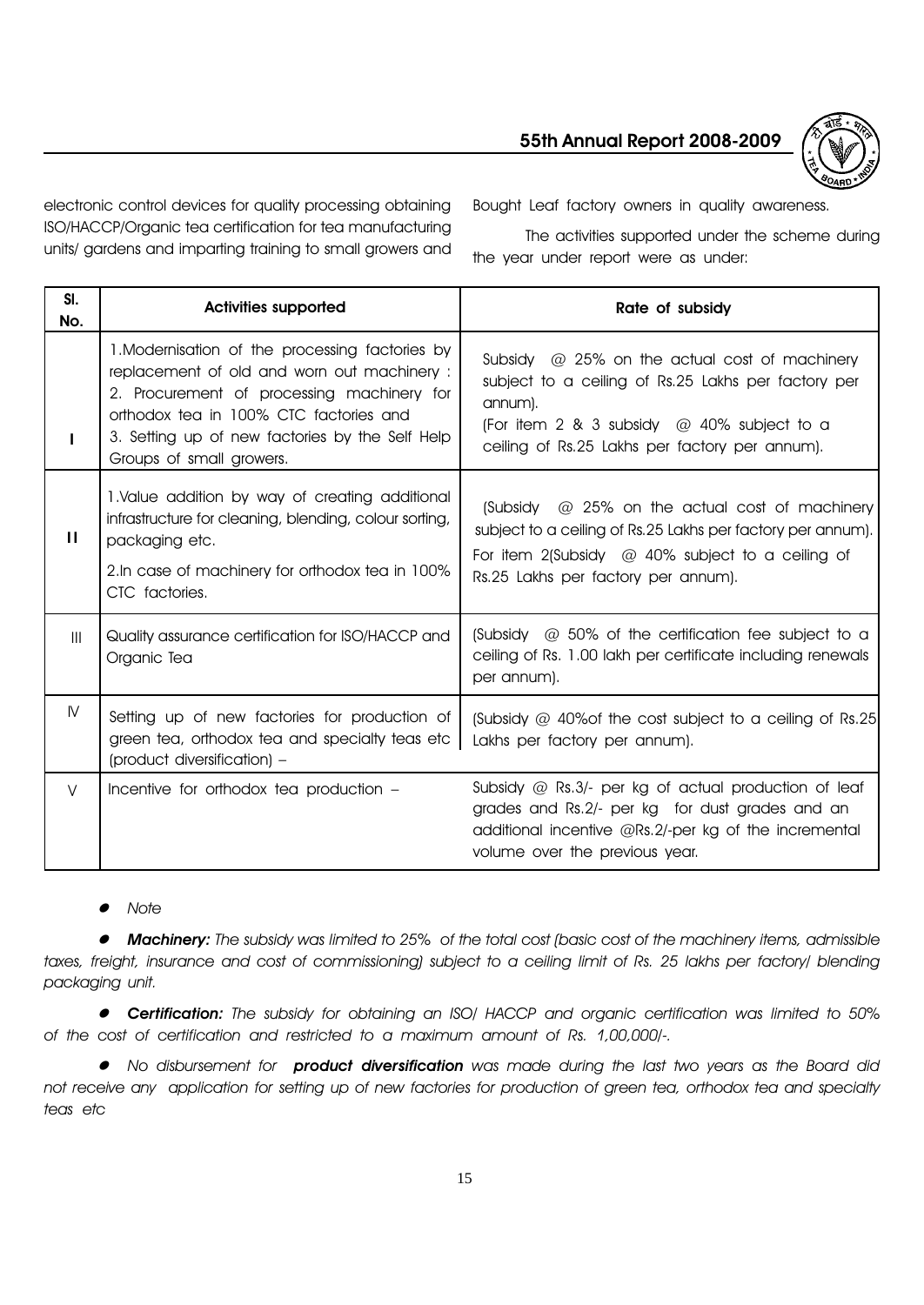

### The physical and financial achievements during 2008-09 were as under:

| SI No         | <b>Activities</b>            | Targets<br>2008-09 |          |           | Achievements<br>2008-09 |
|---------------|------------------------------|--------------------|----------|-----------|-------------------------|
|               |                              | Financial          | Physical | Financial | Physical                |
|               |                              | Rs.Crores          |          | Rs.crores |                         |
|               | <b>Factory Modernization</b> |                    | 65 units |           | 266 units               |
|               | <b>Value Addition</b>        |                    | 12 units |           | 25 units                |
|               | <b>Quality certification</b> | 20.00              | 25 units | 19.03     | 25 units                |
| $\mathcal{P}$ | <b>Orthodox Production</b>   | 20.00              | 75 m.kgs | 22.32     | 77.61 m.kg              |

# The cumulative achievements during the first two years of the plan period were as under:

| SI No | Activities                                    |                        | XI Plan Target<br>Achievements during 2<br>years(2007-09) |                       | % over XI Plan<br>targets |              |           |
|-------|-----------------------------------------------|------------------------|-----------------------------------------------------------|-----------------------|---------------------------|--------------|-----------|
|       |                                               | Physical               | Financial<br>Rs.Crores                                    | Physical              | Financial<br>Rs.crores    | Physical     | Financial |
|       | Factory<br>Modernization<br>Value<br>addition | 349 units<br>147 units | 130                                                       | 372 units<br>27 units | 46.27                     | 106%<br>18 % | 36 %      |
|       | <b>Addition Quality</b><br>certification      | 100 unts               |                                                           | 52 units              |                           | 52%          |           |
| 2     | <b>Orthodox</b><br>Production                 | 380 m kgs              | 100                                                       | 150.55<br>m.kgs       | 36.32                     | 40%          | 36%       |

# 3. HRD Scheme

Primary objective of HRD activities supported under this scheme aims at induction of professionalism in plantation management, improve labor productivity, skills improvement at all levels from workers to managers through extensive training and carrying out plantation labor welfare measures aimed at filling in critical gaps in the welfare of tea garden workers, particularly in health and education which will be in the nature of complimenting but not replacing the statutory provisions of Plantation Labour Act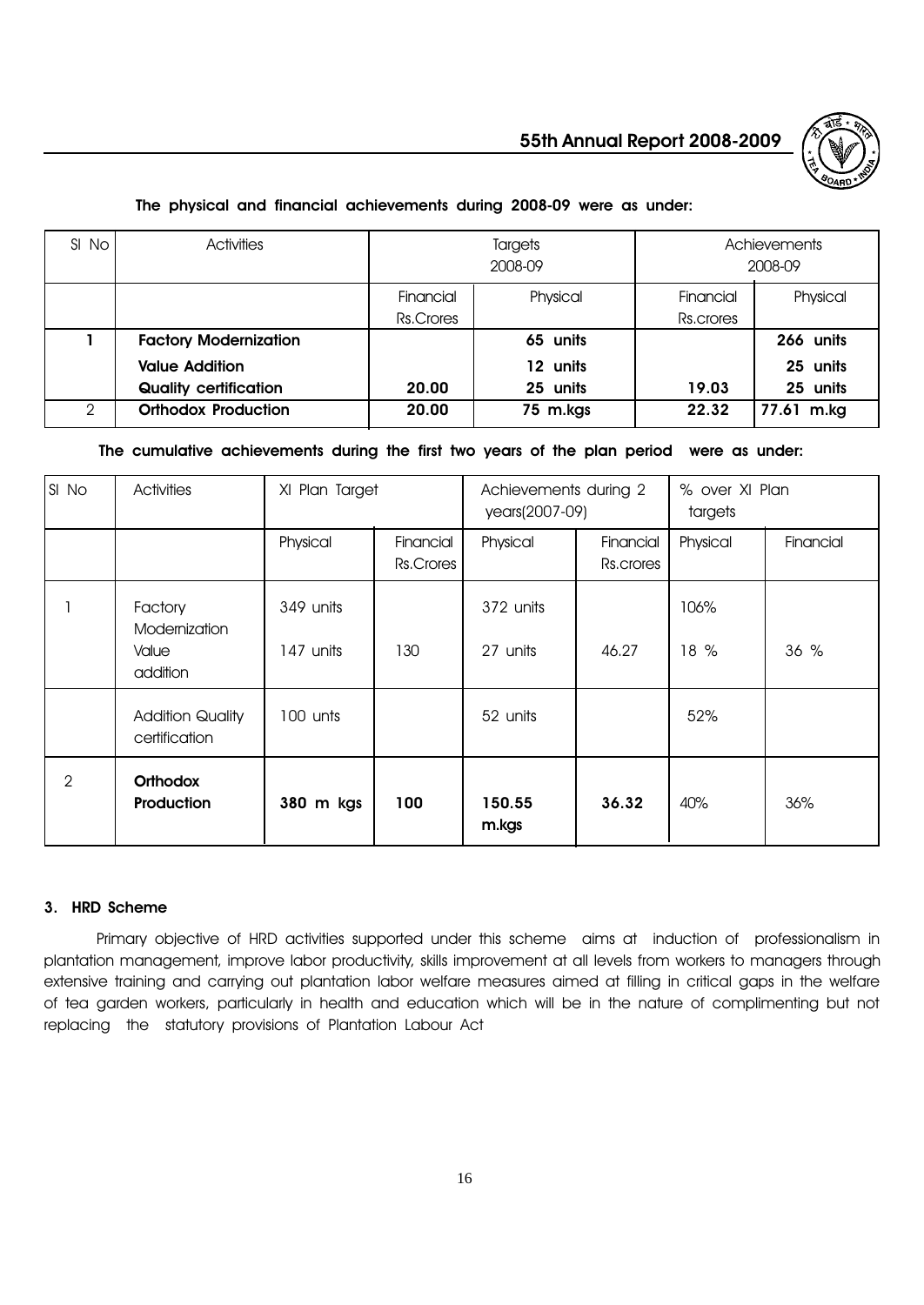

The activities supported under the scheme were as under:

|                | <b>Activities supported</b>                                                                                                                            | Rate of subsidy                                                                                                                                                                                                                 |
|----------------|--------------------------------------------------------------------------------------------------------------------------------------------------------|---------------------------------------------------------------------------------------------------------------------------------------------------------------------------------------------------------------------------------|
| A              | <b>Labour Welfare measures</b>                                                                                                                         |                                                                                                                                                                                                                                 |
| 1              | Drinking water (One water point source with hand<br>pump<br>and platform)/Ring well for every 200 workers)                                             | Rs.12000 / unit                                                                                                                                                                                                                 |
| $\overline{2}$ | Sanitation (one unit of sanitary latrine for every<br>100 workers)                                                                                     | Rs.15000/unit                                                                                                                                                                                                                   |
| $\mathfrak{Z}$ | Capital grant for extension of medical facilities and<br>purchase of medical equipments and accessories                                                | 70% of the cost or Rs.8 lakh whichever is<br>lower                                                                                                                                                                              |
| 4              | Capital grant for construction of clinics and hospitals                                                                                                | 70% of the cost or Rs.12 lakhs whichever<br>lower<br>is                                                                                                                                                                         |
| 5              | Assistance to disabled persons dependent on tea<br>garden workers                                                                                      | @Rs.2500 per disabled person                                                                                                                                                                                                    |
| B              | For education of wards of workers                                                                                                                      |                                                                                                                                                                                                                                 |
| $\mathbf{1}$   | Educational stipend for the wards of workers for pursuing<br>higher studies                                                                            | Actual tuition fees and 2/3 of hostel fees                                                                                                                                                                                      |
| $\overline{2}$ | Capital Grant for extension of school buildings and<br>construction of hostels                                                                         | 70% of the cost or Rs.8 lakh whichever is<br>lower                                                                                                                                                                              |
| 3              | Capital cost for construction of schools                                                                                                               | 70% of the cost or Rs.12 lakhs whichever<br>is lower                                                                                                                                                                            |
| 4              | Book and Scholl Uniform<br>grant                                                                                                                       | @Rs.1000 per student                                                                                                                                                                                                            |
| $\overline{5}$ | Assistance to Scouts and Guides and sports activities                                                                                                  |                                                                                                                                                                                                                                 |
| $\mathsf{C}$   | <b>Training programmes</b>                                                                                                                             |                                                                                                                                                                                                                                 |
| $\mathbf{1}$   | Short term training progrorammes for growers/workers<br>and plantation managerial staff                                                                | The financial assistance for training to be<br>shared in the ratio of 60:40 for growers<br>/ workers: managers                                                                                                                  |
| $\overline{2}$ | Training of Trainers (Extension service providers for small<br>growers) :                                                                              | Course fee for training at TRA / UPASI<br>TRF@: Rs.10,000/trainee Boarding and<br>lodging during the training period<br>Rs.6000/trainee Honorarium @Rs.500 per<br>month/trainer for first six months of post<br>training period |
| $\mathfrak{Z}$ | Setting up of Plantation Productivity councils in all the<br>plantation districts, seminars and conferences and<br>National Commodity information Grid | To be organized in collaboration with IIPM                                                                                                                                                                                      |

No disbursement for Drinking water and sanitation was made during the last two years as the Board did not receive any application for these activities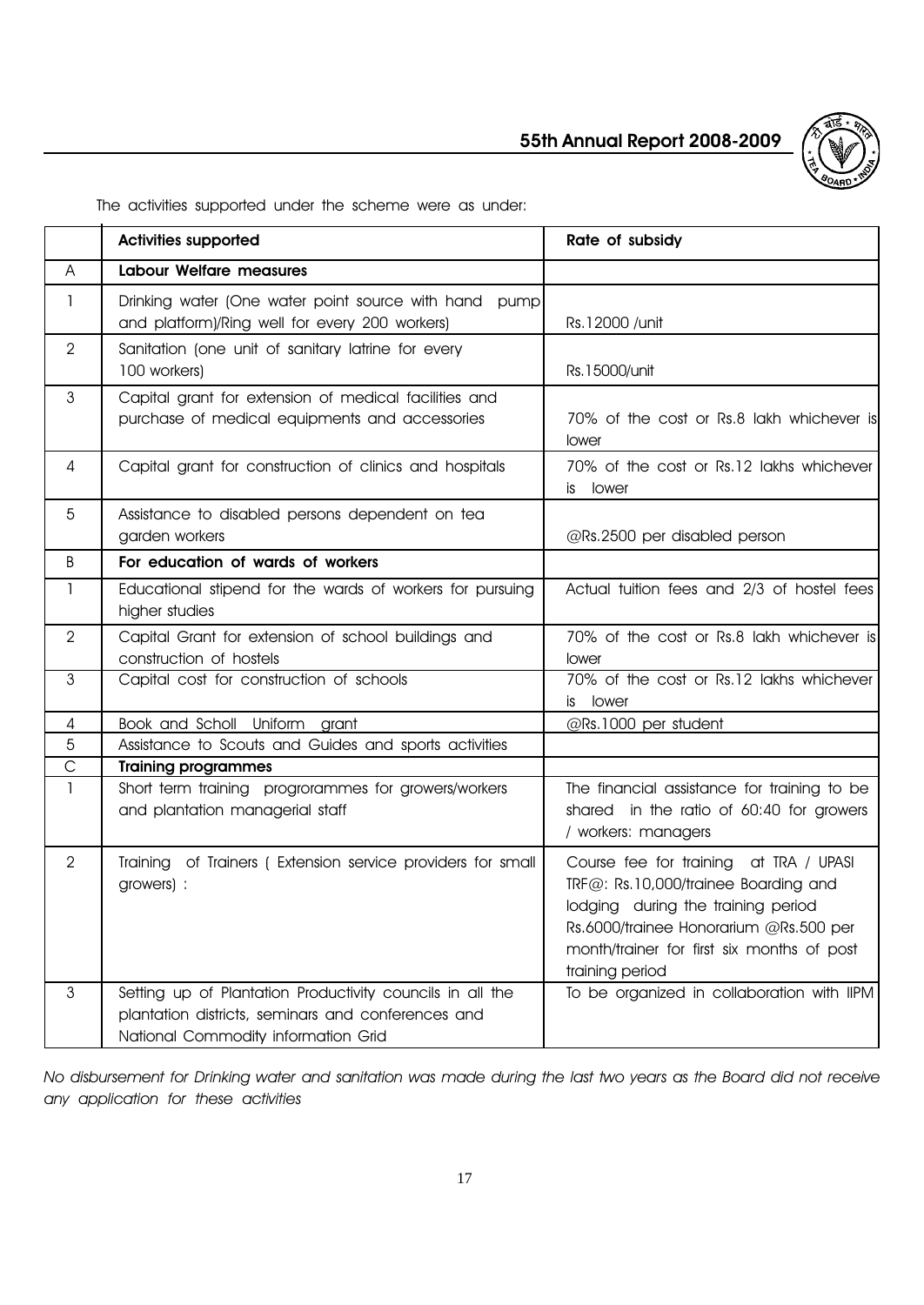

# SI No Activities and Target 2008-2009 Achievements 2008-09 Financial Physical Financial Physical Rs.Crores **Res.Crores** Rs.crores 1 | i. Health care Drinking water-Sanitation- Capital grant to Hospitals / clinics **8 units 10 units 10 units 10 units** 2 units 1 3 units 2 **ii. Education:** Educational stipend The Contract of the Superior of the Superior of the Superior of the Superior of the Superior of the Superior of the Superior of the Superior of the Superior of the Superior of the Superior of the Superi uniforms / book grants  $\begin{vmatrix} 4.01 \end{vmatrix}$  **Students** | 3.83 Capital grant to schools 16404 \*\* & hostels-Assistance for  $\vert$  5000 organizing Bharat Scouts | students | Students | 6 units and Guides & Sports 5 units 879 students activities in plantation 1000 Districts **Students** iii. Training Training of workers- Training of garden managers- 3333 Training of Extension service | 200 | 200 | 196 trainers providers to SHGs- Planters | 60 trainers | 12 Productivity councils-<br>
10 Nos

# The physical and financial achievements during 2008-09 were as under:

\*\* includes special grant given to the workers of the closed tea gardens in West Bengal and Kerala The cumulative achievements during the first two years of the plan period were as under:

| SI No | Activity                                                                                      | XI Plan Target                         |                        | Achievements during 2<br>years(2007-09) |                        | % over XI Plan<br>targets |          |
|-------|-----------------------------------------------------------------------------------------------|----------------------------------------|------------------------|-----------------------------------------|------------------------|---------------------------|----------|
|       |                                                                                               | Physical                               | Financial<br>Rs.Crores | Physical                                | Financial<br>Rs.crores | Physical                  | Financia |
|       | i. Health care<br>Drinking water-<br>Sanitation-<br>Capital<br>grant<br>to Hospitals/clinics- | 5000 units<br>10,000 units<br>45 units | 25.00                  | 9                                       | 0.25                   | 0<br>0<br>20%             | 2.8%     |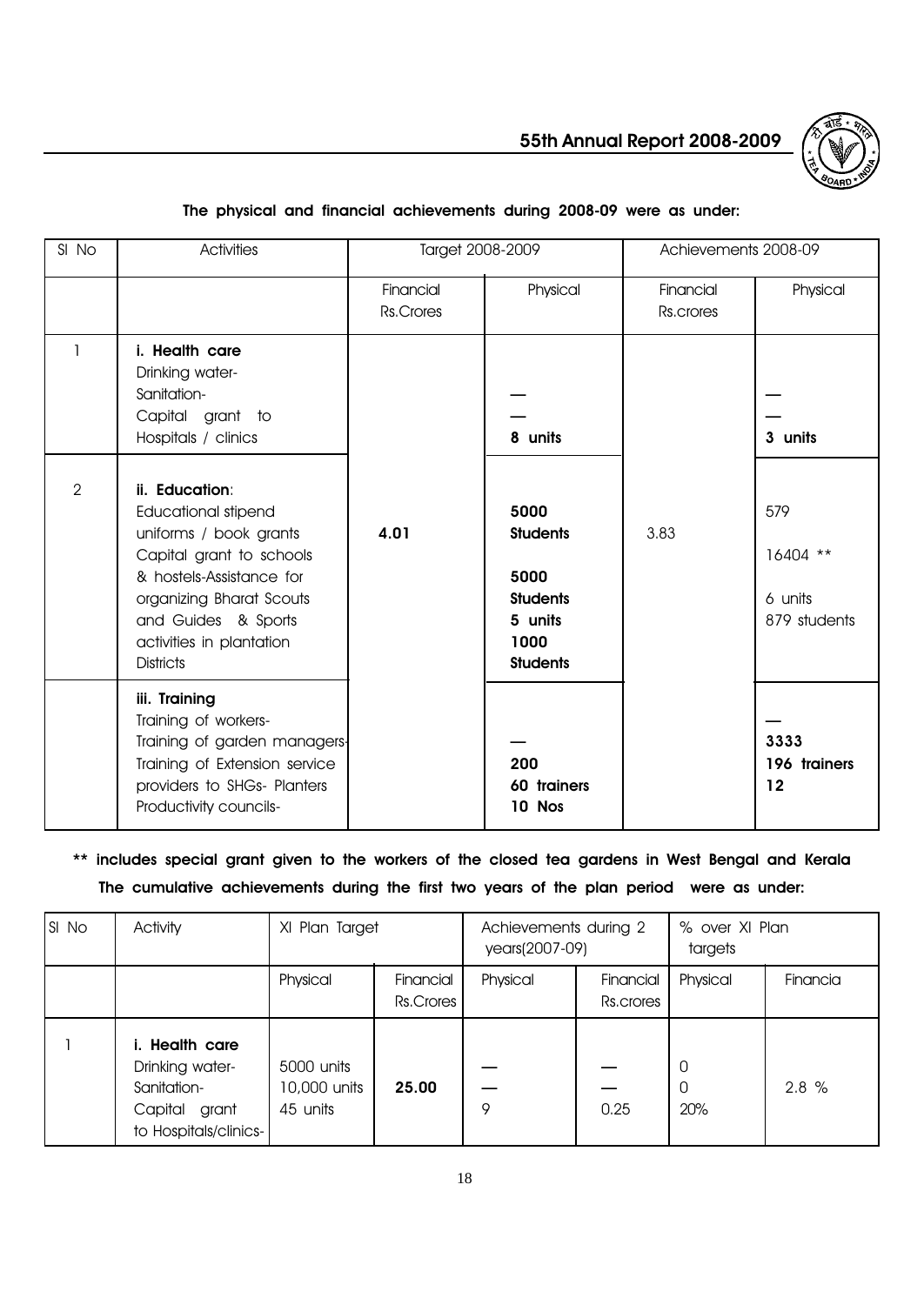



| $\overline{2}$ | ii. Education:<br>Educational<br>stipend<br>uniforms / book<br>grants Capital<br>grant to schools                                                                    | 25000 students<br>25000 students                         | 12.50 | 37734             | 5.83 | 75% | 46.6<br>$\%$  |
|----------------|----------------------------------------------------------------------------------------------------------------------------------------------------------------------|----------------------------------------------------------|-------|-------------------|------|-----|---------------|
|                | & hostels-<br>Assistance<br>for organizing<br><b>Bharat Scouts and</b><br>Guides &sports<br>activities in<br>plantation Districts-                                   | 45 units<br>5500 students                                |       | 16 units<br>1879  |      | 35% |               |
| $\mathfrak{Z}$ | iii. Training<br>Training of workers-<br>Training of garden<br>managers-Training<br>of Extension service<br>providers to SHGs-<br>Planters Productivity<br>councils- | 10,000 workers<br>2500 persons<br>424 trainers<br>15 Nos | 12.50 | 4338<br>196<br>12 | 3.12 |     | 15.44<br>$\%$ |
|                | <b>Total</b>                                                                                                                                                         |                                                          | 50.00 |                   | 9.20 |     | 16%           |

# 4. Development Grant

Developmental activities supported under this component of the R& D Scheme include extending advisory service for benefit of small growers, opening of new development offices of the Board for closer interface with small growers in non-traditional areas, strengthening of existing Board's offices, setting up of nurseries for supply of good quality planting materials for small growers, study tours and workshops for small growers etc

During the year under report a sum of Rs.265.96 lakhs was disbursed as per the break up of particulars as noted below: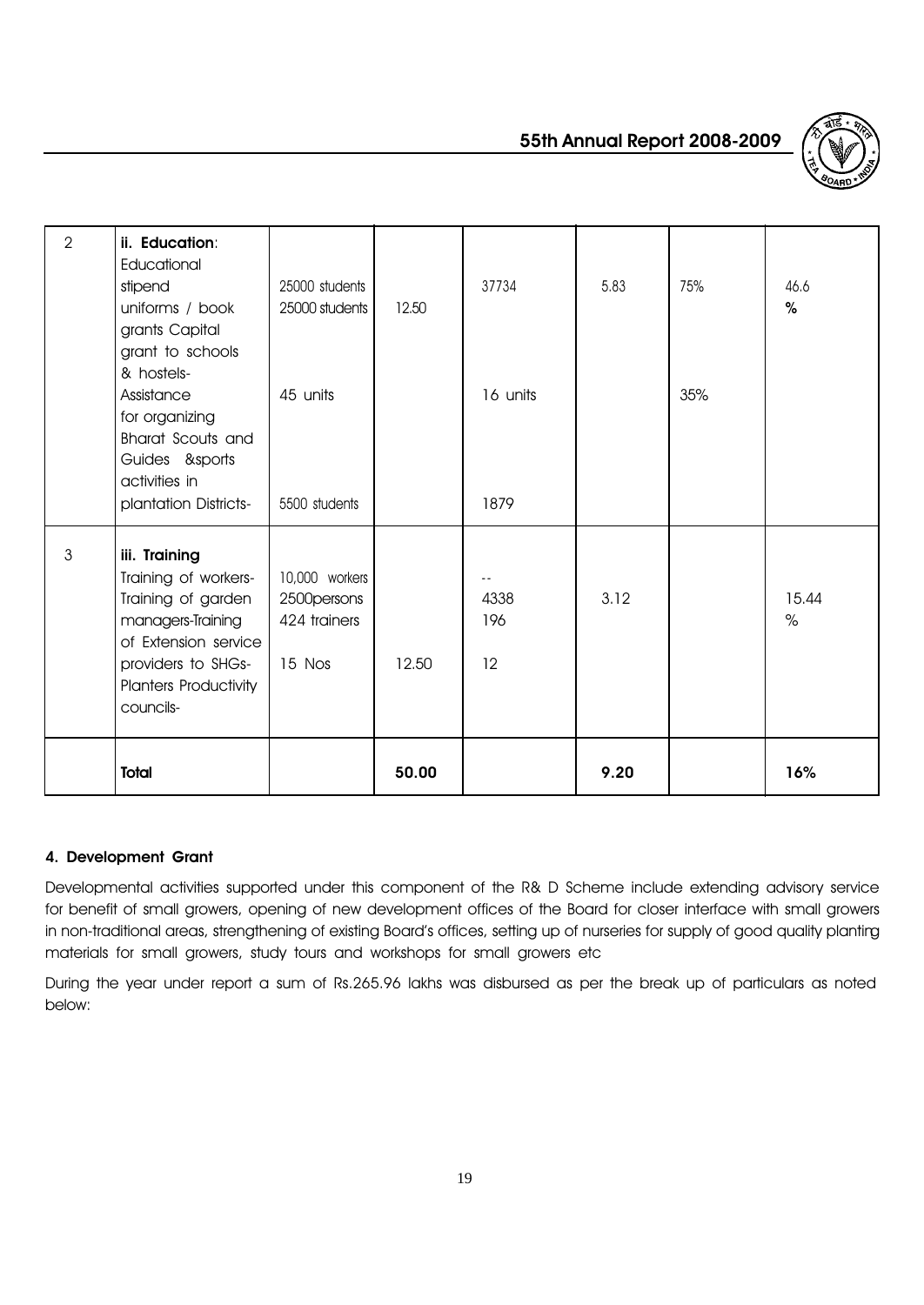

# Development grant disbursed during 2008-09

| SI No | <b>Particulars</b>                                                           | Amount Rs.lakhs |
|-------|------------------------------------------------------------------------------|-----------------|
|       | Advisory service – grant in aid provided to<br>TRA/UPASI/AAU & IHBT Palampur | 119.62          |
| 2     | Study tours and workshops                                                    | 7.47            |
| 3     | Strengthening of Zonal & Regional offices of the Tea Board                   | 103.73          |
| 5     | Demonstration Pruning in small holdings in<br>Nilgiris, Tamil Nadu           | 24.09           |
| 6     | Others (miscellaneous)                                                       | 11.05           |
|       | Total                                                                        | 265.96          |

# Total assistance extended during the two years of the XI Plan period(2007-09) was as under:

| SI No | Particulars                                                                  | Amount Rs. lakhs |
|-------|------------------------------------------------------------------------------|------------------|
|       | Advisory service - grant in aid provided to<br>TRA/UPASI/AAU & IHBT Palampur | 130.62           |
| 2     | Study tours and workshops                                                    | 12.65            |
| 3     | Strengthening of Zonal & Regional offices of the Tea Board                   | 156.94           |
| 4     | Demonstration Pruning in small holdings in<br>Nilgiris, Tamil Nadu           | 41.13            |
| 6     | Others (miscellaneous)                                                       | 187.38           |
|       | Total                                                                        | 528.72           |

# OTHER MAJOR INITIATIVES TAKEN DURING THE YEAR

A. Development of Geographic information system through remote sensing:

This project was launched during the period under report. The regional center of ISRO at Kharagpur has been associated with this project. Considerable preparatory work has been accomplished.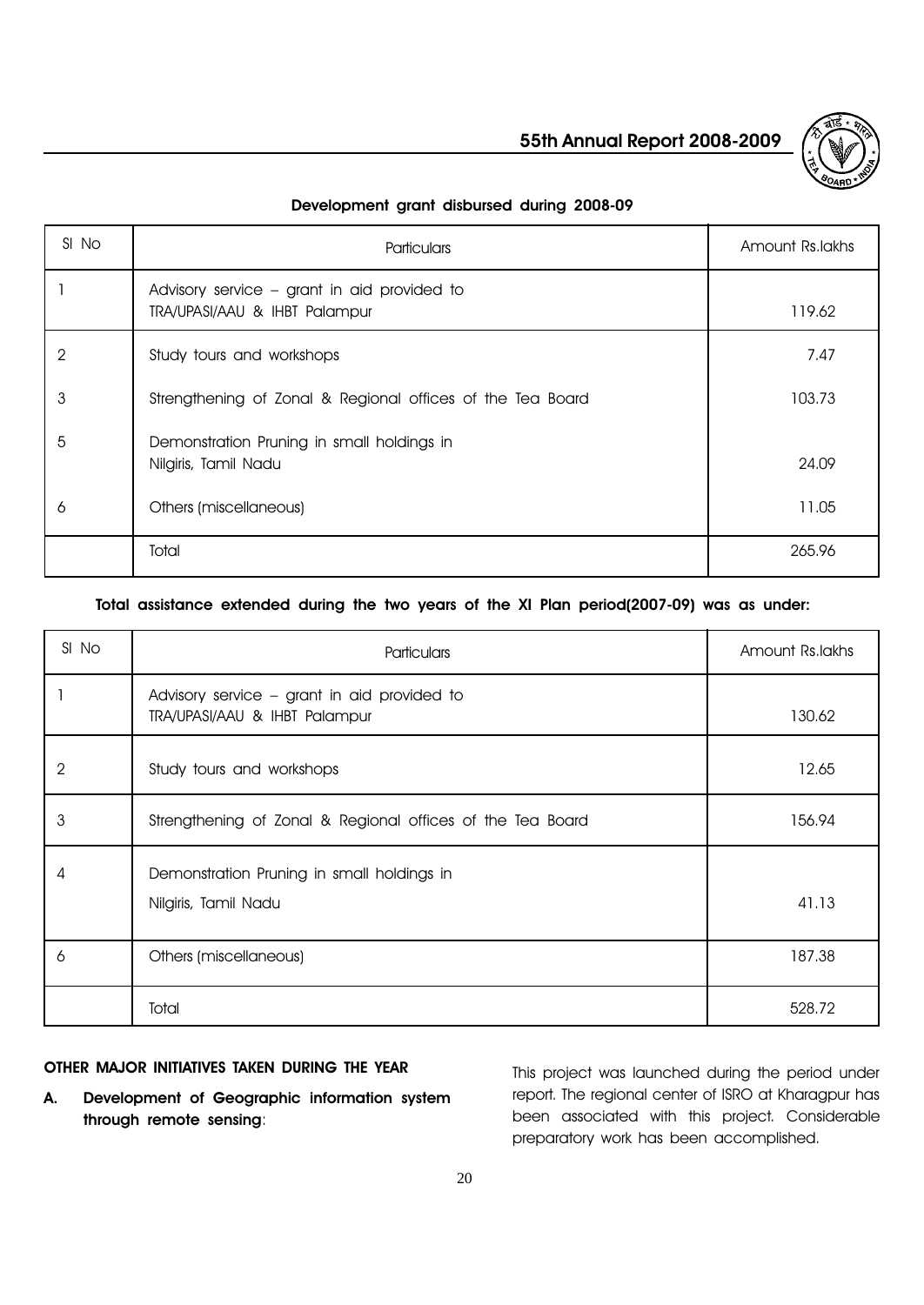



# B. Energy conservation in small tea processing units in South India:

During the year under report the captioned project was launched to remove barriers to energy conservation and energy efficiency that inhibit the realization of large energy saving potential in the tea sector. This project has been financially supported by the United Nations Development Program - Global Environment Facility (UNDP-GEF). The UNDP-GEF is providing funding of US\$ 0.95 million out of a total envisaged project expenditure of US\$ 2.05 millions. This project is being managed by the Executive Director, Tea Board, Coonoor with implementation being carried out by Technology Informatics Design Endeavour (TIDE), Bangalore. A Project Steering Committee, headed by the Chairman, Tea Board, is guiding the project. This steering committee also includes representatives from Indian Renewable Energy Development Agency, United Nations Development Program, TIDE, and Ministry of Environment & Forests. A distinct project implementation team has been established with its activities coordinated by a Project Manager. Technical teams, information and awareness creation teams, and administrative teams are based in the project office based in Coonoor. A Technical Advisory Committee (headed by Dr. Sethumadhavan of the Institute of Energy Studies, Anna University, Chennai) has been constituted to advise the project team on technical issues, review energy audits, to advise on technology selection, and suggest policy issues of relevance to technology adoption in tea factories.

- C. Organic Tea Development Project: This project supported by the FAO-IGG, CFC and IFOAM was launched in September 2008. The project aims at establishing scientific package of practices for organic tea, harmonization of certification parameters and identification of market potential for organic tea and development of marketing strategies for organic tea in the world market.
- D. Development of new machinery for tea processing: This project in collaboration with IIT-Kharagpur was

launched as a part of new R & D programme approved for the XI plan period. The IIT \_K has initiated research work aimed at development of several prototypes of tea processing machinery which are capable of processing high volume without compromising the quality and at less energy consumption.

- E. Feasibility studies and Seminars : During the year under report,at the instance of Ministry of Commerce feasibility studies were conducted in two districts of Manipur – Churachandpur and Tamenglong and both the districts were found to be eminently suitable for cultivation of Tea. As a follow up two seminars were organized to create an awareness to the local farmers as to the methods of tea cultivation and the financial support that could be availed from Tea Board. A Study tour was organized for a group of farmers of Churachandpur to visit Durgabari cooperative tea estate in Tripura
- F. Opening of of two new offices in Tea Board:During the year under report, in order to establish closer interface with the growing number of small growers, two field offices of the Board were opened at Dibrugarh in Assam and Jalpaiguri in West-Bengal in December 2008.

#### REVOLVING CORPUS FOR LOAN SCHEMES

In compliance with the Government's directives, no fresh sanction was accorded during the year under report for extending loan to the Tea industry on the other hand close attention was paid for the restructuring of the defaulted dues for the loanees who have come forward for settling the outstanding dues.. There was a good response to the restructuring package offered by the Board and the default position decreased significantly with the recovery of Rs. 10.14 crore during 2008-09 as against Rs.7.41 crore recovered during 2007-08. As per repayment schedule an amount of Rs. 209.30 lakhs was repaid to the Government.

# CLOSED TEA ESTATES

As on 01.04.07 33 tea estates remained closed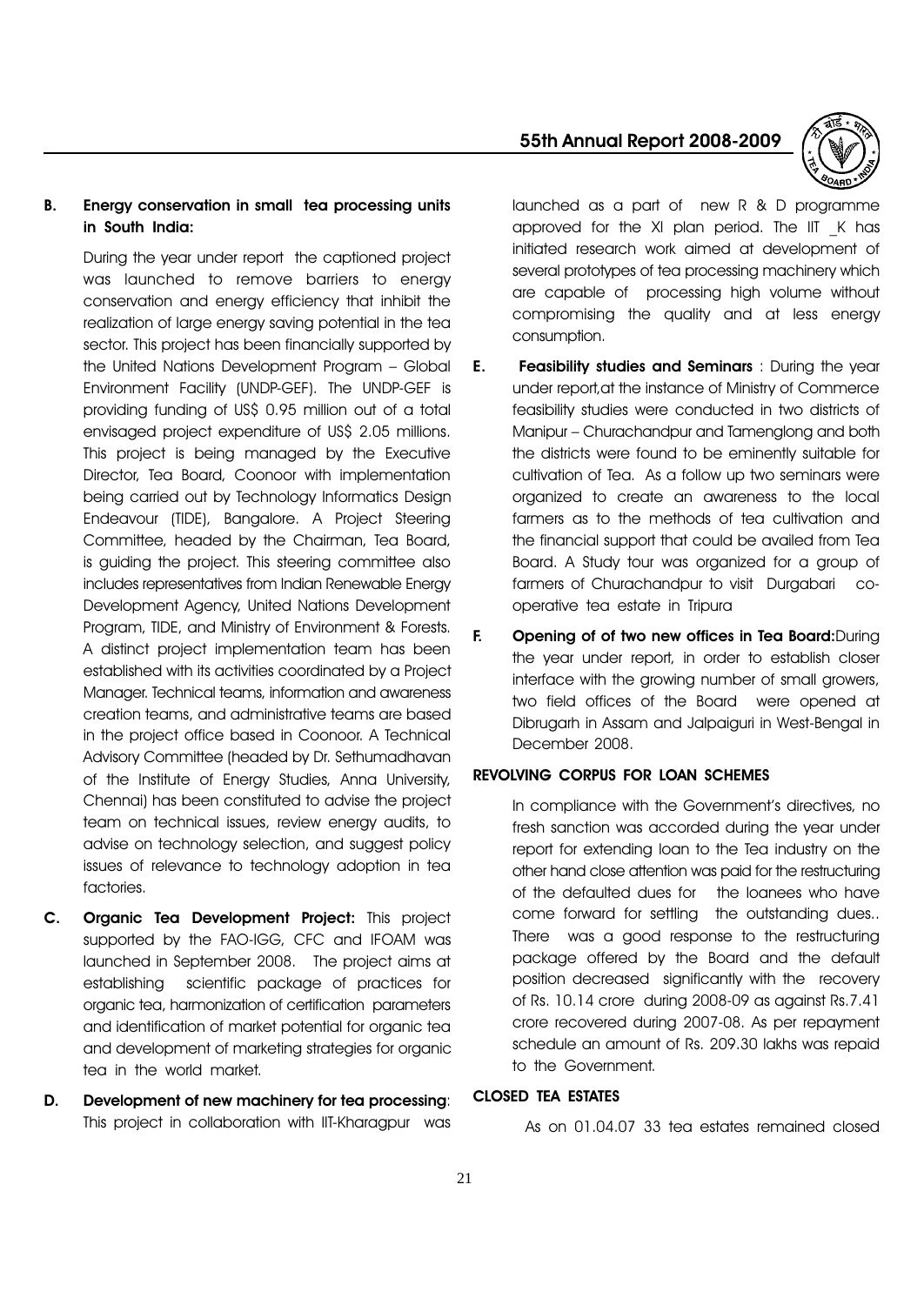

in the country in 3 states, namely Kerala, West Bengal and Assam. During the year under review only 17 tea estates remained closed in Kerala and West Bengal. Government has sanctioned a revival package for the 33 closed tea gardens which provides for restructuring of the outstanding bank dues, provision of fresh working capital with interest subsidy from Govt, waiver of outstanding loan dues to Tea Board, settlement of PF dues in installments and provision of term loan for replanting under the Special Purpose Tea Fund, and upfront subsidy for the machinery items under the Quality Upgradation Scheme of Tea Board. The package was availed by one tea garden in Kerala and its bank account has been restructured. Out of total accumulated interest, towards 1/3 rd share to be borne by GOI amounting to Rs. 73.18 lakhs, a sum of Rs. 50.00 lakhs has been released to the Bank during 2008-09.

### DEVELOPMENT COMMITTEE:

During the year under report, the Development

Committee of the Board comprising of following members closely monitored and guided the implementation of the various developmental programmes:

- 1. Chairman, Tea Board, Ex-officio, Chairman of the Committee.
- 2. Shri D.P.Maheswari, President, United Planters association, (UPASI), Glen view, Coonoor.
- 3. Shri J.L. Butali, Kangra Valley Tea Growers Association, Kangra, Himachal Pradesh, Member, Tea Board.
- 4. Shri Vijay Jagannath, M/s. McLeod Russel India Ltd., Kolkata, Member, Tea Board.
- 5. Shri Aditya Khitan, Chairman Indian Tea Association, "Royal Exchange", Kolkata.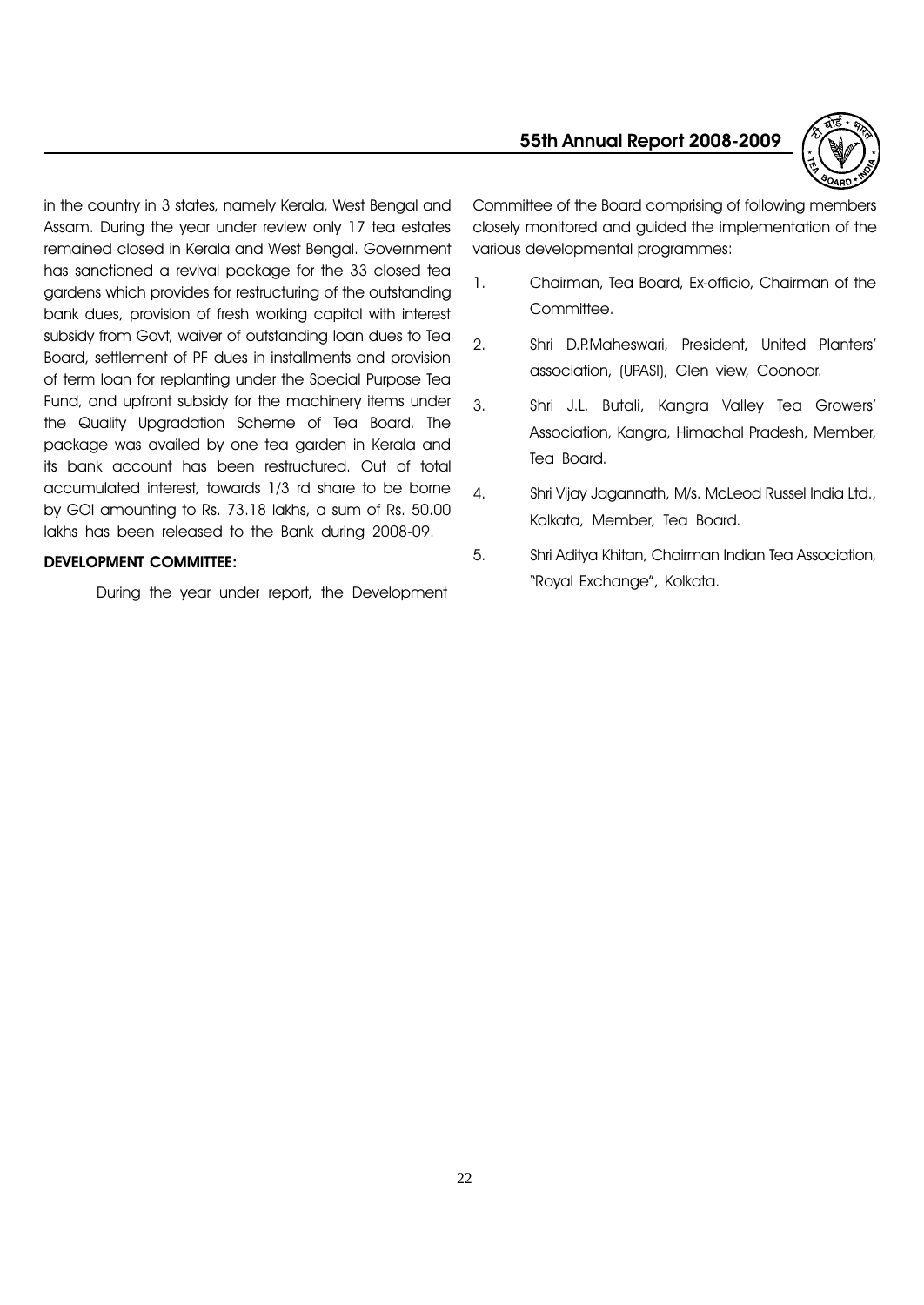55th Annual Report 2008-2009



institutes, universities including the tea institutes during plan period. Details of 11<sup>th</sup> plan schemes is presented in the following sections.

#### Grant-in-aid

With the increased financial support in the recent past up to 80% of the recurring expenditure for certain identified items, both TRA and UPASI-TRF are providing enormous amount of scientific/technical information required for tea cultivation, protection and manufacturing of tea. They have also emphasized the transfer of technology to the gardens by increasing number of visits, organizing training programs, seminars and conferences at the local areas. Basic research includes biotechnology and molecular biology , analytical biochemistry , molecular basis of tea quality during manufacturing /tea processing and molecular plant-pathogen interaction etc. Research also covered product diversification like tea colas and tea tablets. The ongoing research at the field level included improved cultural operations, updating of nutritional dose, bio-control and development of biocides like Neem products and microbial formulations. Regulatory research finds special significance specially fixation and harmonization of MRL and pesticide residue contents.

The financial support to TRA on account of grantin-aid and AED Fund was to the extent of Rs. 703,08,000.00 during 2008-09. Similarly, UPASI was also granted Rs. 143,45,000.00 as grant-in-aid and AED fund during 2008- 09. The financial support from AED to TRA and UPASI-TRF was granted for five years, from 2004-05 to 2008-09 and the same is being continued till the completion of  $11<sup>th</sup>$ plan period (2011-2012). Board is also giving full financial support to Darjeeling Tea Research & Development Centre (DTR & DC), Kurseong which is engaged in research activities on plant physiology, soil , agronomy, biochemistry and extension services. Tea Board spent Rs.100,50,760.00 during 2008-09 for both research activities and up gradation of DTR & DC including infrastructural development.

A Special Centenary Grant of Rs. 20.00 crore was approved by the Minsitry for the centenary celebration of Tocklai Experimental Station, Jorhat, Assam. An amount of Rs. 495,00,000.00 was spent for the development of infrastructure and corpus fund during the year under report.

Tea Board also granted recurring expenditure up to Rs. 2,00,000.00 to Assam Agricultural University for their tea technology course at the graduate level and Rs. 3,50,000.00



According to the provision in the Tea Act 1955, Tea Board has been conducting, coordinating, supporting and promoting tea research activities in the Country through mainly three tea research institutes, namely, Tocklai Experimental Station , Tea Research Association in North East India, United Planters' Association of South India-Tea Research Foundation (UPASI-TRF) in South India and Darjeeling Tea Research and Development Centre (DTR&DC) in Darjeeling ,West Bengal. Out of these three institutes, TRA and UPASI are managed by the private sector through their Council of Management and Trusty Board respectively. The Board is giving financial support to these institutes to the extent of 80% ( Grant-in-Aid 49% and AED-31% ) on certain identified items to smoothly carry out research programme useful for the Indian Tea Industry. DTR&DC of Tea Board is fully financed by the Govt of India to carry out research and development activities required for the growth and development of Darjeeling Tea Industry. TRA has its main Laboratory in Jorhat with seven advisory centers in the entire North East for transfer of technology to the tea estates. Similarly, UPASI-TRF has its head quarter at Valparai with seven advisory centres in South India. DTR&DC has its main laboratory at Kurseong and an extension laboratory has been developed in Siliguri this year under the up gradation of DTR&DC during 11<sup>th</sup> plan schemes.

Besides, need based research projects are also being financed by Tea Board in different areas of basic, applied and regulatory research to various national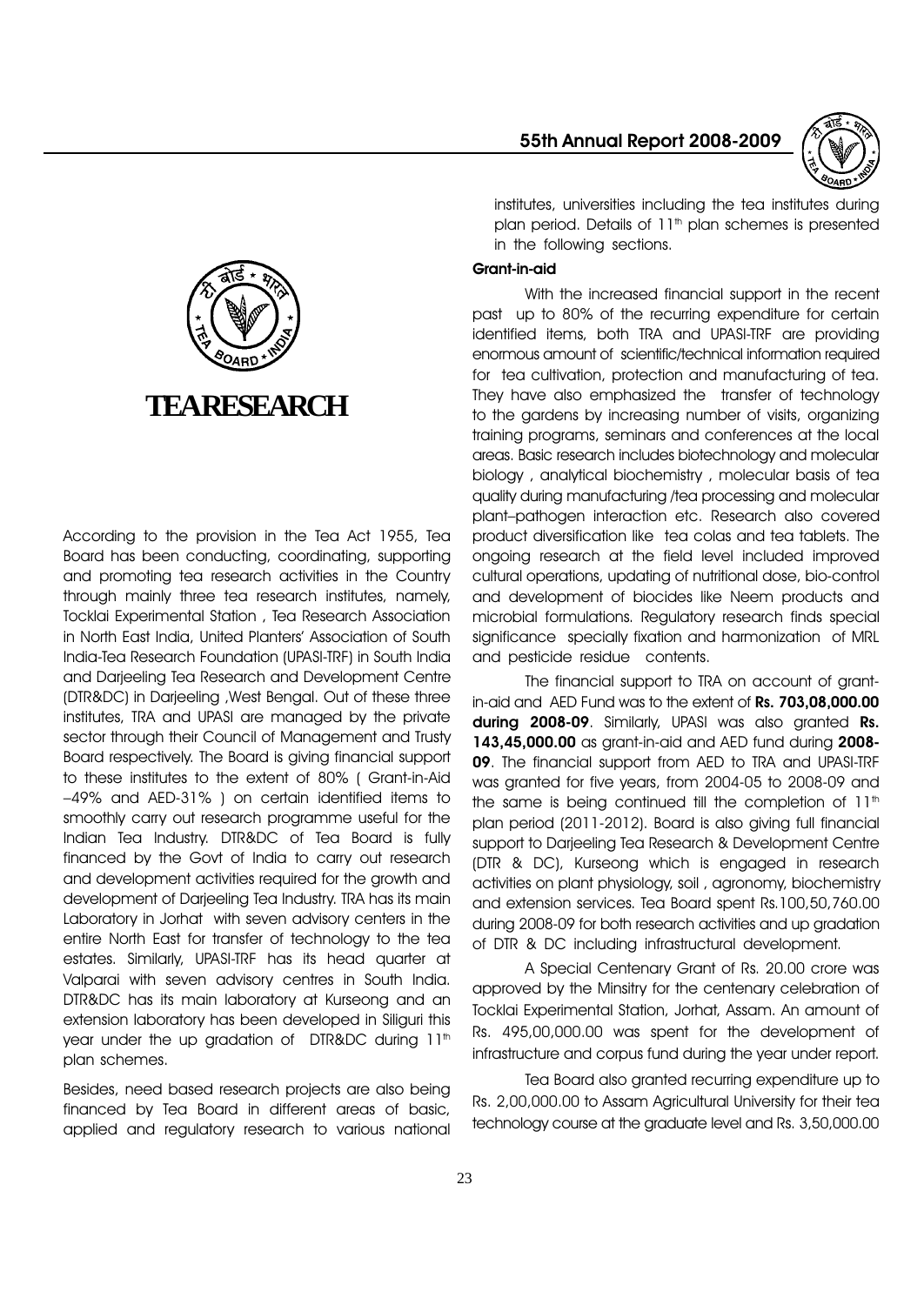to Himachal Pradesh Krishi Viswa Vidyalaya (HPKVV) for integrated research and extension activities for the development of tea industry of Himachal Pradesh.

#### Plan Scheme

All plan schemes under  $10<sup>th</sup>$  Plan Period were extended up to  $31<sup>st</sup>$  March, 2008 and the  $11<sup>th</sup>$  plan projects were started after that. During 11<sup>th</sup> Plan Period several project proposals including regular funding to TRA and UPASI, were being approved by the Government with an outlay of Rs. 84.68 crores. The research areas for  $11<sup>th</sup>$ Plan Period include breeding and biotechnology, sustainable soil productivity, tea processing - biochemical and molecular analysis, development of quality testing laboratories, pesticides residue laboratory, plant protection (Helopeltis and Blister blight) studies on heavy metal etc. construction of modern High Tech Factory for South India in addition to studies on pesticides residue and integrated pest and disease management. Besides TRA and UPASI, three other institutions namely IIT, Kharagpur, C-DAC, Kolkata and ISRO-IIT-Kharagpur, Campus have been involved in the tea engineering research, creation of quality parameters database using E-Nose, E-Vision system and creation geodatabase using remote sensing and GIS map respectively. The up gradation of DTR & DC during the  $11<sup>th</sup>$  Plan Period involves in development of four divisions namely breeding and genomics, biochemistry and tea technology, soil science and agronomy, plant protection and natural products besides undertaking different research areas through classical and molecular approach.

# Progress report of 11<sup>th</sup> plan research projects UPASI

#### PROJECT-1

DEVELOPMENT OF INTEGRATED PEST AND DISEASE MANAGEMENT (IPDM) STRATEGIES FOR TEA WITH SPECIAL REFERENCE TO NON-CHEMICAL CONTROL METHODS Entomology:

Surveys were conducted in the Anamallais (Coimbatore Dist., Tamil Nadu), Coonoor and Kotagiri (Nilgiris Dist., Tamil Nadu) to collect natural enemies and entomopathogens associated with the major pests of tea. Predators collected from the fields are being cultured in

55th Annual Report 2008-2009



the laboratory for further studies to evaluate their potential against their respective host insects. The isolated entomopathogens are being multiplied in the laboratory for testing for their pathogenecity against the pests from which it was isolated. The taxonomic determination will be done in due course by sending the isolates to experts. PLANT PATHOLOGY

1.Survey: Field surveys were undertaken for the collection of soil samples/ grey blight infected tea shoots/ branch canker infected stems from three different agroclimatic zones of Vandiperiyar region and five zones in the High range (Munnar). The collected samples were brought to the laboratory for isolation and identification of biocontrol agents. Field surveys on wood rot and branch canker for isolation of respective pathogens are in progress.

2. Isolation of pathogen: Samples collected from the various tea fields were used to isolate the pathogens by following standard protocols.

3. Pathogenicity Test : The pathogenicity of the grey blight pathogen was tested on nursery plants/ mature plants and also with detached tea shoots in vitro conditions.

4. Isolation of Biocontrol Agents: Biocontrol agents from various soil samples and infected leaf samples were also isolated. The colonies were sub-cultured and brought to purity and stored in slants for further studies. Isolation of beneficial biocontrol organisms from other agroclimatic conditions are in progress.

5. Screening for Antagonism: The isolated biocontrol agents were screened for their antagonism against Pestalotiopsis sp. following dual culture technique. In the case of Trichoderma sp, screening against Pestalotiopsis sp, was done by placing mycelial disc of both fungus on PDA plates. Antagonism was noted based on inhibition diameter of the pathogen in the plate with Trichoderma, sp.in comparison with the control plate. PROJECT-2

# CONSTRUCTION OF HI-TECH TEA FACTORY AT COONOOR CONSTRUCTION SITE/FACTORY

The site for the construction of Hi-Tech Tea Factory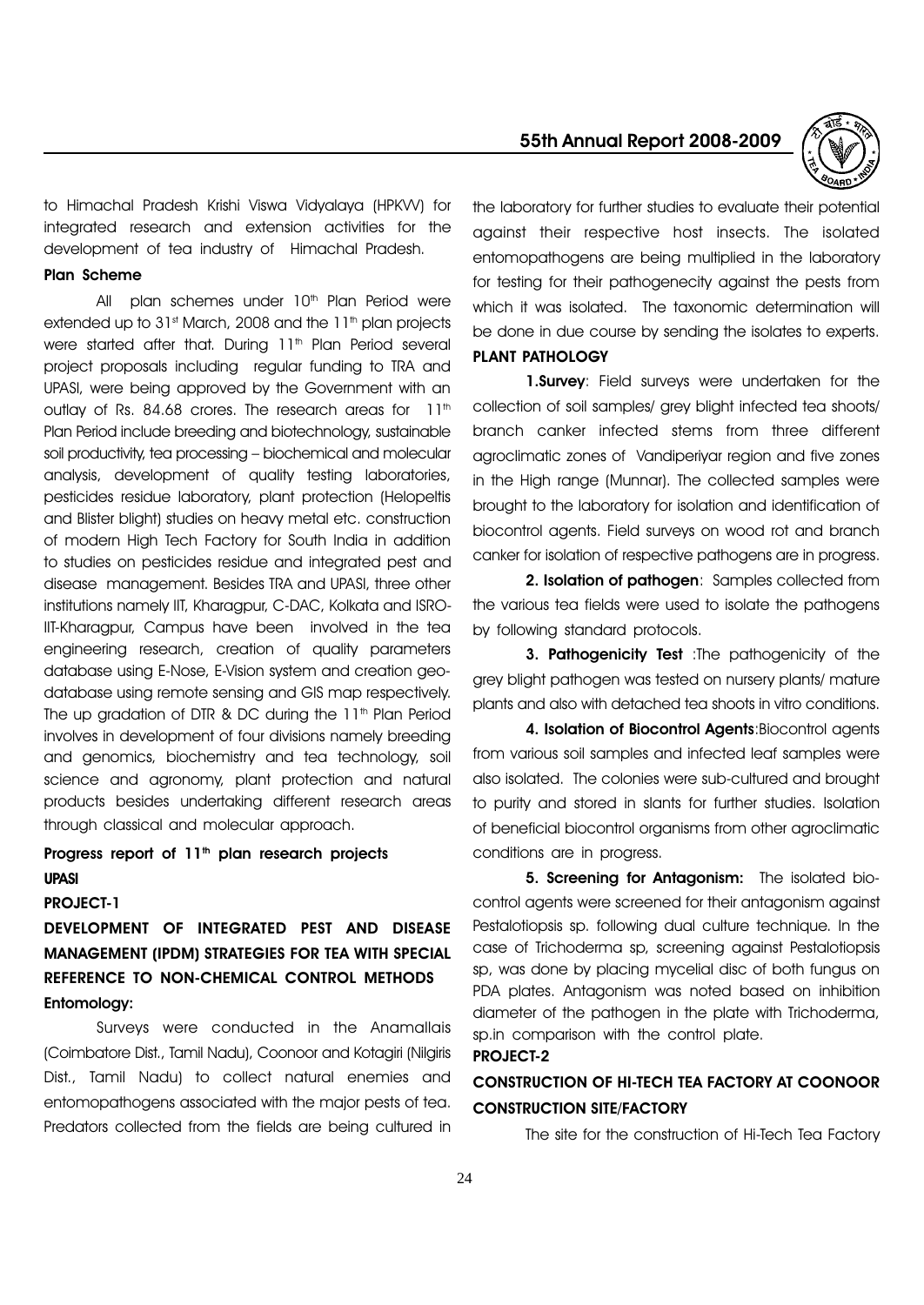has been finalized by the committee members in a meeting organized by UPASI. The construction site was surveyed by the Civil Engineer and the preparation of contour mapping has been completed. The selected site has been cleared for the construction of the factory and Factory building sketch was finalized .The HTF committee appointed a Architect /Civil Engineer for the construction of the proposed Factory.

#### FINALIZATION OF MACHINERIES

The machineries related to this project has been discussed along with the specialists and the list of machineries have been finalized. The sketches were prepared for the laying out of machineries and the layout has been finalized during discussion with the specialists.

#### Research Work

One Junior Research Fellow (Chemistry) has been appointed during the year. He was trained in the basic analysis of biochemical and quality parameters of black tea. He also underwent training in E-Nose and E-Vision system because ENV system is one of the important instruments in the project.

#### Trails on ENV system

By using the ENV system with us, the optimum fermentation time and fermentation colour palette of some of UPASI released clones were documented. The optimum fermentation time of some UPASI released clones were compared with E-Nose against the conventional spectrophotometric theaflavins formation method. The results showed that almost same optimum fermentation time was observed between the two methods.

#### PROJECT-3

# STUDIES ON THE RESIDUES OF PESTICIDES AND HEAVY METALS IN TEA.

#### Residue field experiments

Two field trials were conducted during the period under report. The experiments were conducted in Valparai following GAP methods to determine the residue levels of chemicals such as Abamectin 1.8 EC and Bifenazate 50 WP in black tea at different harvest intervals.



#### Abamectin residues

Field trial was conducted in dry season to determine the residues of abamectin at different harvest interval. The treatments included untreated control, abamectin @ 800 & 1600 ml/ha (14.4 & 28.8 g a.i./ha). Spraying was carried out using hand operated knapsack sprayer with a spray volume of 400 L/ha. The green leaf samples harvested on '0' day (3 hr), 1st, 3rd, 5th, 7th, 10th and 14th day after application were processed into black tea in the CTC mini manufacturing unit. The tea samples were analyzed using standardized method to determine residues of abamectin.

 The study reveled that the residue level on 1st day were below detectable level and 4.27 mg/kg when abamectin 1.8 EC was applied @ 800 & 1600 ml/ha respectively. Residues of abamectin reached non detectable level on 7th day when it was applied at the recommended dosage.

#### BIFENAZATE RESIDUES

Field trial was conducted in wet season to determine the residues of Bifenazate at different harvest interval. The treatments included untreated control, Bifenazate @ 200 & 400 g/ha (100 & 200 g a.i./ha). Spraying was carried out using hand operated knapsack sprayer with a spray volume of 400 l/ha. The green leaf samples harvested on '0' day (3 hr), 1st, 3rd, 5th, 7th, 10th and 14th day after application were processed into black tea in the CTC mini manufacturing unit. The tea samples were analysed using standardized method to determine residues of Bifenazate.

The study reveled that the residue level on 7th day were 3.19 and 5.87 mg/kg when Bifenazate 50 WP was applied @ 200 & 400 g/ha, respectively. Residues of bifenazate exponentially dissipated after spraying and reached below the detection limit on 10th day when Bifenazate 50 WP was applied at the recommended dosage of 200 g/ha.

#### **TRA**

# Project-1

Establishment of chain of quality testing laboratories and strengthening of existing analytical facilities at regional centres and at Tocklai

Under the project two (2) research scholar and one Lab/Field Asstt. have been recruited in the month of May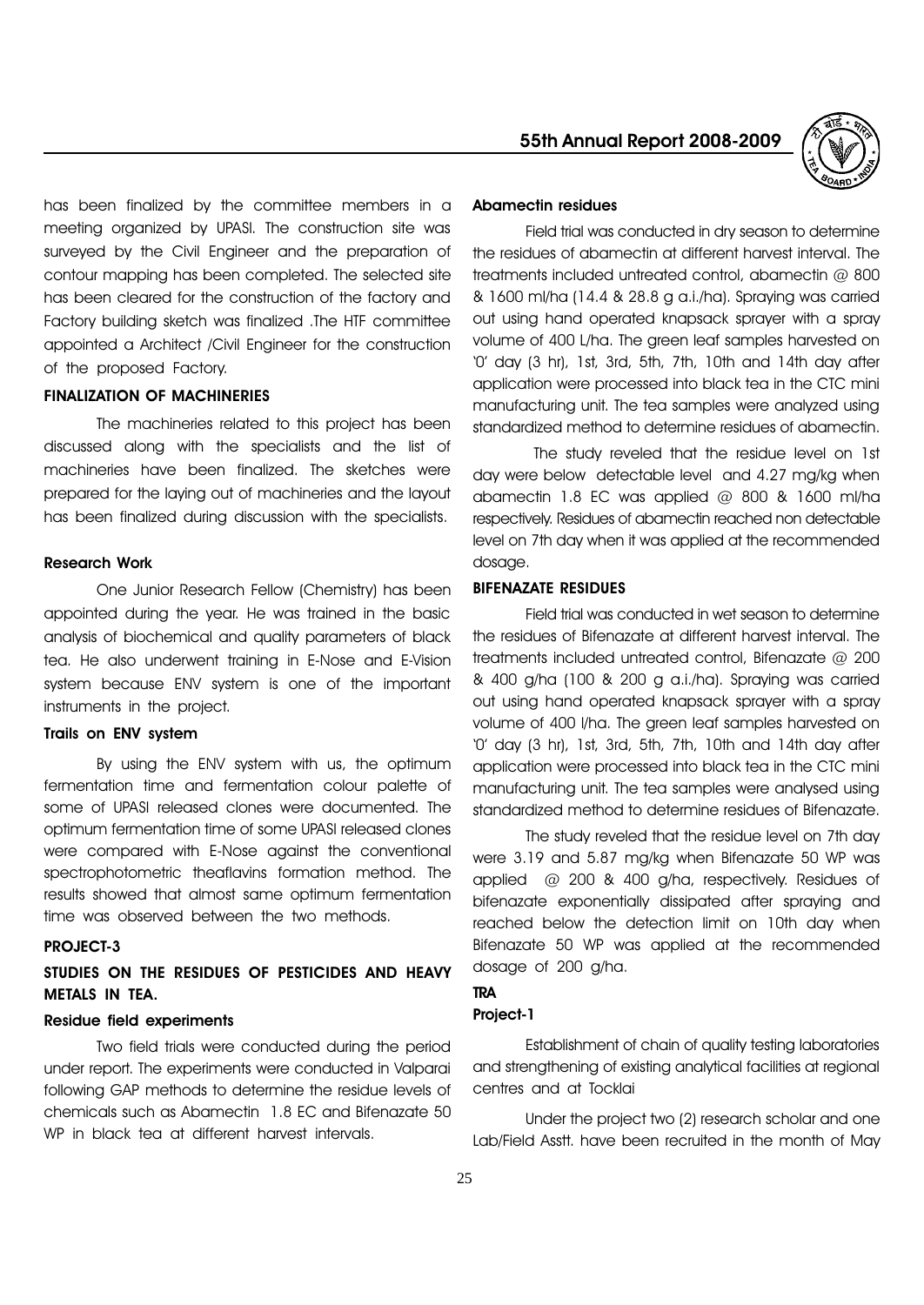

09. They are now learning the analytical works of different biochemical parameters. Locally available microwave ovens were procured. Procurement of other instruments and collection of samples from different regions and analysis have already been initiated.

#### Project-2

Development of alternative strategies for management of tea mosquito bug and blister blight disease in tea plantation of North Bengal, India

Survey was made and 18 herbal species were collected and identified growing in and around tea plantation areas of N.E. India having pesticidal properties. Laboratory study has been initiated to study the insecticidal/ fungicidal properties of these herbal extracts in water, hexane and methanol. Microbial estimation was made for both fresh leaves and samples collected from Helopeltis and blister blight infested areas. Mass cultures of Helopeltis theivora are being maintained under laboratory condition for future experimentation. Two suspected entomopathogens namely Fusarium and Penicillium species were isolated from dead Helopeltis collected from Darjeeling areas and pathogenecity was studied in the laboratory. However no positive effect was obtained in case of both the fungi. Study of the biology of Oxypes sp. a potent natural predator of Helopeltis theivora is under progress under laboratory conditions. Mating and Oviposition was recorded. Feeding rate of Oxypes spider recorded consumption of 2-3 adult Helopeltis in six hours by a single adult Oxypes. Population density of Oxypes in relation to the infestation of Helopeltis theivora is being studied in the tea sections around the Tocklai campus. The average mean infestation of Helopeltis was recorded as 24.02 and 45.95 for the month of April and May respectively. Whereas the average mean density of Oxypes per bush was recorded as 0.68 and 0.90 for the month April and May respectively. Population of Chrysoperla sp. a potent natural predator of tea pest, in the tea sections around the Tocklai campus was recorded. The biology was studied under laboratory conditions. However, no mating and oviposition of females were recorded. Feeding rate of Chrysoperla sp. was studied in laboratory condition against 1st instar nymph of Helopeltis theivora. It was recorded the consumption of 10-11 1st instar nymph/hr. and the time taken to consume a single nymph varies from 3-10 mins.

#### Project-3

**Sustaining soil productivity - some strategies** 

Regarding improvement in soil compaction, a field trial has been initiated at Ghiladhari tea estate (South Bank). A section in the said tea estate was so selected where LP will be done at the end of this season. During LP operation different treatments for improvement in compaction would be imposed. Method for development of quality organic manure (vermicompost/ enriched vermicompost) has been standardized. Work is in progress to develop microbial enriched vermicompost and to see its effect on soil properties and growth of young tea under field conditions. Suitable biowaste for quality compost has been evaluated.

To explore the possibility of alternate methods of rehabilitation to shorten/eliminate the waiting period between uprooting and planting, a field trial was laid out at Borbheta experimental area where an old tea section was uprooted and planted with tea (i.e., direct planting, without grass rehabilitation) in some of the plots. After planting soil was mulched with Guatemala grass. The planting material used in the experiment is S3A/3. For Initial benchmark information on physical, chemical and microbiological status, soil samples were collected and analysed for the required parameters.

New planting in properly rehabilitated plot at Bokahola tea Estate (South Bank) with 9 different planting materials (Clones) viz., TV 1, TV 17, TV 20, TV 26, TV 23, S3A3, T3E3, TV 30, TV 31 was completed and plants were allowed to establish freely. Initial girth measurements of the plants were taken. Both laboratory and pot culture experiment is going on to see the effect of phosphate solubilising materials (organic acids and microbes) on solubilisation of fixed and native phosphate in soil. A field experiment on "Integrated Nutrient Management in Tea" has been initiated in a commercial tea estate (South Bank) during this cropping period and pre treatment yield is being recorded this year and final treatments will be imposed next year after seeing the variation in the plots through statistical evaluation based on pre treatment yield.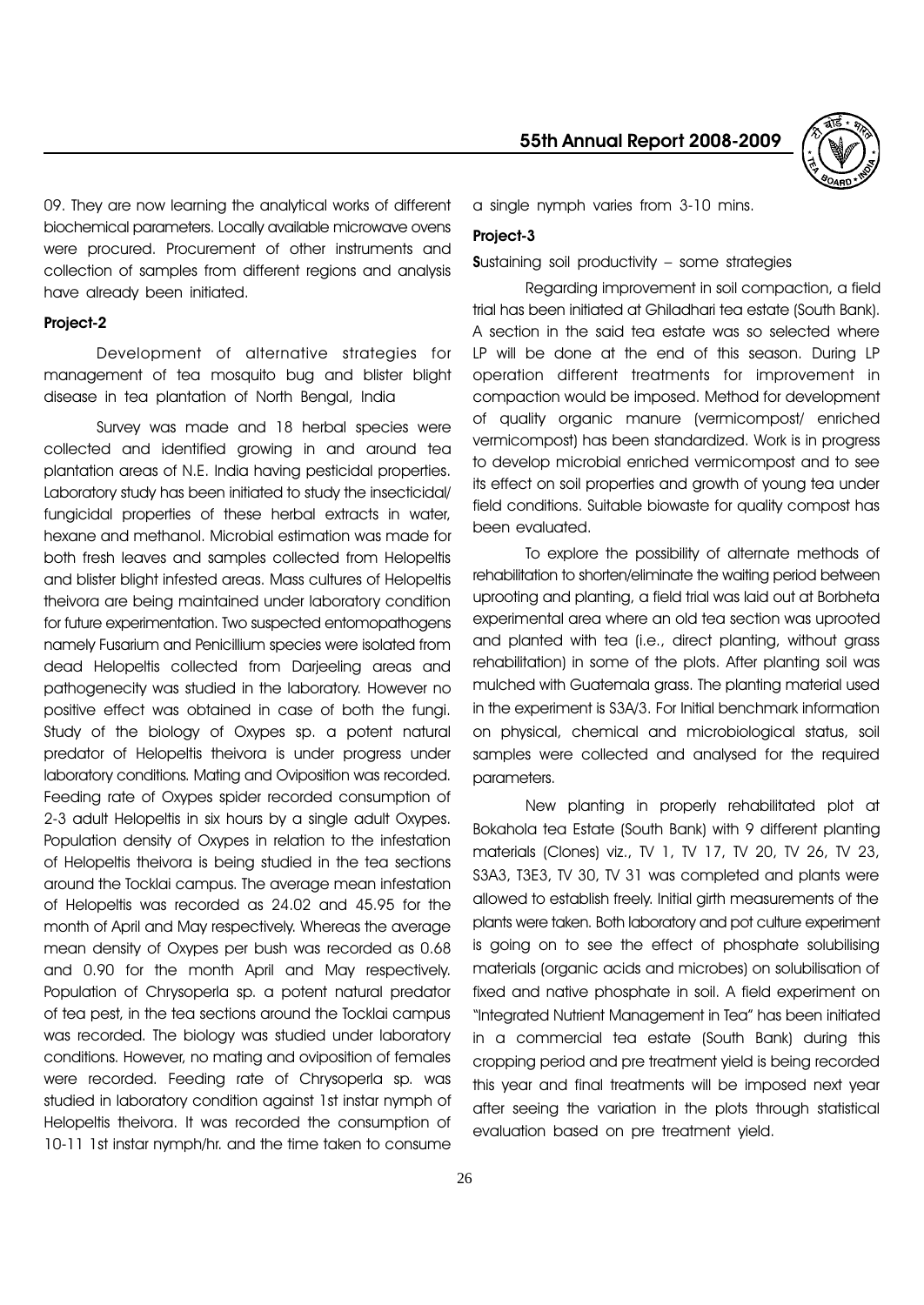

#### Project-4

#### Studies on heavy metals - phase ii

The project was initiated at the Service Division, Tocklai Experimental Station, Tea Research Association, Jorhat, recently. During the period under report (February to July, 2009), the sanctioned manpower has been recruited and is being trained.

#### Project-5

Development of methodologies for the extraction of food grade secondary metabolites from tea and upscaling the methods for commercial purpose

Under the project two (2) Research Fellow and one Lab. Asstt. have been recruited in the month of May, 09. They are now learning the analytical techniques of different biochemical parameters. Processing has already been initiated for procurement of instruments.

#### Project-6

# Biotic & abiotic stress analysis for development of stable quality genotypes

Experimentation in artificial condition is in progress. The research fellows are working for the extraction of RNA for the transcript profile analysis. Procurement of instruments is in progress.

#### Project-7

# Molecular basis of stress linked biochemical changes during processing of tea shoots and their relation to the quality of made tea

Under the project two (2) Research Fellow and one Lab/Field Asstt. Have been recruited in the month of May, 09. they are now learning the analytical works of different biochemical parameters. Processing has already been initiated for procurement of instruments. Processing experiments is relation to stress under control environment is initiated to see the biochemical changes.

#### Project-8

#### Establishing a pesticide residue testing laboratory

Initial work on recruitment of manpower and procurement of equipments are in progress. The site of the lab is under renovation at 113, Park Street, Kolkata which will be ready at at later date by September, 2009. It has been informed to all tea companies that residue testing facilities for tea will be available at TRA, Kolkata. A sort of market survey as well as the type of tests the industry would require is being also asked.

#### IIT-KHARAGPUR :

Standardization of process parameters for machinery development in withering, maceration, rolling, fermentation and drying of tea.

Major equipment purchased:

HPLC (WATERS-600 controller), GC (Shimadzu), UV-Vis Spectrophotometer (Shimadzu UV-1800), Synergy Water Purification System (Millipore) Centrifuge (Remi-R-8C & R-23), online UPS for equipments

Infrastructural facilities:

A new Tea Research building complex of 80 m length and 12 m width with research laboratory facilities on withering, maceration/ rolling, fermentation, drying and tea testing is coming up. Besides, a biochemical laboratory and an office space will be housed in the same complex. Also a tea manufacturing pilot plant will be installed.

Tea Garden: A 20 acre tea garden is being maintained for production of tea leaves for experimentation purpose.

#### Technical :

Withering :

For undertaking R&D studies on process parameters on weathering, a withering trough has been designed. This will be an open trough bed- 2 ft width, 20 ft in length and 6 inch high. This is expected to handle about 50 80 Kg tea leaves at a time. Airflow will be provided by a 2hp axial flow fan fitted with a DC motor coupled with electronic speed control device with provision to reverse the fan rotation to produce suction effect. The fan will give 16000cfm of airflow at static pressure of 12.5 mm of water. Additionally a provision has been made to lift and rotate the trough containing tea leaves by 180 deg. to make withering process as uniform as possible. Several parameters like pressure loss in the trough, amount of withering, total time taken for withering, temperature,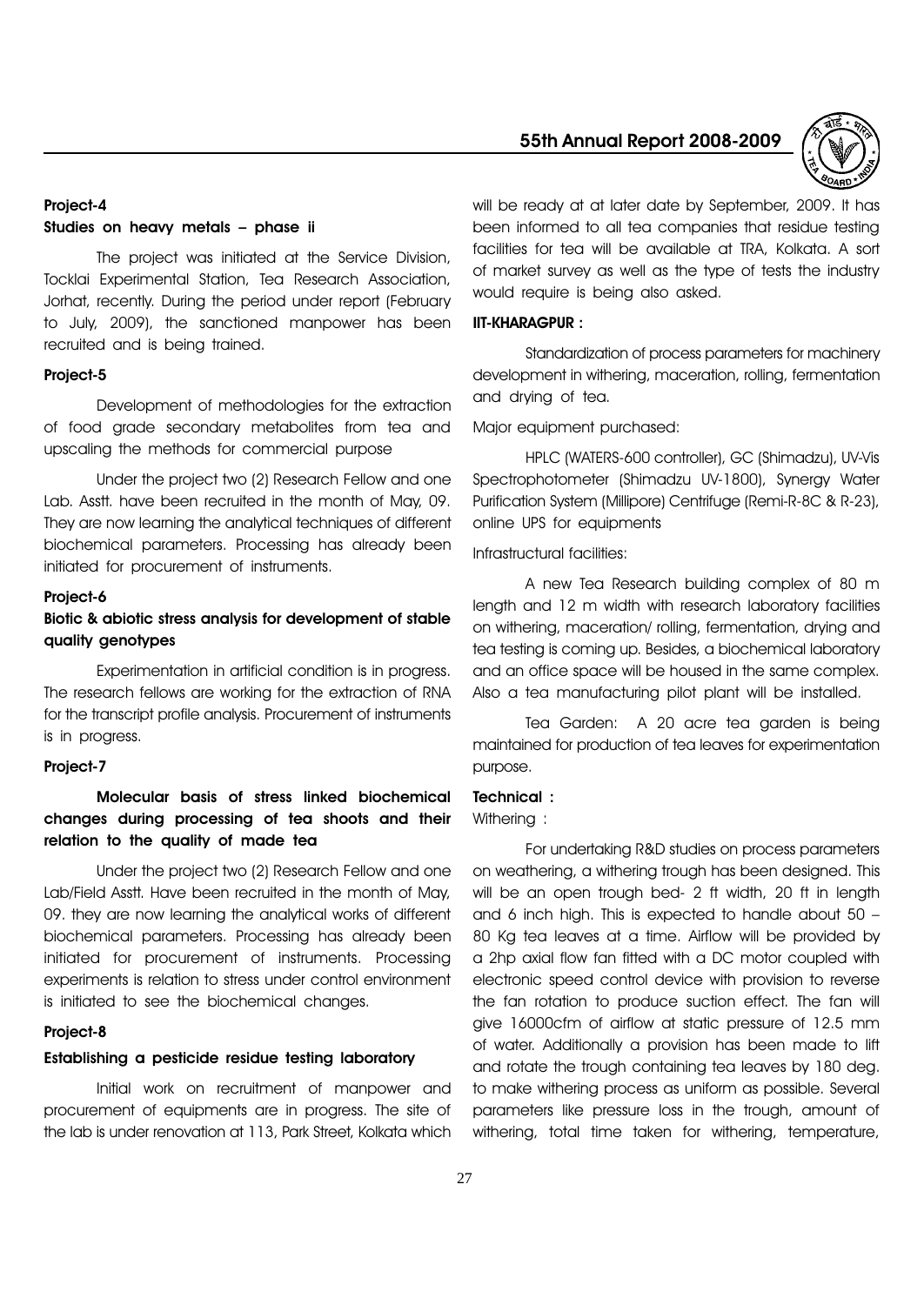humidity, air velocity at different selected points on the trough etc. will be monitored during the experiment. It is also being planned to conduct closed trough study for measuring various process parameters to make a comparative assessment of closed and open trough performance from the point of view of efficient withering. The basic aim of the study will be to achieve uniform weathering of leaves with minimum energy and time consumption.

#### Maceration :

A test set up has been designed for maceration of tea leaves (Maceration Unit Type A). It can accommodate different types of rotors for maceration of tea leaves. The rotors will be changed during the experimentation. It is run by a 5 HP motor at present. Higher speed of operation would make it necessary to use a 10 HP motor. A leaf feed unit consisting of a metering wheel, hopper and conveyor is designed and is under fabrication. A collection unit for the macerated leaves is being designed and developed. Detailed experiments will be carried out in order to optimize the blade design and rotor speed. The test set up is being equipped with instruments for the purpose. Preliminary trials were carried out on this machine and it has shown satisfactory results.

A different maceration unit (Type B) is under trial. Its basic functionality is being tested in laboratory conditions. This unit needs to be redesigned and fabricated. Redesign is being carried out now.

#### Rolling :

Work has been started on a machine based on a modified screw thread concept. Fabrication will be carried out on a scaled down version of the machine. Feasibility and operatability of the design will be looked into. The basic idea is to have the rolling done between contact zones of a moving thread and a stationary nut while the material is conveyed forward. If feasible, this concept may be used for continuous rolling.

#### Fermentation :

Preliminary experiments were conducted in an air tight container to measure the amount of O2 consumption and CO2 production at different time interval during

# 55th Annual Report 2008-2009



fermentation of CTC tea leaves. The oxygen uptake and CO2 production were calculated as mass of O2 consumed or CO2 produced per unit mass of dry tea solid. Design of continuous fermenter with controlled air temperature and humidity is under progress.

#### Drying :

Vacuum drying has been taken as the process of drying for tea leaves to retain maximum amount of aroma and flavour. Preliminary experiments on vacuum drying of tea leaves have been conducted using a laboratory vacuum dryer available in the Department. Vacuum drying characteristics of tea leaves has been compared with that of conventional ECP drying. We are presently in progress of procuring a modern vacuum dryer. Alternative energy sources will be utilized for the vacuum drying.

Preliminary experiments on drying of orthodox and CTC tea were conducted to establish a relationship between the time of drying and moisture content of tea leaves in ECP dryer. Design drawings of an air-recirculatory ECP dryer are under progress.

#### Tea Bush uprooting machine :

Two varying models of tea bush uprooting machine were designed, fabricated and tested. One small size model was tested at IIT Kharagpur with small tea bushes. Besides, two bigger size units were fabricated with higher efficiency Preliminary testing was done in tea garden at Siliguri. A winch based unit also developed and testing is under progress. A tractor operated unit is also under design with higher uprooting capacity.

#### C-DAC KOLKATA

Corpus creation of measureable physical parameters of indian tea

Preparation of detailed project report (DPR): A detailed design report on the above project containing requirement analysis, technical details of corpus - overview, utility, ENV corpus specifications, software design report, hardware and software specification, database design, implementation strategy, remote data collection methodology, data analysis methodology etc. have been prepared.

Hardware development: For fabrication of 6 nos of ENV systems, requisite electrical/ electronic components,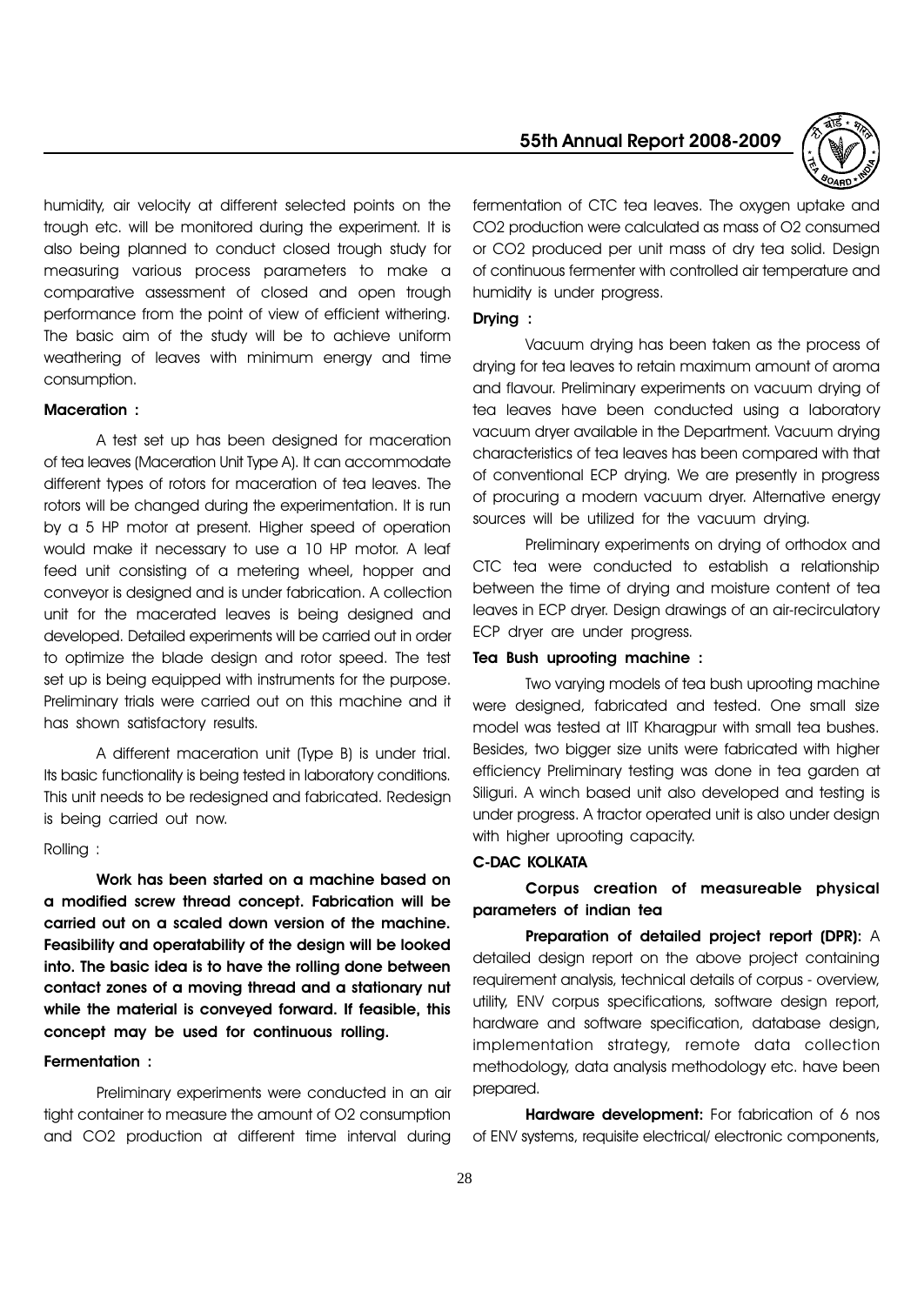55th Annual Report 2008-2009



cabinets etc. have been purchased. Camera, data acquisition cards and other accessories have been ordered. Fabrication process has been initiated.

Software development: Development of remote client software for data transmission from remote client ENV system (PC) to central server through Internet is ongoing. Software is being developed using Microsoft® Visual Studio, programming language is VC++ with MFC and development platform is windows XP. Installer software will be made after successful laboratory testing. This software will be deployed in addition to the existing ENV Software version 2.1.1 with every ENV system at remote data collection centers.

Identification of agro climatic locations: Six number of tea gardens/ factories/ laboratories/ research centers will be identified with consultation with Tea Board/TRA/TRF (UPASI), where ENV system will be deployed for data collection. A review meeting may be organized shortly.

Evaluating quality of Finished Tea using ENV system and co-relating with tea taster: A pilot level experiment has been initiated in C-DAC, Kolkata for evaluating tea quality using existing ENV System as well as manual evaluation has been performed by a professional tea taster. For the above purpose, one visiting tea taster has been recruited as consultant. Total 162 number of CTC tea samples have been tested in our laboratory and the testing data collected by the ENV system has been stored in the corpus database. This process is helpful for initial trial with corpus software before final deployment in the filed.

#### DTR & DC : Project-1

# Nitrogen mineralization of organic matter in acid soils of tea (Camellia sinensis L.) in Northern districts of West Bengal

Sixteen (16) different kinds of organic manures/De oiled cakes has been purchased and estimated their available and total nitrogen, total P, total K, total S, total C, C:N ration in CHNS analyzer on dry weight basis. Laboratory work has already been started to estimate the carbon mineralization. Available N under anaerobic condition estimated for mineralization in lab conditions of all the organics. Started field experiment in DTR & DC with organic mixture formulation. Soil samples collected from the trail plots before application of organics in April, 09. Analysis of the physico-chemical properties done for the collected pre-trial soil samples. Recording of green leaf yield data at weekly interval is on. Manufactured the green leaf samples for GC analysis of VFCs.

#### Project-2

Development of phosphate solubilizing biofertilizer for tea (Camellia sinensis L.) in acid soils of North Bengal

Eighty (81) soil samples were collected from tea gardens of different elevation. Analysis of pH, EC, available P and of all these soils have been done. Total 300 cultures were grown. Approximately 35 bacteria and 20 fungi have been isolated as potential phosphate containing solid media. Screening programme based on tri-calcium phosphate solubilizing in liquid culture is going on. Evaluated tea phosphate solubilizing capacity of 20 bacteria and 15 fungi.

# PARTICIPATION IN THE COUNCIL OF MANAGEMENT / BOARD OF TRUSTEE /SCIENTIFIC ADVISORY COMMITTEE

Tea Board participated routinely in various management meetings of TRA and UPASI to advise certain policy matters related to research and development work and proper utilization of Govt fund for the benefit of the Indian tea industry. Recently, DTR&DC has formed similar types of Technical/Advisory committees to discuss and finalize research projects and effectively conduct research work needed for the Darjeeling tea industry. Also these institutes have been invited to Tea Board time to time in participating R&D meeting organized by Tea Board to formulate research projects. One such meeting was organized by Tea Board during June,2008 for finalizing all the 11<sup>th</sup> plan projects wherein senior members of different Associations of the industry and specialist scientists were also invited to participate in the discussion.

#### TECHNOLOGICAL SUPPORT

Tea Board provides essential technical support to the tea industry by way of circulation of technical standards from different tea importing nations as well as from the Govt. of India. The quality standards are regularly updated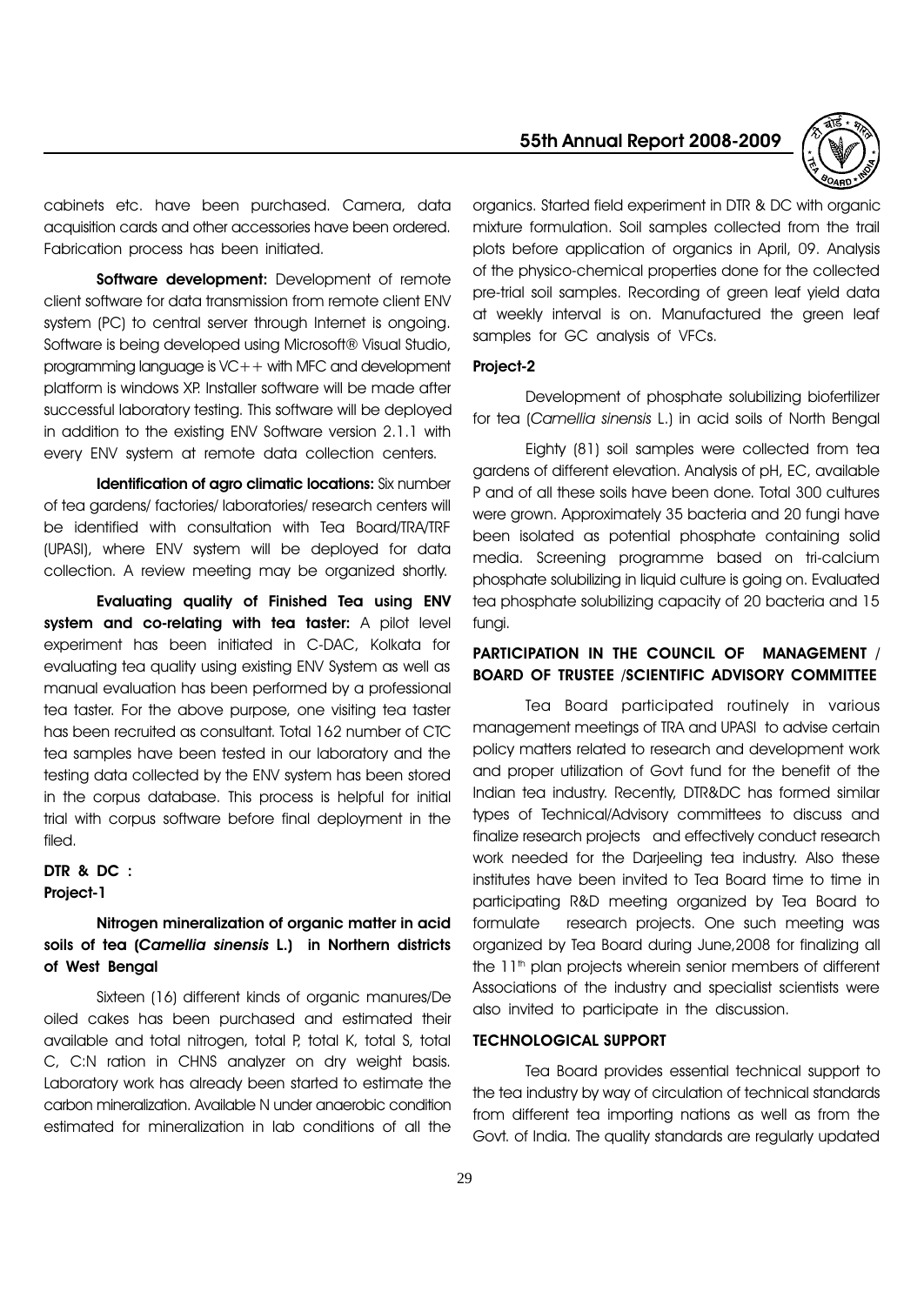

at various stages for which Tea Board gives technical data along with the views of tea industry.

#### Pesticide Residue Issues :

Tea Board has been financing and co-ordinating extensive research on pesticide residue in tea involving Tocklai Experimental Station,Jorhat,Assam and UPASI, South India.Both these Tea Research Institutes are conducting trials during the last more than five years and generating data at the field level for many of the new pesticide compounds applied in tea. These data were used for fixing Maximum Residue Levels (MRLs) and being submitted to both national and international regulatory bodies for harmonization of MRL in tea. Recently Tea Board through its National MRL committee has organized a national level workshop in Delhi inviting different Govt Departments of Ministries of Health and Family Welfare, Agriculture and Commerce and Industry. Representatives of the Industry and eminent scientists of different Institutes were also present in the said workshop and deliberated on the subject.

Tea Board attended in various international meeting like FAO-IGG, CCPR and presented progress of work on pesticide residue in tea with special reference to fixation of MRL in tea brew. Work in this area of research have been published in international Journal by our tea scientists in the recent past and international coordination has been initiated for the generation and compilation of data to establish MRL in tea brew.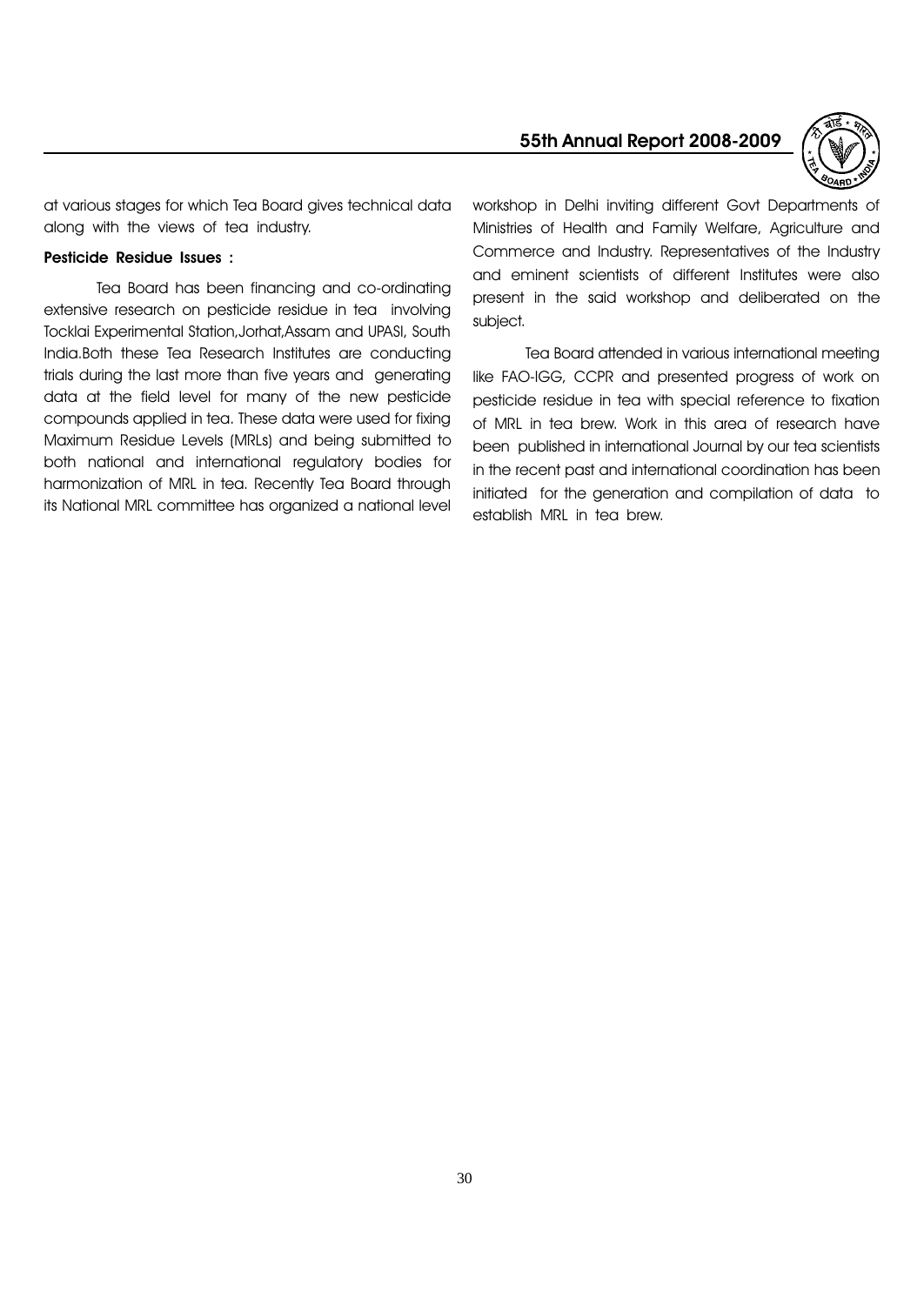55th Annual Report 2008-2009





#### 6. Introduction

Exports of Tea increased in 2008-2009 in terms of quantum as compared to the previous year to the extent of 5.32 m. kgs. The value realization also registered an increase during 2008-2009, as compared to 2007-2008 to the extent of Rs.493.11 crores on account of the higher unit price realization during 2008-2009 of Rs.124.94 per kg. as compared to Rs.101.91 per kg. during the previous year.

 A major factor contributing to the increase in export of tea from India during 2008-09 was largely due to increased off take by countries like Afghanistan, ARE, Iraq and. Pakistan A marginal improvement was also noticed in the countries like Saudi Arabia, Japan, Canada and Turkey during 2008-09 as compared to the corresponding period of 2007-08. During 2008-09 there was decline in exports to CIS countries including Russia UAE, Poland and Iran. In addition, marginal decline in exports to UK, USA, Germany, and Australia was also noticed as compared to the corresponding period of 2007-08.

Several developments affecting Indian tea in the domestic and international market places required new initiatives from Tea Board and Industry for meeting the new challenges. Markets such as Russia/CIS, UK, A.R.E. (Egypt), UAE, Pakistan etc. continued to be of vital importance. In keeping with the requirements of the export and domestic markets there was a focus on quality in a sustained manner. Quality control projects continued to be actively pursued along with implementation of ISO 3720 Standards and HACCP (Hazard Analysis & Critical Control Points). Efforts continued to persuade producers to increase production of exportable quality good teas of orthodox variety.

There was a slow-down in the rate of domestic tea consumption, as a result of increasing competition from other beverages, particularly soft-drinks. To arrest the declining trend in domestic demand, tea promotion within India assumed greater importance and Tea Board continued organizing several promotional activities in the country. They were mainly aimed at the youth projecting tea as a lifestyle beverage and at young housewives, propagating health benefits of tea. The domestic generic campaign that was launched in the last quarter of the financial year 2005-06 and continued during 2007-08 was on a low key during 2008-09. For projecting the quality image of Indian tea and supporting trade activities, Tea Board's modernized and re-oriented Tea Centre-cum-Trade Information Centre at Mumbai continued to show good results.

In the world scenario, the effects of the liberalised regime of imports under WTO obligations and freeing of tea imports among SAARC countries apart from India's Free Trade Agreement with Sri Lanka on preferential Tariff terms (thereby allowing import of Sri Lankan teas at concessional duty rate), increased competition in international markets, developments affecting Indian exports in countries such as Russia, Libya, Iran, Iraq etc., continued to provide a serious challenge to the Indian tea industry, during the year under review. With the reduction of import duty in Egypt there is now a greater prospect of increasing Indian exports to Egypt.

The activities of the Tea Promotion Directorate were considerably enhanced and upgraded through various proactive activities and through continuation of Scheme to tea exporters towards meeting additional transport and handling charges incurred for teas exported through I.C.D., Amingaon. During the year under review the transport subsidy was continued with the rate of Rs.1.50 per kg. In keeping with Ministry's MDA guidelines some nominal promotional assistance was provided to exporters. Regular promotional activities of the Board were also carried out including through participation in various trade and consumer Fairs and Exhibitions internationally.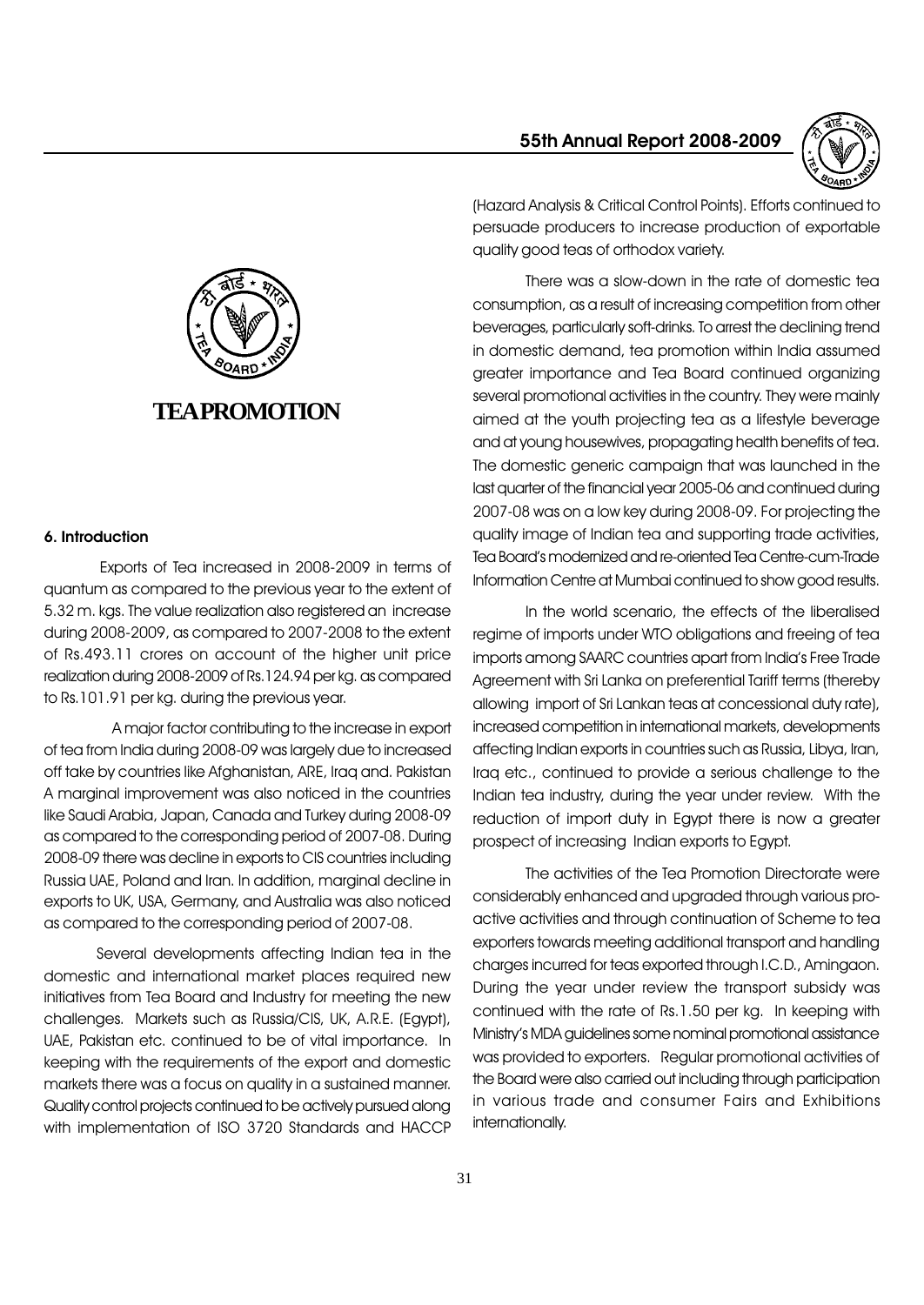

# The table below gives position of Indian tea exports over the last 3 years.

| Year      | Qty.<br>(M. Kgs) | (Value)<br>(Rs. Crs) | U.P<br>(Rs/Kg) |
|-----------|------------------|----------------------|----------------|
| 2006-2007 | 218.15           | 2045.72              | 93.77          |
| 2007-2008 | 185.32           | 1888.68              | 101.91         |
| 2008-2009 | 190.64           | 2381.79              | 124.94         |

The Board's export promotion work is carried out from Head Office and through its foreign offices located at London, Moscow, & Dubai .

#### The present jurisdiction of the Board's Foreign offices are as under:

| I ONDON       | UK, Ireland, Norway, Sweden, Denmark & Finland Since the closure of Hamburg<br>Office from July 2002, the following countries have come under the jurisdiction<br>of London Office:- Belgium, Luxemburg, Netherlands, France, Germany, Italy,<br>Spain, Portugal, Greece, Austria, Switzerland, Malta, Cyprus, Poland and the<br>breakaway Republics of former Yugoslavia such as Bosnia Herzegovina, Croatia,<br>Slovenia, Serbia, Montenegro and Macedonia |
|---------------|--------------------------------------------------------------------------------------------------------------------------------------------------------------------------------------------------------------------------------------------------------------------------------------------------------------------------------------------------------------------------------------------------------------------------------------------------------------|
| <b>Moscow</b> | Russia and CIS countries                                                                                                                                                                                                                                                                                                                                                                                                                                     |
| Dubai         | West Asia and North Africa comprising Kuwait, Iran, Iraq, Bahrain, UAE, Saudi<br>Arabia, Oman, Qatar, Yemen, Jordan, Syria, ARE, Libya, Sudan, Tunisia, Algeria,<br>Morocco, Turkey and also South Africa. Afghanistan and Pakistan were new<br>additions.                                                                                                                                                                                                   |

Promotional activities in countries other than those covered by the Overseas Offices are undertaken from the Board's Head Office in Kolkata with the help and co-operation of respective Indian Missions abroad.

# The work of promotion is carried out at various levels :-

- a) Generic promotion through Tea Councils to increase overall consumption of tea including activities to communicate the health aspect of tea. India is a member of the Tea Councils of UK, Germany, Canada and USA.
- b) Promotional programmes for Indian tea are carried out by the Board's foreign offices to enhance demand for Indian tea and increase market share. Activities geared towards facilitating trade through these offices include participation in Fairs and Exhibitions, trade

facilitation by way of arranging Buyer-Seller meets and visits by trade delegation, etc.

- c) Market development activities include market Surveys, market analysis and tracking of consumer behaviour. This also includes making all relevant information available to exporters/importers and through an information dissemination plan.
- d) In order to enhance the equity of Indian Tea and its various sub-brands, efforts are on to register the Board's logos in various markets as well as to popularise the usage of these logos and to prevent misuse by unauthorized users.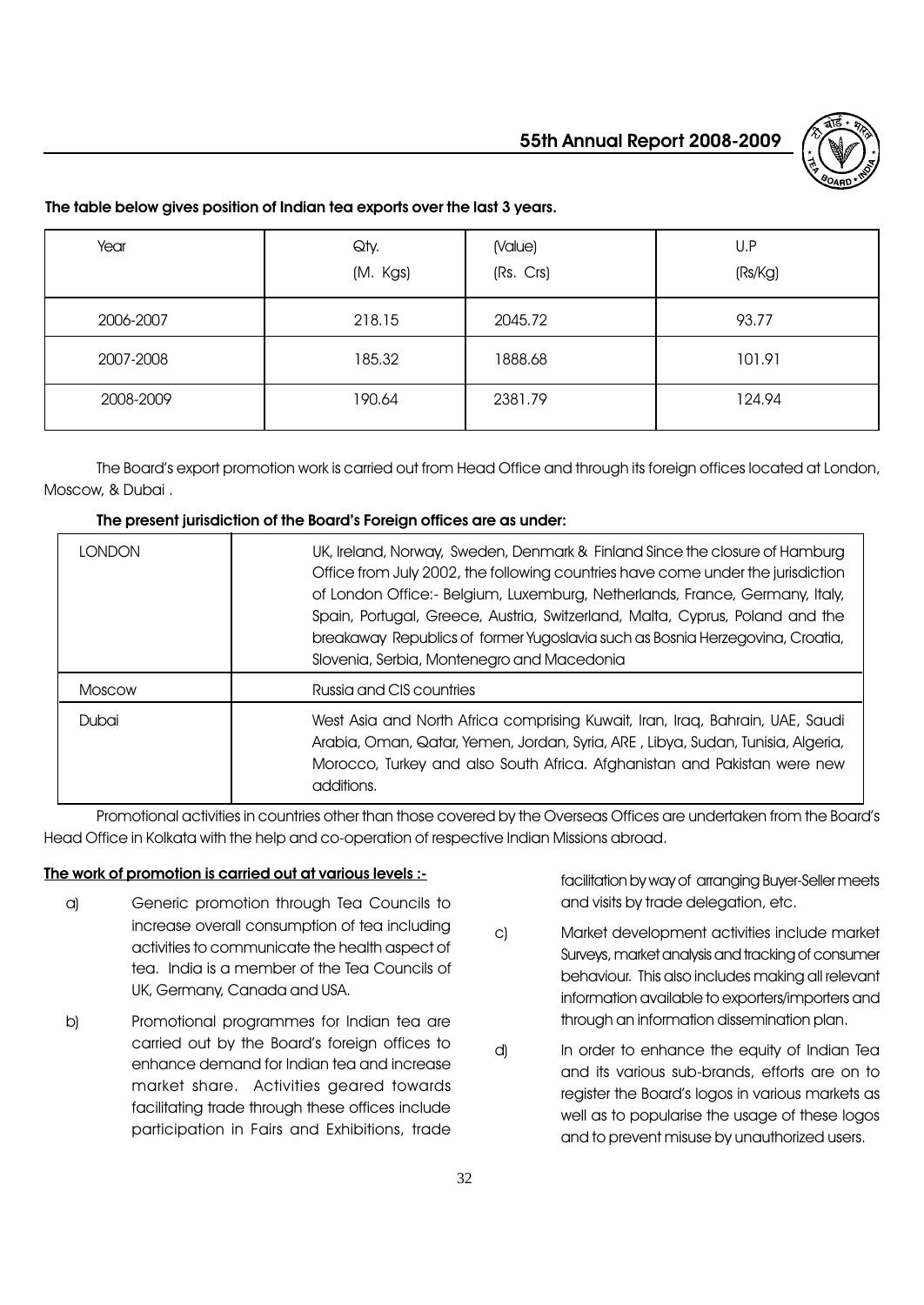

### 6.1 Activities from India.

The Directorate of Tea Promotion in the Board's Headquarters co-ordinated the activities of the Board's overseas offices to ensure proper monitoring of their promotional programmes and smooth functioning. Activities during the year 2008-2009 included the following:

- a) Organising the Board's participation in Trade Fairs and Exhibitions not covered by the Overseas Offices.
- b) Arranging the visit of the Board's representatives, tea delegations to foreign countries to participate in International Meetings, Fairs/Exhibitions and Buyer-Seller Meets.
- c) Organising the visits to India of tea delegations/ buyers and media representatives from abroad, including arranging their meetings with tea trade, visits to tea areas etc.
- d) Maintaining liaison work with the tea trade, attending to trade enquiries, shipping and warehousing difficulties, keeping the tea trade informed of developments related to exports, as well as, dissemination of market and trade information.
- e) Registration of producers, exporters, traders of Darjeeling tea under Darjeeling CTM Protection Process.
- f) Issuance of Certificate of Origin for all exports of Darjeeling tea based on invoice-wise tracking of garden tea production.
- g) Processing and disbursement of various assistance to trade/industry under Market Promotion Scheme of Tea Board.
- h) Maintenance of accounts and budgeting on various allocations against activities under Market promotion Scheme.

### Information Dissemination

As part of information dissemination, the trade enquiries received at various fairs and exhibition as well as those received from time to time from various sources, were passed on to the industry members through the revamped website.

# Market consolidation and Diversification of export market portfolio.

Efforts are on to consolidate position in markets where India has a significant share of the tea market, and also to enter new markets. The Geographic market portfolio needs to be diversified in order to reduce the dependence on the few major importing countries and create a more balanced basket. Efforts are now being focused on tapping the potentials in the far east and ASEAN region as well as Egypt and Pakistan. Tea Board's participation in events in China are now showing results. Tea Board's promotional activities in Australia are also showing good and promising results.

#### NICHE SEGMENT OPPORTUNITIES

VALUE-ADDITION AND TARGETING NICHE SEGMENTS IN SPECIFIC MARKETS HAS BEEN A PRIORITY AREA. EFFORTS WERE ON TO INCREASE ORTHODOX PRODUCTION. 40% OF THE WORLD'S CONSUMERS DRINK ORTHODOX TEAS WHEREAS 91% OF INDIAN TEA PRODUCED IS CTC. INDUSTRY HAS TAKEN INITIATIVES TO INCREASE ORTHODOX PRODUCTION, AS WELL AS OF QUALITY IMPROVEMENT AND COST REDUCTION. SPECIALITY TEAS LIKE DARJEELING HAVE BEEN BRANDED AS TOP END PRODUCTS AND PROTECTED IN TERMS OF INTELLECTUAL PROPERTY RIGHTS.

# Intellectual Property Rights Protection for Indian Tea - Achievements 2008-09.

The Tea Board has continued it objectives to protect and preserve its various tea names logos as India's treasured Geographical Indication and icons of India's cultural collective heritage. This is in addition to Darjeeling tea being the first Geographical Indication to be registered in India. Darjeeling is registered in over 20 overseas jurisdictions.

### DARJEELING

- 1. DARJEELING word and logo marks have been registered in Taiwan as certification marks.
- 2. DARJEELING word has been registered in Australia as certification mark.

3. Application filed for registration of DARJEELING as protected Geographical Indication under European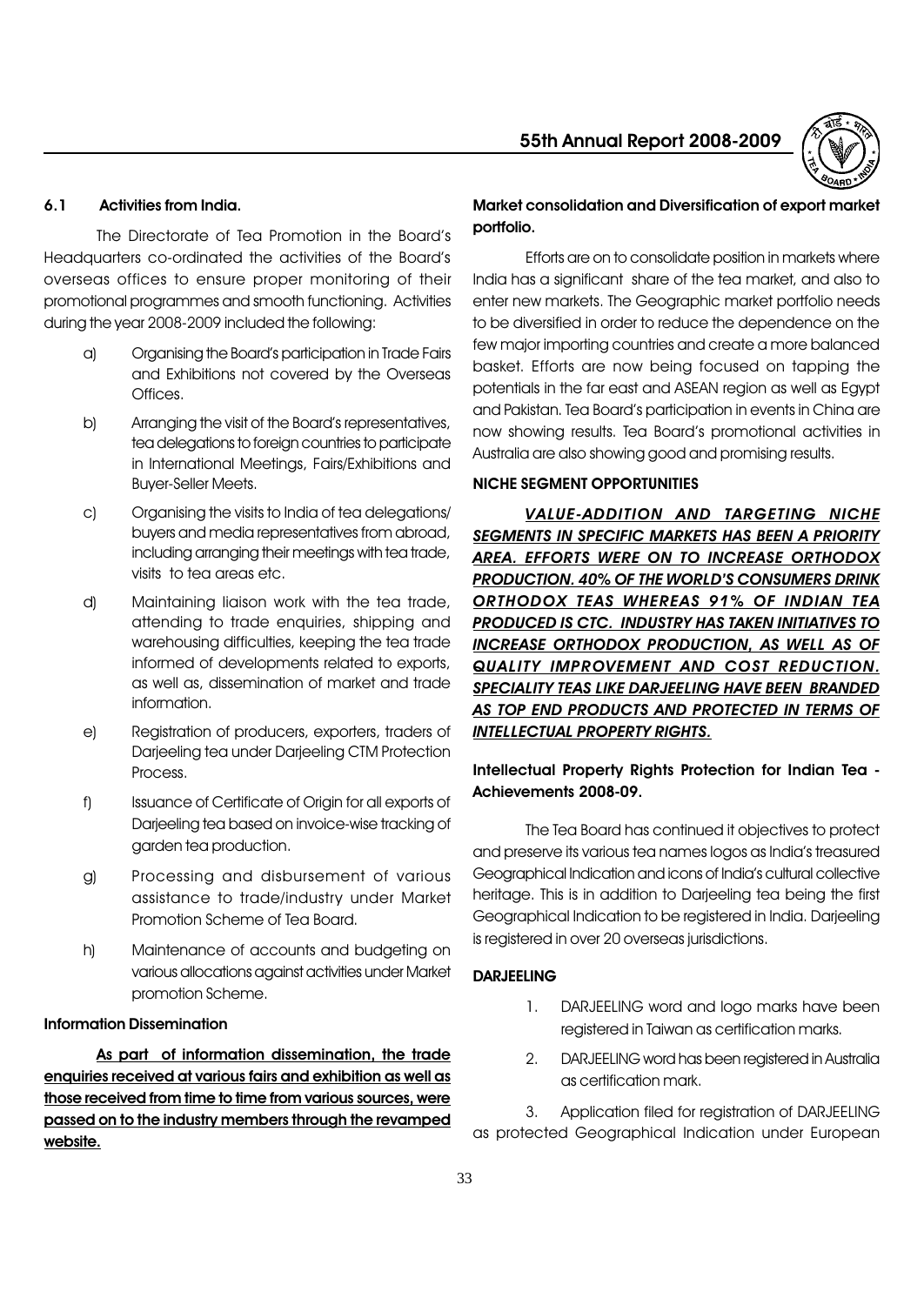

Council Regulation 510/2006. Initially, the said application was filed in PGI (protected Geographical Indication) category. The application has been examined by the European Commission and would be registered in due course.

# ASSAM & NILGIRI

Tea Board filed applications for ASSAM (orthodox) and ASSAM (orthodox logo) and NILGIRI (orthodox) and NILGIRI (orthodox) logo as Geographical Indications under the Geographical Indications of goods (Registration and Protection) at 1999. The said application were advertised in Journal No.26 dated August 29, 2008 and the same have proceeded towards registration.

### INDIA TEA LOGO

The Indian trade mark application for India tea logo as certification mark has proceeded towards registration.

In addition to the above, Tea Board continued to challenged, through available means, instances of attempted registration and misuse of 3 tea names and logos as well as India tea logo both at the domestic and International level. In this connection, Indian trade marks office has issued 20 (twenty) opposition orders in favour of the Tea Board.

#### PARTICIPATION IN INTERNATIONAL FAIRS/EXHIBITIONS FROM HEAD OFFICE.

# DURING THE PERIOD UNDER REVIEW, PARTICIPATION IN THE FOLLOWING FAIRS AND EXHIBITIONS WAS ORGANIZED FROM HEAD OFFICE :

| Τ. | Focussed Indian Tea Testing in Cairo, Egypt | 20th May 2008                                       |
|----|---------------------------------------------|-----------------------------------------------------|
| 2. | Iran Agrofood, Tehran, Iran                 | $25th$ to $28th$ May 2008                           |
| З. | Cannes Film Festival, France                | 15 <sup>th</sup> to 26 <sup>th</sup> May 2008       |
| 4. | World Tea Expo, LAS VEGAS, USA              | $31st$ May to $2nd$ June 2008                       |
| 5. | Hong Kong Food Expo, Hong Kong              | $14th$ to $18th$ August 2008                        |
| 6. | Fine Food Australia, Melbourne              | 22 <sup>nd</sup> to 25 <sup>th</sup> September 2008 |
| 7. | China Tea Expo, Beijing, China              | $12^{\text{th}}$ to $15^{\text{th}}$ October, 2008  |
| 8. | Fancy Food Exhibition, Santiago, Chile,     | $23rd$ to $25th$ October, 2008                      |
| 9. | Foodex Tokyo, Japan                         | $3rd$ to 6 <sup>th</sup> March 2009                 |
|    |                                             |                                                     |

# Generic promotion of tea in India

As part of the generic promotion of teas in India, Tea Board participated in the following events during the year under review:

| Ι.  | 2 <sup>nd</sup> Children Spring Book fair -08, Guwahati. | May 2008.        |
|-----|----------------------------------------------------------|------------------|
| 2.  | Natasuriya Drama Festival -2008, Guwahati.               | <b>July 2008</b> |
| 3.  | Ganga Utsab'08, Kolkata.                                 | August 2008      |
| 4.  | 12th National Expo 2008 Kolkata.                         | September 2008   |
| -5. | UPASI Industrial Fair 08., Coonor.                       | September 2008   |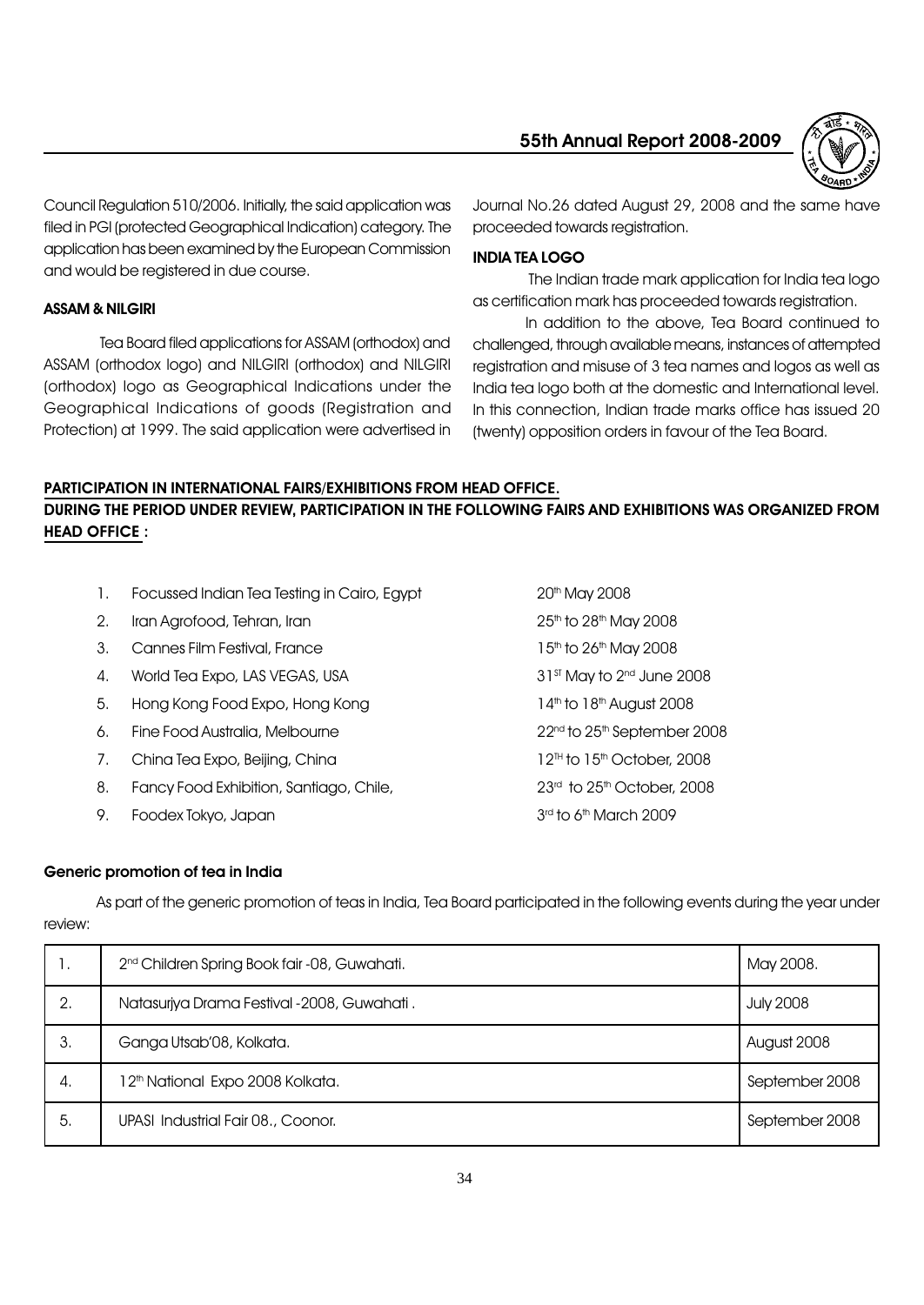

| 6.  | Hospitality World, Mumbai                                            | September 2008 |
|-----|----------------------------------------------------------------------|----------------|
| 7.  | Calcutta Film Festival-08 ., Kolkata.                                | November 2008  |
| 8.  | Konarak International Dance Festival-08 Konark, Orissa.              | December 2008  |
| 9.  | West Bengal Tourism Festival, Kolkata.                               | January 2009   |
| 10. | Silpa Banijya Mela-09, Baruipur, 24-parganas.                        | January 2009   |
| 11. | Acharya Satyendranath Basu Smarak Bijnan 'O' Prajukti Mela, Kolkata. | January 2009   |
| 12. | North Bengal Industrial Fair 2009, Jalpaiguri.                       | February 2009  |
| 13. | Northern India International Trade Fair-09, Dehradun                 | February 2009  |

Tea Board also sponsored BANNER and GATE at the following events:

|    | All India Women's Conference, Kolkata       | - July2008      |
|----|---------------------------------------------|-----------------|
| 2. | All India Women's Conference, Kolkata       | - August 2008   |
| 3. | Kharigar Hat, Kolkata                       | - November 2008 |
| 4. | 24th Sunderban Yuba Mela-2008, Canning Town | - December 2008 |
| 5  | Sunderban Kristi Mela 2009, Canning Town    | - January 2009  |

Indian tea advertisements, with articles in some cases, were released in a number of national and other magazines, newspapers, supplements etc, highlighting tea as health and lifestyle beverage.

#### Iced Tea Campaign

An Iced tea campaign was launched in the summer of the financial year 2008-09.The electronic media was chosen for its reach and recall. An animated commercial was made indicating the simple method of making iced tea at home. Ten select matches of IPL cricket series were used for the launch because cricket matches are popular and enjoy good viewership. Other channels on which Iced Tea commercial was telecast were Discovery, Animal Planet, History, National Geography, Star Plus, MTV, Star Movies, Pogo, Sun TV and Set Max etc. The Iced Tea campaign on TV was telecast from May to July 2008.

 Further, in order to convey information, particularly the fact that iced tea is easy to prepare with the ingredients available in every house, print became the preferred medium for such communication. Since daily newspapers are expensive and have a readership life of one day only health and lifestyle magazines were selected for communicating iced tea recipe. Boards ads were released in different magazines viz., India Today, Reader Digest, Travel Plus, Marie Claaire, Health & Nutrition, Prevention, Graphiti, Grihalakshmi, Sananda & Chitralekha etc.

#### India International Tea Convention

The India International Tea Convention was held in Kochi, Kerala (South India) from the 19th - 21st February 2009. India, the largest producer of black tea in the world produces some of the finest quality orthodox and CTC teas. Tea Board of India and the United Planters' Association of Southern India (UPASI) under the aegis of the Consultative Committee of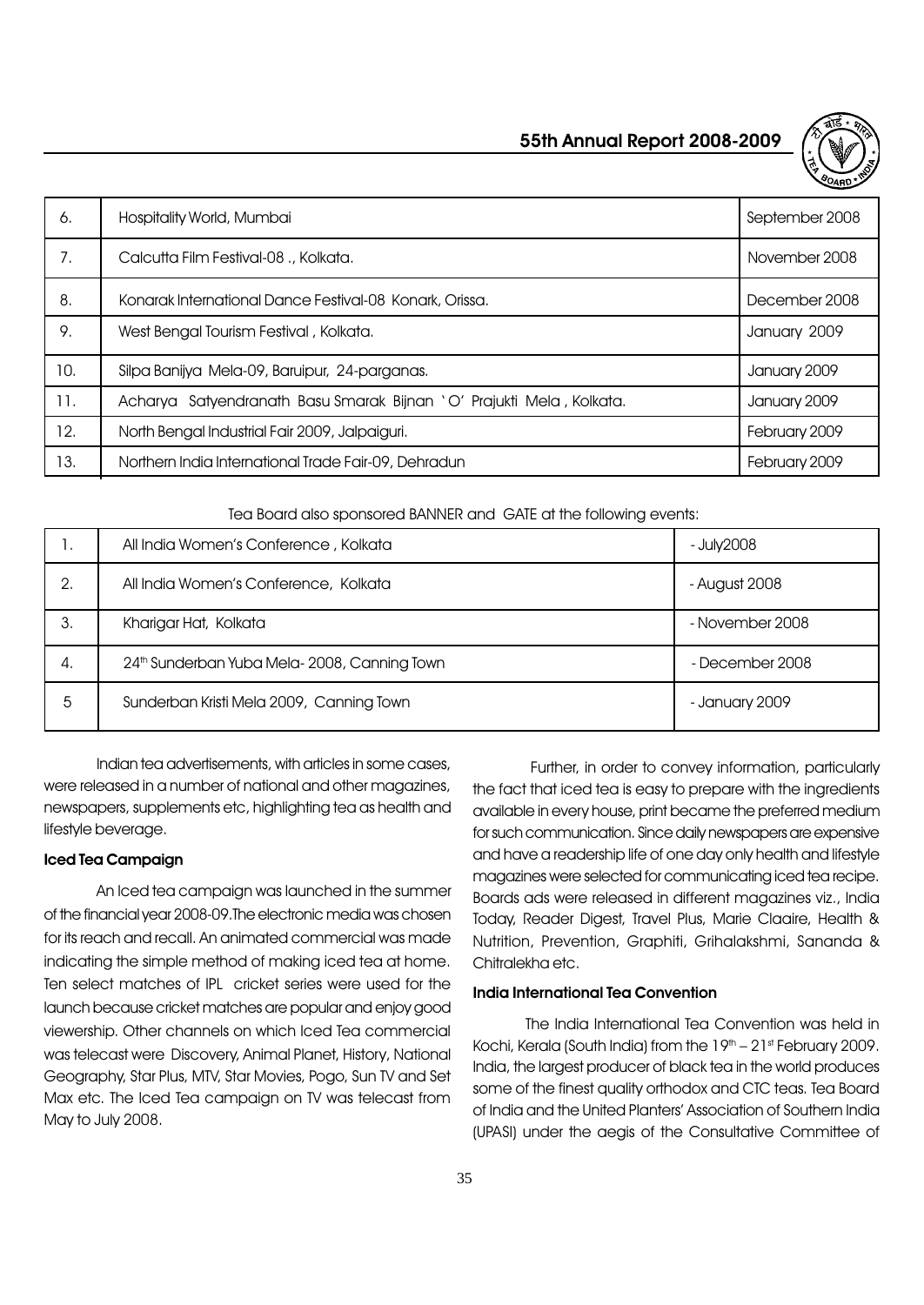

Plantation Association (CCPA) organized IITC 2009 in collaboration with the Indian Merchant Tea Exporters Forum (IMTEF), the South India Tea Exporters Association (SITEA) and the Federation of All India Tea Traders Association (FAITTA). The IITC is being projected as a regular event in the international tea trade calendar. The Convention is aimed at reinforcing the salient and unique features of Indian teas to the tea fraternity across the world and offers a great opportunity to various buyers in the global tea market.

The Inaugural ceremony was held on the 19th February, 2009 afternoon and was preceded by the "The Golden Leaf India Awards" which is a special focus session on South Indian teas which has put in tremendous efforts towards further enhancing their quality profile. The prize winning teas of previous editions of TGLIA:STC from various tea growing regions of Southern India were also showcased at this convention. The business sessions of the Convention were held on 20<sup>th</sup> and 21st February 2009. A total no of 351 delegates attended the Convention with a sizable contingent of overseas delegates. This included an eight member Egyptian delegation. The venue for the Convention was the International Convention Centre of the Le Meridian Hotel in Kochi.

As one of the largest tea economies of the world, IITC provided a face to the Indian tea industry and a forum for interaction and showcasing of teas. This is all the more important because India grows tea in various geographical origins far apart from each other. One representative, "all India" event is required to be a one stop base for the entire industry.

In the business session on Key International Markets, papers were presented by Mr. Joe Simrany, Tea Association of USA, Mr. Marcus Wulf, Schroeder & Rudolph Hamann Germany, Mr. Pradeep Jeyathilak, Unilever UK Ltd, UK, Mr. Alexey Shvestov, Ormi Trade, Russia, Mr. Mohamed Heiza, Tea Consultant, Egypt, Mr. Mehdi Hariri, Moshk Boo Tea Co., Iran and Mr. Ghassan Gharbawi, Bluewave Footstuff Trading Co. LLC, Iraq.

#### 6.2 Production of Publicity Materials and Gift Items.

The Directorate continued its regular functions of production and printing of promotional literature/items , catering to the request for publicity materials, tea caddies, etc., from the Board's foreign offices and Indian Missions abroad, interacting with the general public, domestic and

foreign press and other VIPs/Government Officials, prospective tea buyers, etc.

#### 6.3 Tea Promotion in India.

With the slow down in the rate of domestic consumption of tea, increasing competition from other beverages and developments in the global arena , such as, the liberalized regime of imports under WTO obligations, there has been a revised focus of the Board on tea promotion in India.

The Board continued to maintain four Tea Bar/Buffets at Parliament House, Yojana Bhawan, Udyog Bhawan and North Block in New Delhi, a Tea Nook in Tirumala and Tea Room at Tamil Nadu Secretariat, Chennai, which presently function mainly as public relations platforms and serve high quality Indian teas at such venues, frequented by VIPs, foreign visitors and other guests. A new Tea Centre opened at Chennai Mofussil Bus Terminus (CMBT) has been functioning since April, 2004.

For running Board's Tea Center in Mumbai, M/s Basu Media who was appointed as Management Consultant from  $1<sup>st</sup>$  June, 2002 to May, 2007 and continued to manage the Tea Centre on behalf of Tea Board till 30<sup>th</sup> April 2008. After a brief closure for renovation from 1st October 2008, M/s. Sai Food the newly appointed Management Consultant commenced managing the Tea Centre on Tea Board's behalf.

#### 6.4 Delegations/Visitors from abroad.

The Board endeavors to maintain and improve trade relations between exporters and importers by direct contact and discussions. In bound delegations have been encouraged. During the year 2008-09 the Board received and organized the visit of the following delegations:-

A 06-member Egyptian delegation consisting of high officials from Trade/Industry visited South India from 18th to 24th February, 2009 for attending IITC. They subsequently visited Kolkata for a 3-day period from 25th to 27th February, 2009. As a tea promotional measure for the Egyptian tea market a Memorandum of Understanding (MoU) was signed between UPASI and Misr Import and Export Company for setting up of India Tea Promotion Centre at Cairo, Egypt. During the visit, the Egyptian delegate members had a series of meetings/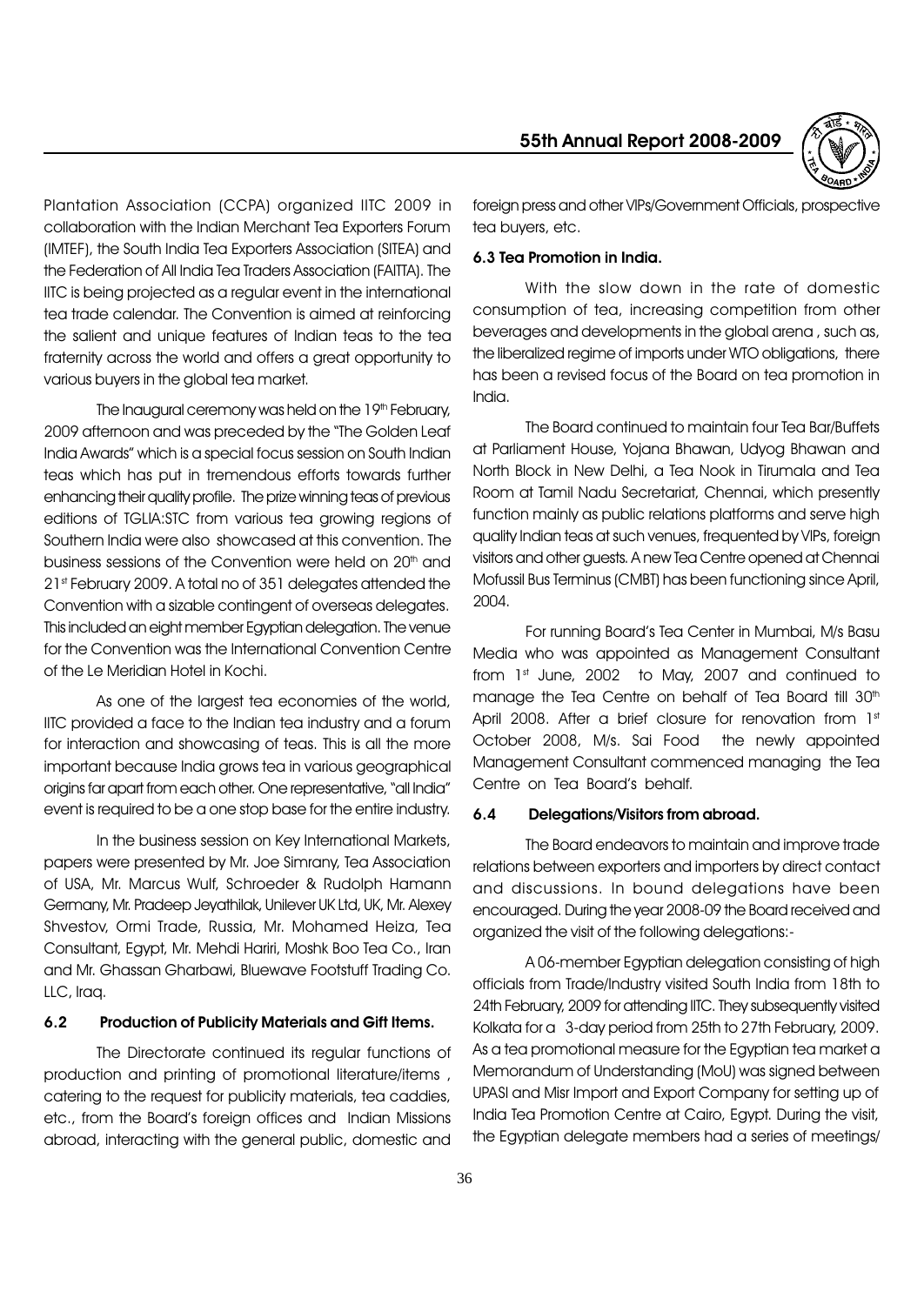

interactions with the Indian Tea Trade and Industry including visits to the Tea Gardens and Auction Centres to study E. Auction system in India.

# 6.5 Delegations/Deputations from India.

- 1. Ms. R. Sen, Deputy Chairman was deputed to Hangzhon, China from 30<sup>th</sup> March to 3<sup>rd</sup> April 2008 for attending tea Sub Committee meeting;.
- 2. Mr. B. Banerjee, Chairman, Tea Board led a trade delegation to Almaty Kazakhstan from 14<sup>th</sup> to 19<sup>th</sup> April 2008 for a Buyer-Seller Meet coinciding with Food Expo Kazakhstan;
- 3. Mr. B. Banerjee, Chairman, Tea Board led an Indian Tea Trade delegation to Hangzhou, China for IGG Conference on tea from  $11<sup>th</sup> -17<sup>th</sup>$  May, '08. Mr. G. Boriah, DTD was a member of the Indian tea delegation;
- 4. Mr. B. Banerjee, Chairman, Tea Board accompanied Mr. Jairam Ramesh, Hon'ble Minister of State for Commerce & Industries to Cairo for a focussed tea testing session on 20<sup>th</sup> May, 2008. Mr. S. Mitra, DDTP was deputed to Cairo to organise the event;
- 5. Mr. A. K. Kala, Special Officer (NWI) was deputed to France to organise Tea Board's participation in Cannes Film Festival from  $15<sup>th</sup>$  to  $26<sup>th</sup>$  May, 2008. Mr. K.K. Phull, Under Secretary Ministry of Commerce was also deputed for the last 4 days for the event.;
- 6. Mr. S.C. Biswas, DDTP and Mr. S.K. Mitra, DDTP were deputed to Iran to organised Tea Board's participation Iran Agrofood Exhibition in Tehran from 25<sup>th</sup> to 28<sup>th</sup> May 2008;
- 7. Mr. B. Banerjee, Chairman, Tea Board led a trade delegation for a Buyer-Seller-Meet-cum-Special Tea and Tourism event in Las Vegas, USA coinciding with World Tea Expo in Las Vegas from  $30<sup>th</sup>$  May  $-$ 01st June'08. Ms. R. Sen, Dy. Chairman, Tea Board also accompanied. Mrs. R. Datta, DTP was deputed to organize Tea Board's participation;
- 8. Ms. A. Ray, DTP and Mr. C. Bandopadhaya, statistician were deputed to Hong Kong for organizing Tea Board's participation in Hong King Food Expo from 14-18<sup>th</sup> August'08 as well as BSM coinciding with the exhibition;
- 9. Mr. B. Banerjee, Chairman, Tea Board led a trade delegation for Buyer-Seller-Meet coinciding with Fine Food Australia, Melbourne, Australia from 22<sup>nd</sup>-25<sup>th</sup> September'08. Mrs. R. Datta, DTP was deputed to organize Tea Board's participation;
- 10. Mr. P.K. Lahiri, Secretary, Tea Board and Mr. S.C. Biswas , DDTP were deputed to Beijing for organizing Tea Board's participation in China Tea Expo from 12<sup>th</sup> 15<sup>th</sup> October'08;
- 11. Ms. R. Sen, Dy. Chairman, Tea Board led a trade delegation for a Buyer-Seller-Meet coinciding with SIAL Paris from 19th-23<sup>rd</sup> October'08;
- 12. Mr. B. Banerjee, Chairman, Tea Board led a trade delegation for a Buyer-Seller-Meet coinciding with Fancy Food Exhibition, Chili from 23rd-25th October'08. Mr. S.K. Mitra, DDTP was deputed to organize Tea Board's participation;
- 13. Mr. S. C. Biswas, DDTP was deputed to Ukraine to organize jointly with DTP, Moscow for Tea Board's participation in World Food Ukraine from  $20<sup>th</sup> - 21<sup>st</sup>$ October'08;
- 14. Ms. R. Sen, Deputy Chairman was deputed to Tehran, Iran from 31st October to 4th November 2008 as member of the high level Indian delegation for attending India- Iran Joint Commission meeting;
- 15. Mrs. Y. Ray Chaudhuri, FA & CAO was deputed to Hungary to organize jointly with DTP, London, Tea Board's participation in Foodapest Hungary from 18-20<sup>th</sup> November'08;
- 16. Mr. P.K. Chaudhery, secretary to the Heads accompanied by Mr. B. Banerjee, Chairman, Tea Board, led a trade delegation for a BSM and several official meetings in Tehran, Iran from 2<sup>nd</sup> to 6<sup>th</sup> January'09;
- 17. Ms. R. Sen, Deputy Chairman accompanied Mr. P.K. Bordoloi, Industries and Power Minister, Govt. of Assam, for a study tour by small tea growers of Assam to Kenya from 10<sup>th</sup> to 17<sup>th</sup> January 2009;
- 18. Mr. B. Banerjee, Chairman, Tea Board led a high level trade delegation for a BSM coinciding with Prodexpo, Moscow from 9<sup>th</sup>-13<sup>th</sup> February'09;
- 19. Ms. R. Sen, Dy. Chairman was deputed to Germany to organize jointly with DTP, London Tea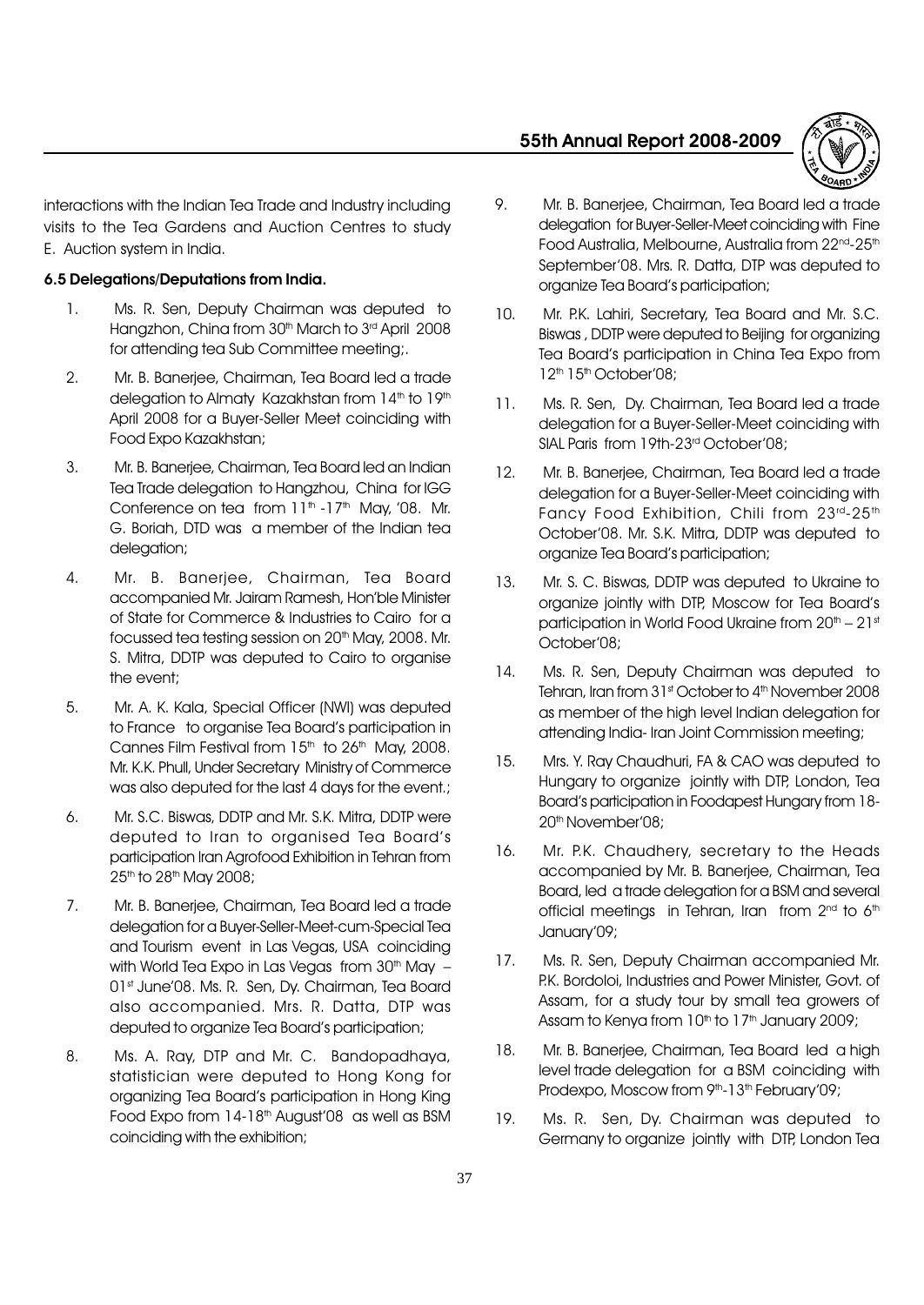

Board's participation in Bio Fach, Nuremburg, Germany from  $19<sup>th</sup> - 22<sup>nd</sup> February'09;$ 

20. Mrs. N. Datta, Publicity Officer accompanied by Mr. R. Kanojia, Asstt. Director, MOC were deputed to Dubai for organizing jointly with DTP, Dubai Tea Board's participation in Gulf Food Exhibition and Buyer-Seller-Meet from 23<sup>rd</sup>-26<sup>th</sup> February'09;

Export of tea from India to some major destinations:

6.6 Overseas

- 21. Mr. R. D. Nazeem, Executive Director, Coonoor and Mrs. A. Ray, DTP were deputed to Japan for organizing Tea Board's participation in Foodex, Tokyo, Japan and BSM from 3rd-6th March'09;
- 22. Mr. V.D. Alam, Director, MOC was deputed to London to organize jointly with DTP, London Tea Board's participation in IFE from 15<sup>th</sup>-18<sup>th</sup> March, 2009.

# Name of the Country 2008-2009 2007-2008 Qty (M.Kgs.) Value UP (Rs.Kg.) Qty (M.Kgs.) Value UP (Rs.Kg.) (Rs. Crs.) (Rs. Crs.) Russia | 36.75 | 392.65 | 106.84 | 44.28 | 377.54 | 85.27 Kazakhstan 9.76 131.49 134.79 10.81 111.05 102.71 Ukraine 1.58 15.31 97.93 1.46 11.03 75.52 Uzbekistan 0.06 0.71 120.66 0.07 0.81 114.44 Other CIS | 0.55 | 8.50 | 153.34 | 0.35 | 7.13 | 202.11 Total CIS | 48.70 | 548.66 | 1 12.67 | 56.97 | 507.56 | 89.09 UK 18.64 212.64 114.07 17.94 166.51 92.83 Netherlands | 2.53 | 57.19 | 225.89 | 2.69 | 46.04 | 171.39 Germany | 4.28 | 90.79 | 212.37 | 5.74 | 97.27 | 169.37 Ireland | 1.49 | 33.58 | 225.97 | 2.15 | 38.56 | 179.78 Poland 2.99 38.33 128.11 4.45 38.09 85.68 U.S.A. | 8.89 | 153.40 | 172.47 | 9.90 | 135.19 | 136.61 Canada 1.70 30.71 180.30 1.22 14.61 119.27 U.A.E. 21.66 275.85 127.37 25.91 253.89 97.99 Iran | 13.92 | 196.22 | 141..00 | 14.04 | 154.70 | 110.15 Iraq 6.61 80.17 121.30 0.05 0.41 87.96 Saudi Arabia | 3.11 | 35.93 | 115.50 | 1.99 | 17.13 | 86.04 A.R.E. 12.73 99.10 77.87 7.59 49.66 65.40 Turkey 0.08 1.05 129.17 0.06 0.70 111.87 Afghanistan | 12.81 | 92.91 | 72.52 | 6.80 | 36.82 | 54.11 Singapore | 0.30 | 7.03 | 234.26 | 0.38 | 6.96 | 181.28 Sri Lanka 4.37 48.28 110.51 4.86 39.82 81.98 Kenya | 1.84 | 11.52 | 62.57 | 3.28 | 16.61 | 50.67 Japan 2.78 69.52 249.82 2.37 50.34 212.13 Pakistan | 7.91 | 60.38 | 76.33 | 5.49 | 30.21 | 55.04 Australia | 4.86 | 114.55 | 235.74 | 5.08 | 96.24 | 189.45 Other Countries | 8.44 | 123.98 | 146.82 | 6.36 | 91.36 | 143.72 TOTAL: | 190.64 | 2,381.79 | 124.94 | 185.32 | 1,888.68 | 101.91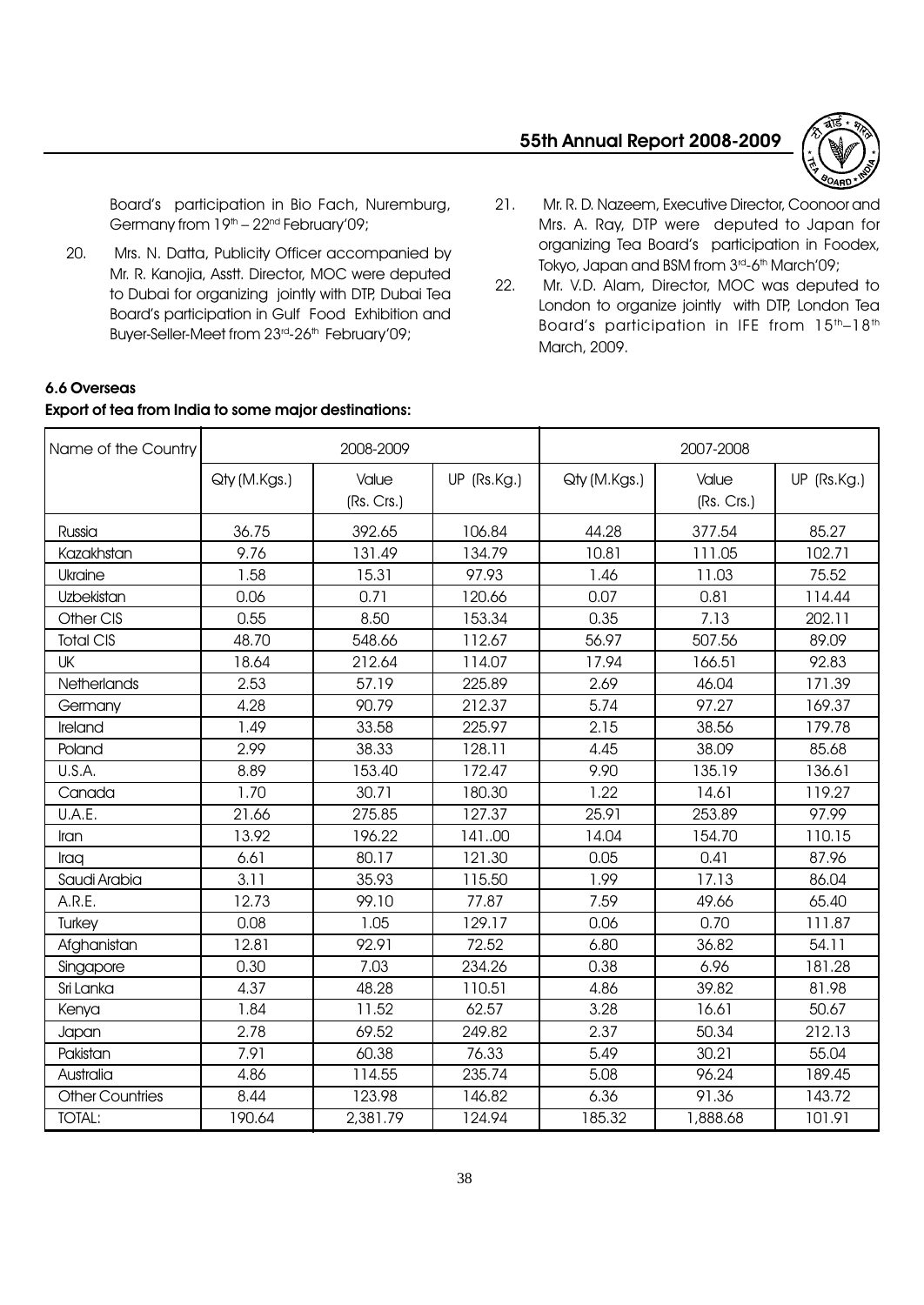Board's overseas Offices play a strategic role in developing markets and promoting Indian tea in these countries. The aim is to increase sales, exports and market share of Indian teas by building long-term and mutually beneficial relationships between Indian exporters and overseas buyers for commercial advantage to the Indian tea industry

# LONDON OFFICE Major Activities & Initiatives

Tea Board's London Office organised and participated in a series of Market Promotion events directed at different sections of the consumers and business interest. For purposes of a sustained approach as well as variations in consumer demands, the broader European market was segmented into 3 major focus areas - the relatively settled UK / German Market ; and the potentially high growth markets of Poland, Hungary, Czech Republic and France and the small emerging markets of Spain and Italy. Such a segmentation was also necessitated in view of limited financial resources at the disposal of the office.

### Fairs & Exhibitions

Participation in Food & Beverages exhibition continued to be one of the major promotional activities. Accordingly the London Office organised exporters participation in the following events:-

| 1. International Food Event<br>(IFE) at Warsaw, Poland    | 19th to 21st May, 2008.                                 |
|-----------------------------------------------------------|---------------------------------------------------------|
| 2. SIAL, Paris                                            | 19th to 23rd October, 2008                              |
| 3. International Food Event (IFE)<br>at Budapest, Hungary | 18 <sup>th</sup> to 20 <sup>th</sup> November,<br>2008. |
| 4. Bio Fach, Nurenberg, Germany                           | 19th to 22 <sup>nd</sup> February,<br>2009.             |
| 5. International Food Event (IFE)<br>atlondon             | 1.5th to 1.8th March, 2009.                             |

# Consumer Awareness and Logo Promotion

1. Apart from participation in Fairs & Exhibitions which were targeted more at business, The London Office also organised and participated in events which focused on consumer awareness , logo promotion and protection of brands & origins of Indian teas. With the above objective in

### 55th Annual Report 2008-2009



mind a number of events beginning 20<sup>th</sup> August'08 were organised at The Nehru Centre in London under the title "Magic of the Leaves". The events targeted invitees from London based foreign missions, the tea trade, UK government organisations & business bodies, the academicia and others. Jane Pettigrew a tea writer, historian and consultant was invited as the lead speaker for the events. The talks ended with blind sampling of some of the Indian teas - with the audience invited to identify the teas being served to them.

2. As part of the second leg of The Magic of the Leaves" Programme, the Tea Board of India sponsored a series of tea events in junior schools linked to Amber McCarroll's wonderful stories called 'Fairy Teatime Tales' and with inputs from Jane Pettigrew, tea specialist and writer. Fairy Teatime Tales are written as letters and are colourful stories told over cups of tea. They also include information about our environment and give children a sense of their positive role in the natural world. The events sought to achieve the following:

 $\bullet$  to introduce the fun of tea-time and tea drinking through Amber's stories;

 $\bullet$  to raise the children's awareness of the world of Indian teas;

 $\bullet$  to share the joy of tea time with the children

Jane talked to the children for 10-15 minutes about what tea is and about tea from India, with images and stories of the life of children who live on tea plantations in India, etc.

### Consumer Fairs

As part of the consumer awareness drive, the Tea Board London Office also participated in the following 3 events:

Healthy Living Exhibition, Dublin - 29<sup>th</sup> June'08

Accenta fair at Ghent, Belgium-15<sup>th</sup> to 21st September'08

Commonwealth Fair, London 7<sup>th</sup> & 8<sup>th</sup> October,

20 08

# Logo Promotion Through Gift Packs

Tea Board London Office also initiated steps to have various Indian Missions situated in the EU zone accept the idea of gifting Indian tea as part of their regular PR activities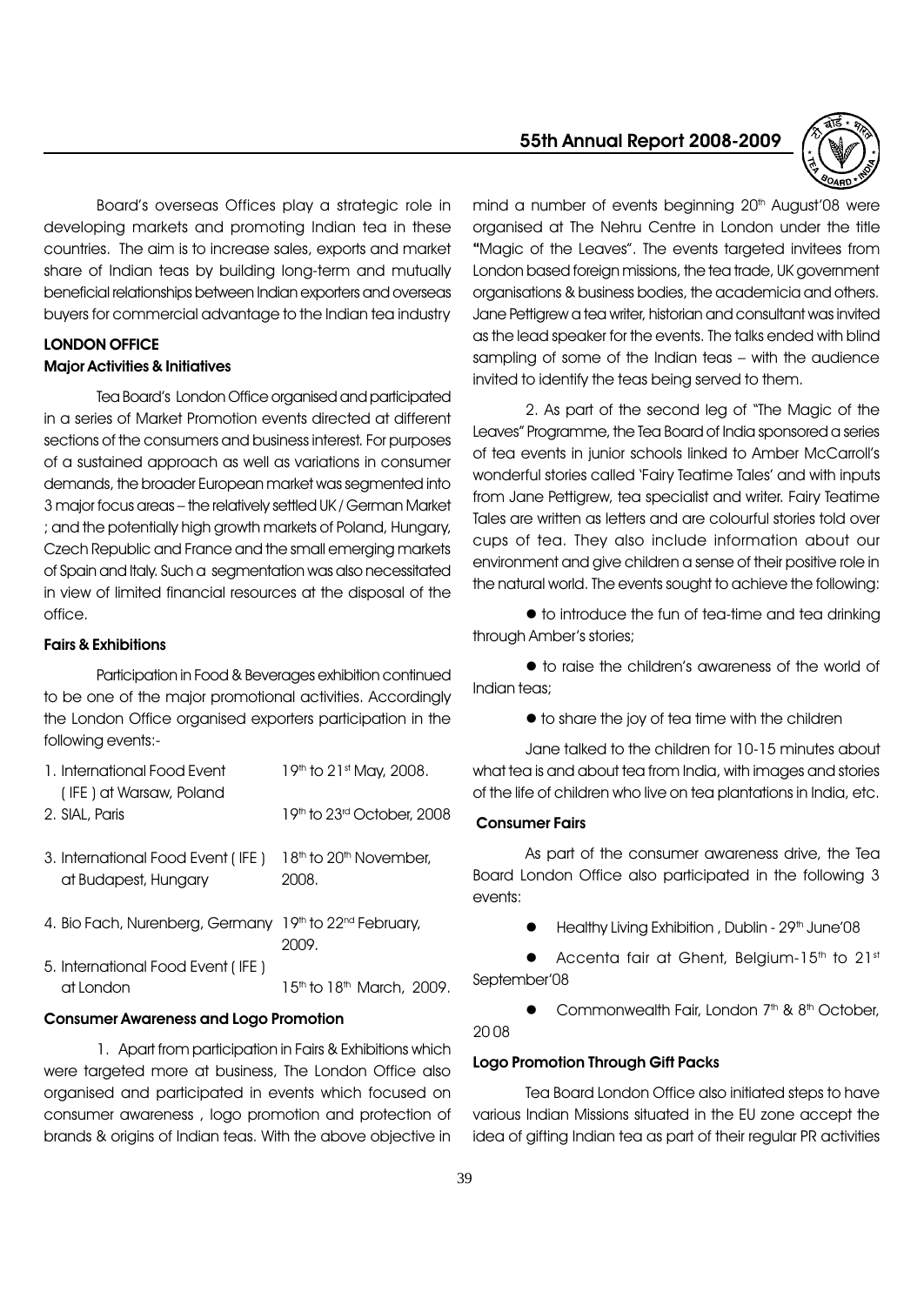

and more specifically during the Christmas & New year season. Gifting of Indian tea specially by Head of Missions would hopefully help spread some good word about Indian teas among a distinguished section of the local population.

#### Pesticide Residues

Europe, specially the EU, is a major export destination for high value Indian tea . The Pesticide Residue Regulations in the EU could possibly have a curtailing effect on export of Indian tea to Europe. Keeping the risk involved, the Tea Board continued to engage the stakeholders through German Tea Council and the International Tea Committee in order to ensure that the interest of Indian exporters are protected . Efforts are also on to build consensus on the permissible levels of the residues & the methods of measuring the same.

#### Certification Trade Mark ( CTM Scheme )

The Tea Board of India has introduced the Certification Trade Mark Scheme for the purposes of ensuring that the value & cache that is attached to Darjeeling tea is protected. This scheme also aims to ensure that the tea which is claimed to be Darjeeling is authentic anywhere in the world, whether offered in bulk or retail packs. Building on the registration of "Darjeeling logo" & also the word "Darjeeling" as a CTM under the Trade Marks Act 1999, and the registration of the logo as well as the word " Darjeeling" under the Geographical Indications of Goods ( Registration & Protection ) Act, 1999 the Tea Board is now pushing for international acceptance of Darjeeling tea as a GI. As efforts are on to implement a Darjeeling CTM programme with the UK buyers. London Office of the Tea Board continued to facilitate negotiations through the UK Tea Council.

#### Market Conditions & Export Performance

The general economic condition within UK continued to be grim. Britain's economy having suffered its most vicious slump since 1936, shrinking by a drastic 2.8% in the year ending Dec'08 as per a European Commission report.. As per the latest figures released by the European Commission, economic growth fell to about 1% in both EU and the Euro zone (down from just below 3% in 2007) during 2008.

The general economic conditions have taken their toll with a number of bankruptcies and a whole host of companies going under administration. The most poignant one has been the closure of retail giant Woolworths with a country wide network of over 800 stores. Closer to the tea world, Whittards of Chelsea the tea retailer and Wedgewood the fine China retailer, went under administration.

#### UK

 UK is the 2nd largest importer of tea and accounts for 9% of world imports. Kenya and Malawi account for over 49% of imports while India, Indonesia, Sri Lanka and China account for another 16%. In value terms, these 6 countries account for 74% of imports. India realises the highest unit price per kg vis-à-vis Africa and Indonesia. Tea has the highest per capita consumption (3 units/head), compared to other beverages. 69% of the population over age 10 drinks tea daily. UK imports an average of 156 mn kgs tea valued at USD 273 mn , India exported 18.64 m. kgs of tea to UK in 2008-09.

Product quality, as defined by the end consumer, is tea colour and liquor strength. Compared to other suppliers, Kenya supplies the best quality teas at the least cost. Hence Importers prefer Kenyan teas in blends. However, the end consumer perceives higher brand equity in Indian (Assam, Nilgiris and Darjeeling) and Ceylon teas. Teas of African origin have low consumer mind share, as they go into blends, not standalone brands. Indian tea, because of seasonal availability, increases working capital costs of blender importers.

#### **Germany**

Tea imports into Germany in the last few years had increased gradually but declined to 4.28 m. kgs. in 2008-09 from 5.74 m kgs in 2007-08. Germany is one of India's top five markets. It is a quality conscious premium market. India derives a substantial premium compared to other origins. Germany consumes about 55% of imports and re-exports the remaining 45%. Germany is mainly a cold beverages market, and within hot drinks, tea accounts for  $\sim$  11%. Coffee and new tea forms like herbal & fruit tea are the major threats to tea. However, tea is perceived to be a premium product, and consumer tastes are sophisticated.

Black tea accounts for 85% of Germany's imports. Most of the tea is orthodox / leaf variety. Indian tea enjoys a high brand equity. India, Sri Lanka, China and Indonesia account for 71% of imports.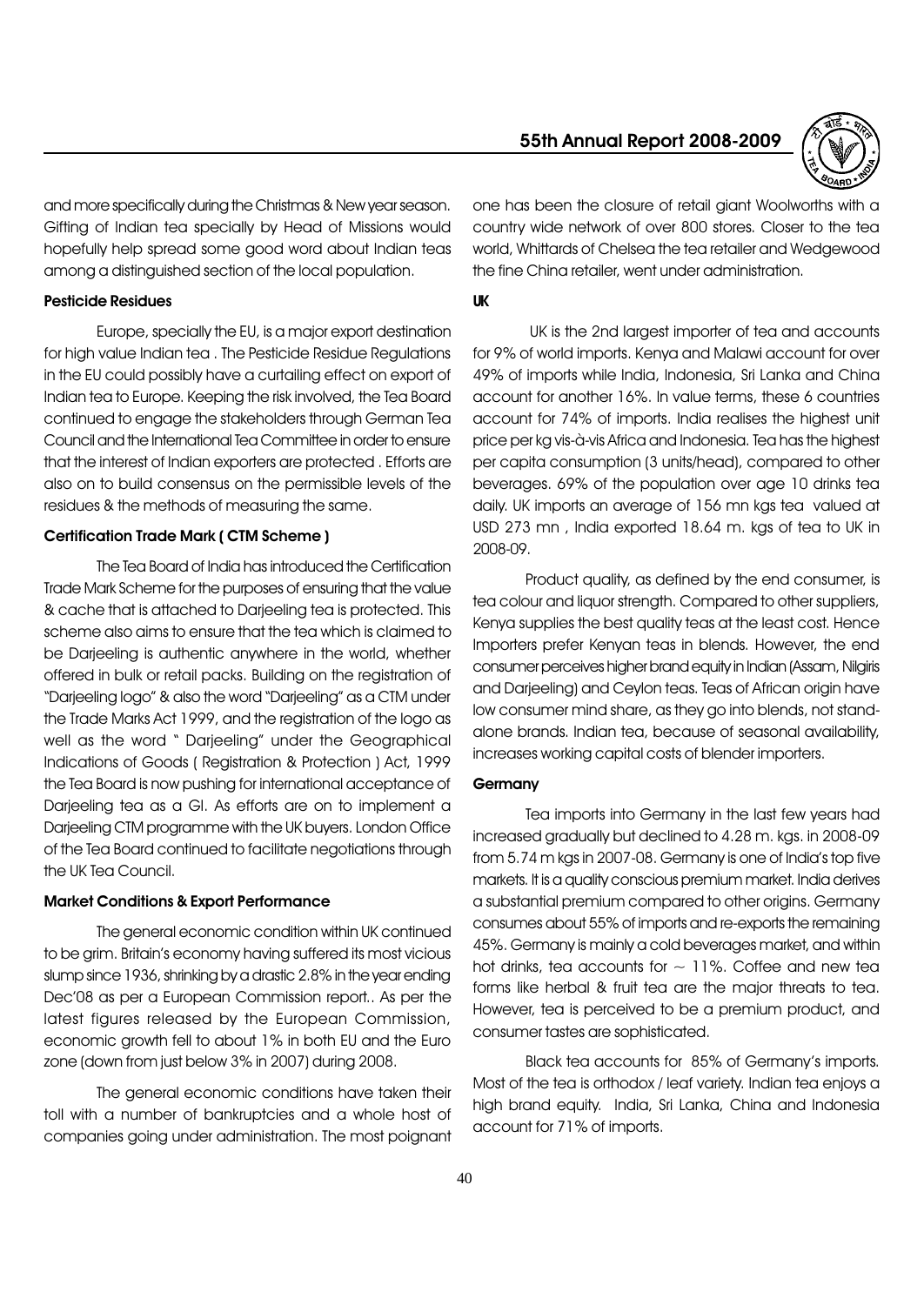Unlike the rest of Germany, tea is the national drink of East Friesland (located in North Germany) for over 300 years. Per capita consumption of tea in East Friesland is about 3 kg. This is substantially higher than the German average of 250 gm. Consumers drink a minimum of 3 cups of tea, on each occasion. This region has the highest per capita consumption of Assam Tea.

#### France

France imports around 16 m. kgs of tea. The main exporting countries are China, Sri lanka and UK and Benelux countries, the last two being non producing re-exporting countries. This indicates that there is scope to develop direct exports especially in the value added format. France has also been indicated as a focus market for Darjeeling and is included in the global promotion plan for Darjeeling tea. The French are inclined towards consumption of healthy food and drinks. While tea bags and convenience products are the most favoured forms amongst consumers, tea drinking is expected to grow.

### U.K. Tea Council

DTP participated actively in all the meetings of the U.K. Tea Council to further the interests of Indian tea and safeguard Darjeeling CTM as well as on various issues relating to tea trade and market promotion.

#### German Tea Association / Tea Council

DTP participated actively in the meetings of the German Tea Council. On the pesticide residue issue India's views were stressed.

#### MOSCOW OFFICE

Tea Board Moscow Office looks after the publicity and promotion of Indian Tea in the Region of the Russian Federation, CIS countries that include Ukraine, Belarus, Kazakhstan, Armenia, Azerbaijan, Turkmenistan, Uzbekistan, Kyrgyzstan, Tajikistan, Georgia and Moldova and the Baltic countries of Latvia, Estonia and Lithuania. The activities during the year were centered on the more important markets of Russia, Kazakhstan, Ukraine, and Uzbekistan.

#### Fairs & Exhibitions

During the year under review, Board's Moscow office participated in the following exhibitions :-

#### 55th Annual Report 2008-2009



- 1. Food Expo, Almaty, Kazakhstan (15 18 April 2008)
- 2. World Food Moscow (23 -26 September, 2008)
- 3. World Food Kiev, Ukraine (28 31 October 2008)
- 4. Prodexpo, Moscow 2009 (9 -13 February 2009)

## Other Activities:

Rusteacoffee organized the First International Tea Symposium in Moscow where Tea Board was the major sponsor. Several activities were organized focusing on Indian tea.

 Moscow Office participated in Moscow International Travel and Tourism Fair 2009 from 18 - 21 March 2009.

Moscow office also participated in 'Indo Russian Food Festival on 21st January 2009, at the Indian Embassy school premises.

As a part of furtherance of co-operation and goodwill the 14th Session of Indo-Russian Inter Governmental Commission on Trade, Economic, Scientific, Technological and Cultural Cooperation was held on September 29-30, 2008 in New Delhi, India. DTP attended the deliberations

#### Russia

Russian Federation, with a market size of about 173 Million Kg is one of the biggest markets for Indian tea exports (in volume terms). Assam orthodox teas are competing as well as the Sri Lankan orthodox teas on the quality front. Assam CTC teas are also doing equally well with the growth of the tea bag segment. Russia has been enjoying unprecedented economic prosperity for the last decade, driven by their political stability and booming oil, gas and metal sectors. The affluence at least in the urban centers has translated into high purchasing power of the Russians. The Russian consumer is now becoming more quality conscious, demanding and is ready to pay a higher price for the product of choice. This has meant an increase in the demand for better quality Indian tea in attractive packets. There is a gradual shift from the modest quality South Indian teas (Nilgiris) to the better quality North Indian tea (Assam and Darjeeling).

Challenges that Indian tea faces in Russian market differ from segment to segment. In the orthodox teaspremium segment, Indian teas are losing to Sri Lanka on the physical appearance and image front as the average Russian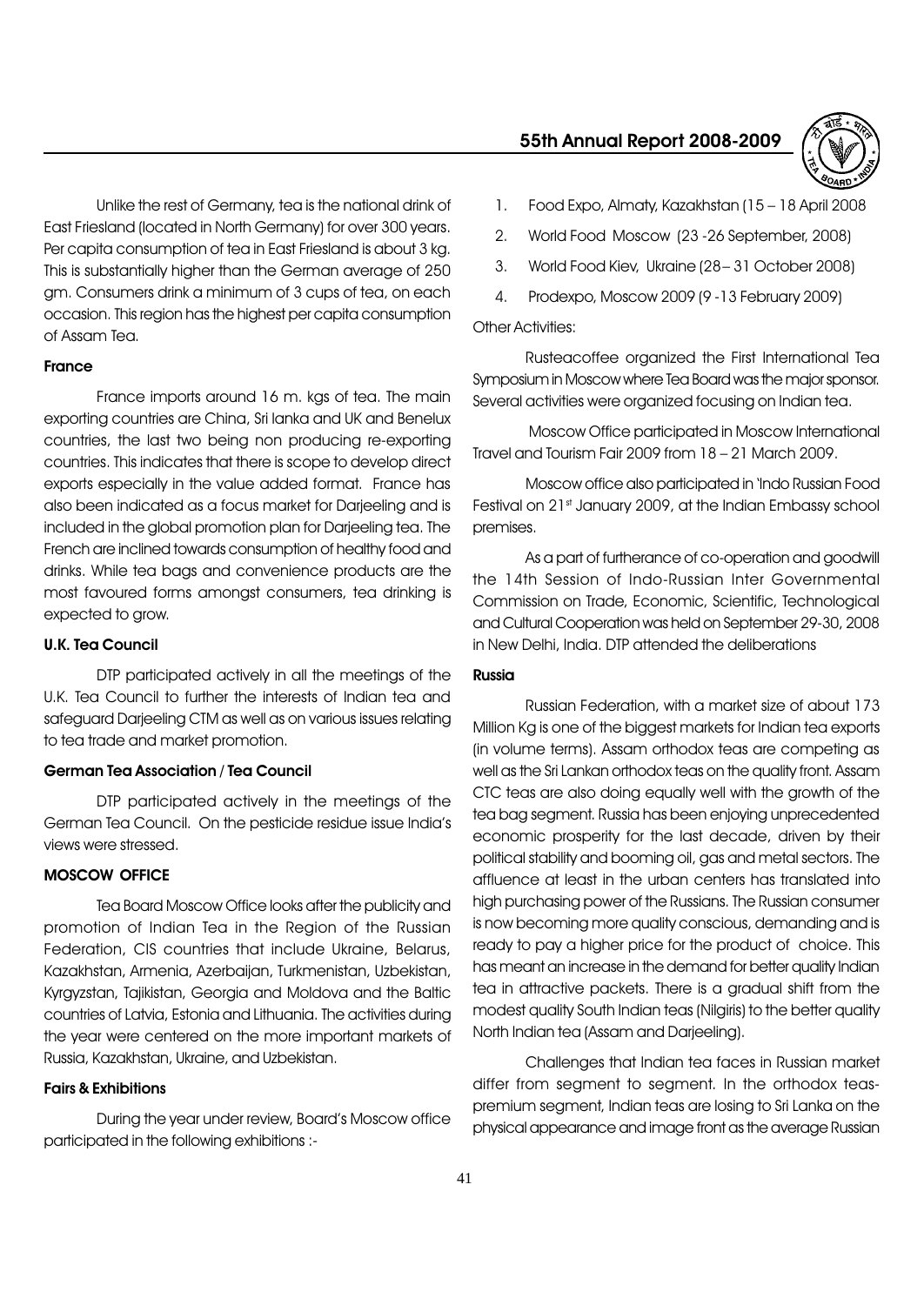consumer still perceives the Sri Lankan teas to be of better quality than the Indian teas. In the orthodox teas- economy

segment, Indian teas both North and South Indian have not been able to match the cheaper prices offered by Indonesia and Vietnam where teas are plucked and processed in a non plantation nature of industry and thus there are cheaper labor wages against the high social overheads which plantations have to cope up within India. In the CTC tea segment (used in tea bags), Kenyan teas are competitively priced and of good quality due to their lower labor wages and younger tea bushes.

Indian tea export to Russia declined from 44.22 million kilograms valued at Rs.377.54 Crores in 2007-2008 to 36.75 Million Kilograms in volume valued at Rs.392.65 Crores in 2008- 2009.

#### Kazakhstan:

 Out side Russia Kazakhstan is the largest of the former Soviet republics, with strong tradition of tea consumption and high per capita consumption Tea accounts for the greatest proportion of hot drinks sales in Kazakhstan, being a traditional drink consumed at a social level. While black standard tea accounts for the greatest share, there is evidence of increasing interest in products with a healthy positioning. There is growing sales of green and black specialty teas

Kazakhstan is the only CTC market in CIS with an annual import of 24 m. kgs. of high valued tea.. Even though the Indian brands are very popular, Kenyan Tea is fast gaining ground. Kenyan teas are competitively priced and of good quality due to their younger tea bushes.

#### Ukraine :

Ukraine which is a traditional tea consuming country is the third important market in terms of volume and value. The annual volume of the Ukrainian tea market amounts to approximately 22 m. kgs. with per capita consumption of approx. 400 - 600 grams. Black tea accounts for 80% of the total tea sales while green tea share is approximately 20 % and the demand for green tea is increasing in large cities.

#### DUBAI OFFICE

The Dubai office of Tea Board looks after the promotion of Indian tea in the West Asia and the North African region.

# 55th Annual Report 2008-2009



The region covers the countries of UAE, Saudi Arabia, Iraq, Iran, Syria, Jordan, Morocco, Algeria, Tunisia, Libya, Sudan, Kuwait, Qatar, Bahrain, Oman, ARE, Lebanon and Yemen. Pakistan and Afghanistan have been recently added to the responsibility of the Dubai Office. This office also handles trade enquiries from Turkey and South Africa. The Board's Dubai office carried out the following activities to promote Indian tea, enhance demand of Indian tea and increase market share:-

# Field Promotion and Media Campaign

Field promotion activities include participation in Fairs & Exhibitions, organizing buyer-seller-meets, market survey including collection of tea prices & statistical data for the benefit of exporters & respective Govt. agencies, regular interaction with tea importers, keeping constant touch with Indian Missions in different countries for logistic support, analyzing the customers' choice of tea and its price, etc.

Media campaign includes creating awareness about the different "Logos" of Indian tea, and the distinct varieties of tea which are available in India.

In addition to the above, Tea Board being the trade promotional organization also participates in the different meetings/workshop of Indian Business & Professional Council/ Dubai Chamber of Commerce. Continuous contact is maintained with the importers, both locally and in other countries of the region. The office serves as an interface between the buyer and seller of Indian tea, deals with trade enquiries for supply of Indian tea and has available information regarding auction prices and the Indian tea traders for the convenience of buyers.

#### **Board's Advertisements**

On the occasion of India's Independence on 15th August 2008 Dubai office released advertisements in Khaleej Times, the leading news publication of the UAE. Advertisements were also released in the Middle East Food Magazine, May 2008 issue and in the Dubai Commercial Directory 2008-09. Membership of 'IBPC (Indian Business & Professional Council) was also renewed.

#### Fairs & Exhibitions

During the year under review, the following fairs were held in the countries under Dubai office jurisdiction.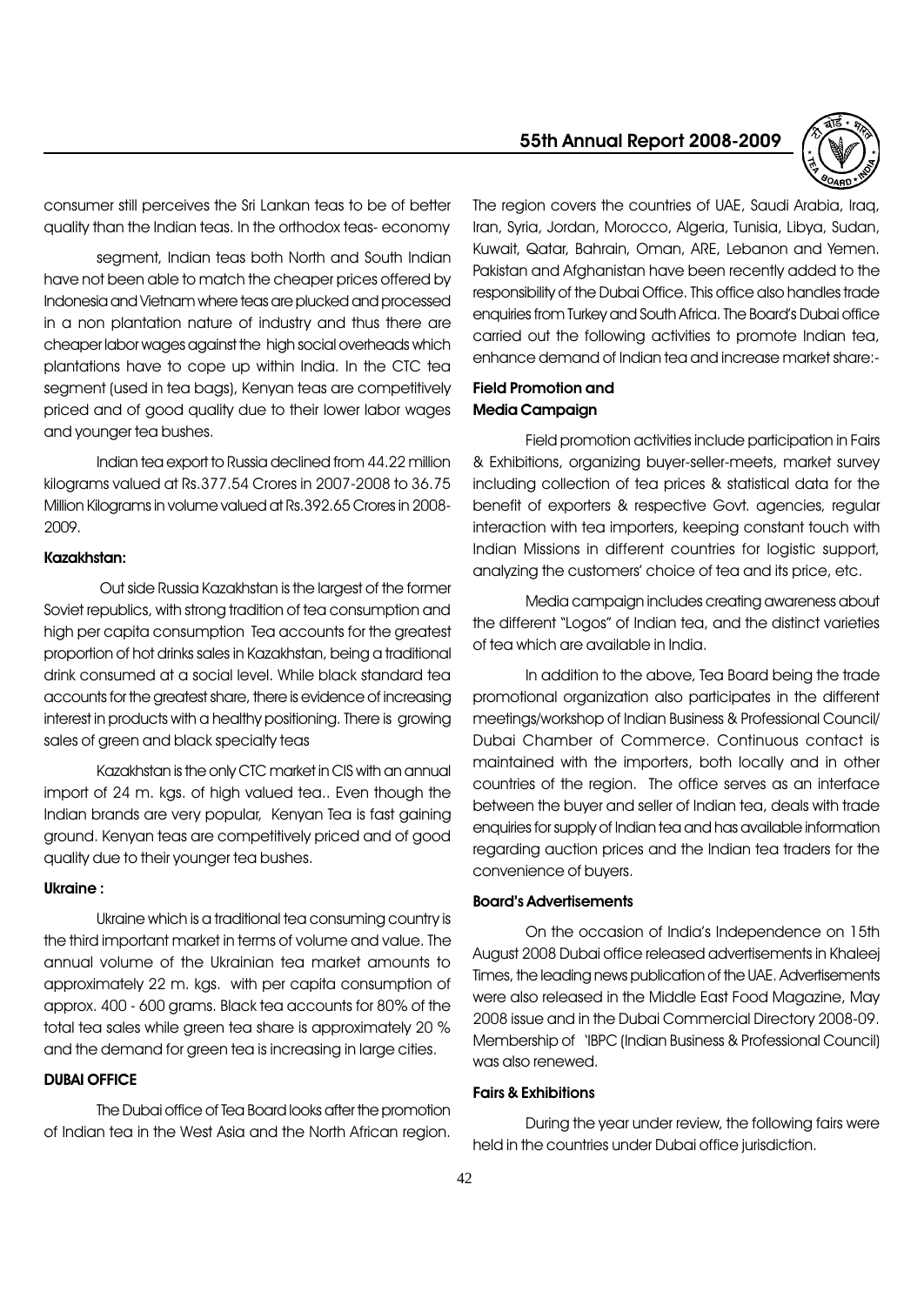



- lran Agro Food 2008, Teheran, Iran 25th -28th May, 2008
- Gulf Food 2009, Dubai, UAE 23rd -26th February, 2009

Other events included a focused Indian Tea Tasting in Cairo. The event was graced by Hon'ble Minister of State for Commerce & Industry, Mr. Jairam Ramesh.

# Export of Indian tea for last three years in WANA countries are as under : -

| Year | 2006  |       | 2007  |       | 2008  |       |
|------|-------|-------|-------|-------|-------|-------|
|      | Qty.  | Value | Qty.  | Value | Qty.  | Value |
|      | 78.10 | 5836  | 49.38 | 4768  | 71.71 | 7942  |

# Type of teas imported by WANA countries: -

- (a) Middle East: Largely orthodox but now CTC is also gaining acceptance in countries like Saudi Arabia and Iran. In UAE, domestically CTC is popular due to the large expatriate population from India and Pakistan;
- (b) Egypt: CTC Dust and Brokens;
- (c) Libya: Black Tea-Orthodox and Green Tea;
- (d) Tunisia: Orthodox Black & Green Tea;
- (e) Morocco: Green Tea.

# Country wise export :

# Competition: -

Middle East market is very competitive in terms of price and quality. Tea is drunk largely without milk and the appearance and colour of tea is the basis for assessment of quality. Being a major tea consuming area, quality issues, seasonality of supply, cost considerations and increasing competition from Sri Lanka and Kenya are some of the factors which have affected exports of Indian tea to some of the countries in this region. It has however, been noticed that in some countries preferring Orthodox teas like Iran, Syria, Saudi Arabia, there is a growing segment for CTC teas which India can target.

# (Qty. in Th. Kgs.) (Value in Th. Rs..)

| Name of the       | 2008  |         | 2007 |        |                | 2006   |
|-------------------|-------|---------|------|--------|----------------|--------|
| Country           | Qty   | Value   | Qty  | Value  | Qty            | Value  |
|                   |       |         |      |        |                |        |
| (a) North Africa  |       |         |      |        |                |        |
| A. R. E.          | 15040 | 1117533 | 5144 | 331740 | 2751           | 210013 |
| Libya             | 177   | 17998   | 15   | 1187   | 55             | 3622   |
| Tunisia           | 2999  | 223119  | 320  | 17609  | 304            | 14528  |
| Morocco           |       |         | 6    | 1314   |                |        |
| Sudan             | 18    | 2684    | 44   | 5252   | $\overline{a}$ |        |
| $Sub - Total (a)$ | 18234 | 1361334 | 5529 | 357102 | 3110           | 228163 |

(Source: Tea Board, Kolkata)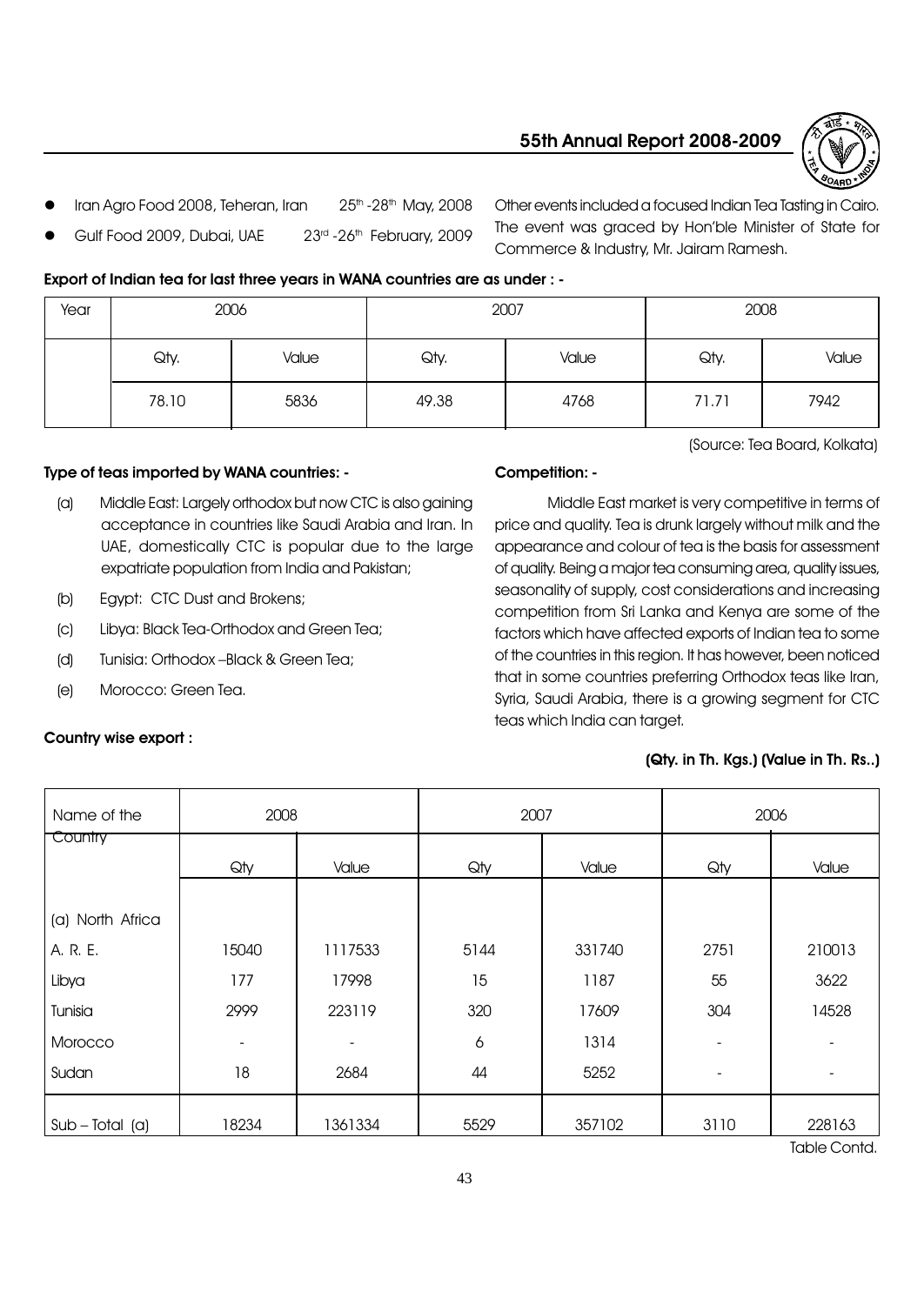



# (Qty. in Th. Kgs.) (Value in Th. Rs..)

| (b) West Asia     |       |         |       |         |       |         |
|-------------------|-------|---------|-------|---------|-------|---------|
| Iran              | 15898 | 2100032 | 13139 | 1457031 | 8667  | 907508  |
| U.A. E.           | 24803 | 2825260 | 24551 | 2437456 | 21884 | 2198195 |
| Qatar             | 436   | 62015   | 261   | 33855   | 264   | 55047   |
| Kuwait            | 360   | 42901   | 329   | 35769   | 358   | 46011   |
| Iraq              | 6652  | 880723  | 2537  | 133826  | 41334 | 2119222 |
| Saudi Arabia      | 3398  | 374468  | 1562  | 136388  | 1063  | 105655  |
| <b>Bahrain</b>    | 131   | 22616   | 188   | 29288   | 161   | 28829   |
| Muscat            | 258   | 35451   | 175   | 20299   | 179   | 24132   |
| Jordan            | 91    | 6513    | 7     | 525     | 15    | 1697    |
| Yemen             | 414   | 30276   | 304   | 21164   | 523   | 34916   |
| Turkey            | 110   | 11642   | 144   | 11273   | 160   | 12384   |
| <b>Israel</b>     | 628   | 161260  | 505   | 85063   | 253   | 65404   |
| Lebanon           | 20    | 4771    |       |         | 7     | 534     |
| Syria             | 282   | 23667   | 154   | 9121    | 127   | 9060    |
| $Sub - Total (b)$ | 53481 | 6581595 | 43856 | 4411058 | 74995 | 5608594 |
| Total             | 71715 | 7942929 | 49385 | 4768160 | 78105 | 5836757 |

(Source: Tea Board, Kolkata)

While there had been a steady increase in exports of Indian tea to the WANA region till 2006, they took a sharp downturn in the year 2007. This was primarily due to the significant decrease in exports to Iraq from 41 million kgs in 2006 to only 2.5 million kgs in 2007. This was largely due to quality issues. The exports have again started picking up in 2008. There was an increase in exports in 2008 to most of the countries in the WANA region. There was however, a decline in exports to Morocco, Bahrain, Turkey and Sudan. Exports to Egypt, Saudi Arabia and Tunisia have increased significantly.

# UAE

UAE follows a very liberal trade policy with no protective tariff or non-tariff barriers on imports and there is an absence of corporate tax, sales tax and personal tax. Besides, the region's food and beverage industry has been one of the fastest growing worldwide, particularly since over 90% of the Gulf's food is imported. Dubai is the hub of tea trade in UAE. Large volumes of tea are currently transacted through Dubai, both physically cleared into Dubai and re-exported as well as trans-shipped through Dubai ports. Tea is re-exported to markets like Iran, Iraq and Saudi Arabia, besides other Middle East and CIS countries

According to Dubai Port & Customs' figures, in 2008, in Dubai, 149 million kgs of tea were imported into Dubai, of which Indian tea accounted for 27 million kgs. The Jebel Ali Free Zone is treated as a separate country/entity by the Customs Authorities while compiling their figures and therefore the teas cleared from Jebel Ali into Dubai are reflected as imports of tea into Dubai. Of the total imports of tea cleared into Dubai, 1.5 million kgs was green tea while 147.5 million kgs was black tea. There has been considerable increase in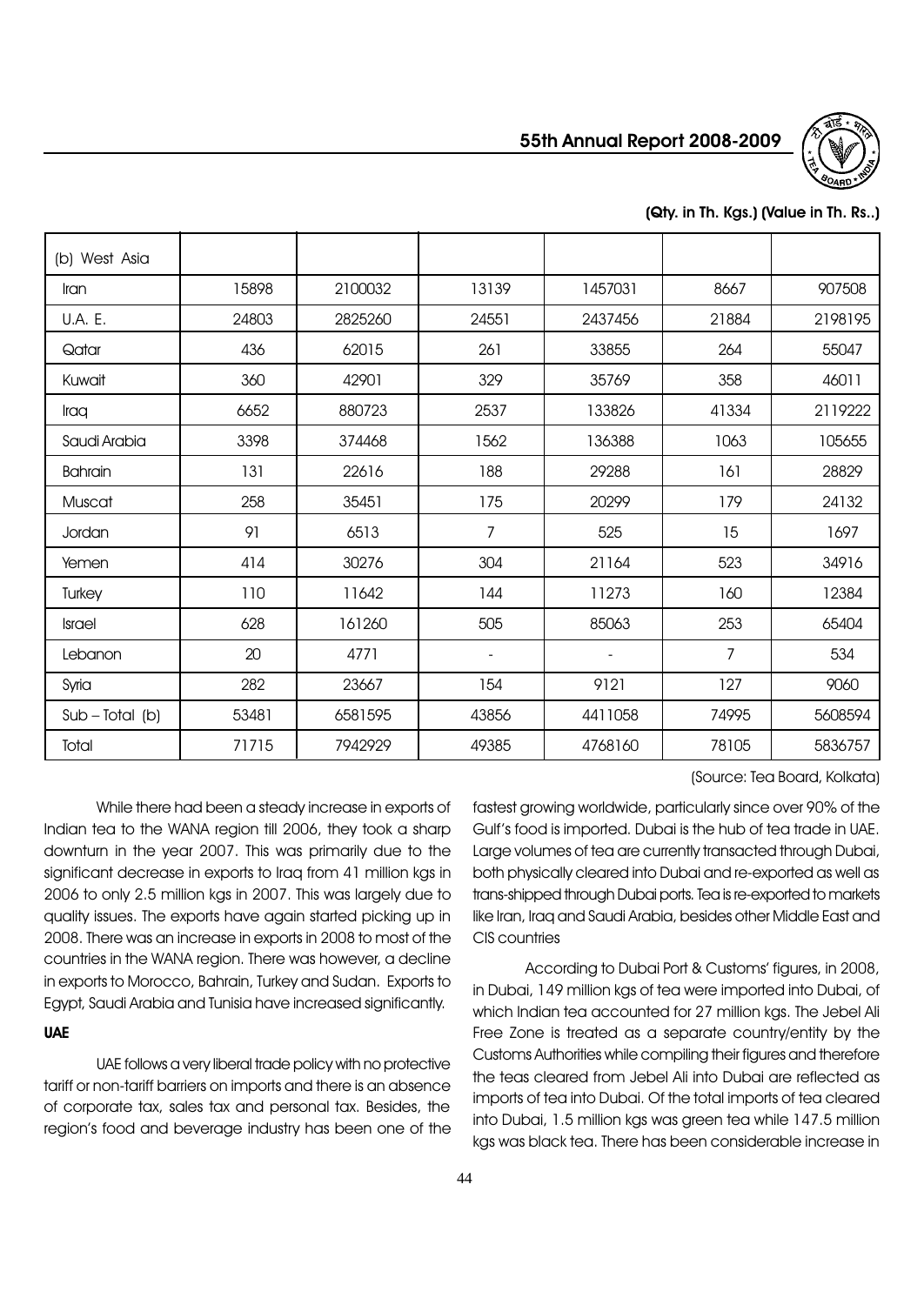imports of green tea from 0.38 million kgs in 2004. Many of the big tea companies/packing units, including Lipton are located in the Jebel Ali Free Zone, and source their tea there for packing. Besides, some Indian tea companies have also become members of the Dubai Tea Trading Centre (DTTC) and are stocking and re-exporting their teas from the DTTC warehouses in Jebel Ali.

The UAE market is largely dominated by Lipton, which has nearly 70% of the market share. More than 20 brands vie for the remaining share of the market. UK based Newby Teas also stepped into the Middle East market some time back. The company, which markets itself as a "Super Premium" tea brand, launched its Dubai based Middle East headquarters. It is reported to be aiming at a \$50 million share of the Middle East's tea market in the next five years. While the UAE domestic market for tea is not very large due to the small population, the market as a centre for tea re-exports is very large. This market is largely a CTC market preferring mainly the Assam CTCs among Indian teas. However, while in packet tea, pure Assam CTCs are available, the tea bag market comprises largely blends of Indian and Kenyan teas or pure Sri Lankan tea. The main problems facing Indian tea in this region is the quality of tea and the inconsistency of supply through the year due to seasonality of production. This has enabled other origins like Kenya besides Sri Lanka, to find increasing acceptance in this market.

#### Dubai Tea Trading Centre :

The Dubai Tea Trading Centre (DTTC), a subsidiary of the Dubai Multi Commodities Centre (DMCC), located in Jebel Ali, has created another international hub in the region for trading in tea. The Dubai Tea Trading Centre (DTTC), a division of the Dubai Multi Commodities Centre (DMCC), unveiled its new centralised tea storage, blending and value addition services as part of its expansion plans to accommodate the growing activities of the centre. The new facility was inaugurated by Jamal Majid Bin Thaniah; Executive Vice Chairman, DP World and Group CEO, Ports Customs World; and Salma Ali Saif Bin Hareb Chief Executive Officer - Economic Zones World. The 23,731 square metre facility in Jebel Ali Free Zone also includes office space for regional and international tea companies.

DTTC's new facility offers services across the entire

# 55th Annual Report 2008-2009



value chain of the tea industry ranging from storage, tea tasting, blending, packaging as well as networking opportunities leading to increased trade. The new facility also provides dedicated individual storage space, free storage for a limited period of time, and temperature-controlled blending and packing facilities for a wide range of teas under one roof.

This new facility  $-$  a one-stop solution for the tea industry - will further boost tea traded through Dubai, contributing to the ongoing diversification of the Emirate's dynamic economy.

DTTC's success is demonstrated by Dubai's encouraging tea growth, which is evident from the growing tea trade. In 2008, Dubai's total tea trade reached 148.6 million kilos, compared to 144.6 million kilos in 2007. In the same period, 5.92 million kilos of multi-origin teas were transacted through the DTTC, representing an annual growth of 15 per cent.

The DTTC presently stocks teas from 13 producing countries, including Kenya, India, Sri Lanka, Indonesia, Malawi, Rwanda, Tanzania, Zimbabwe, Ethiopia, Vietnam, Nepal, China and Iran. In keeping with its mandate to further increase the tea trade in and through Dubai, the DTTC also facilitates sales with buyers in the GCC countries, Iran, Iraq, Jordan, Morocco, Pakistan, Afghanistan and the CIS countries and has plans to expand its services to other Middle East and European markets.

It is estimated that nearly 40% of the tea transacted through DTTC in 2008, was Indian tea. The Centre, continues to remain a platform that puts buyers and sellers together and they do not set prices nor do they take part in the negotiations and there are no plans as of now for it to develop into a full fledged auction centre for tea.

#### Arab Republic of Egypt

The Arab Republic of Egypt has traditionally been one of India's most important trading partners in the African continent. It is also one of the major tea consuming countries in the WANA region, importing more than 75 million kgs of tea annually for consumption.

The per capita tea consumption in Egypt is nearly1 kg per annum. CTC teas are preferred in this market, mainly the Dust grades. The country has been a big market for Indian teas in the past, with exports of Indian tea crossing 18 million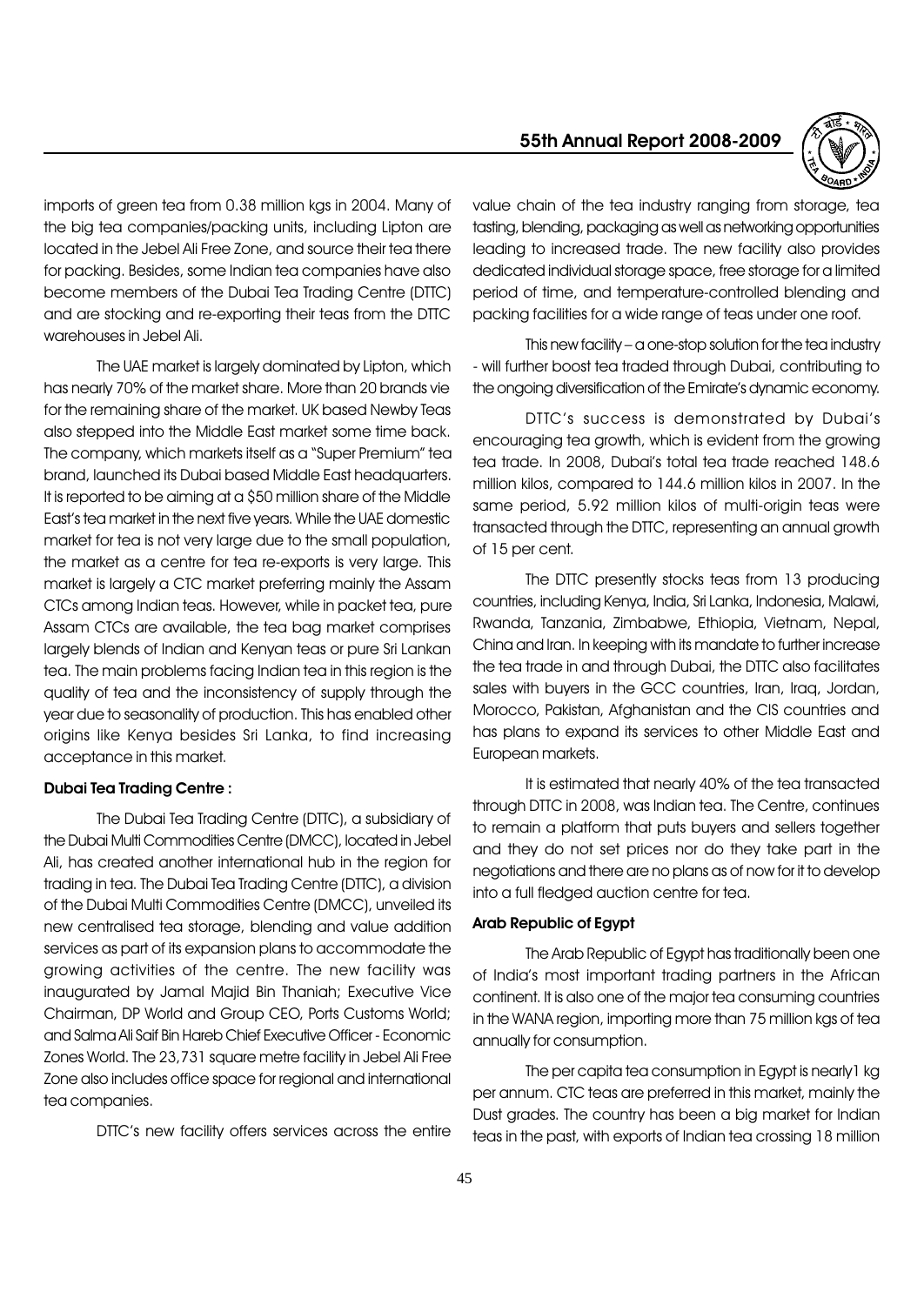55th Annual Report 2008-2009



kgs in the 1980s. However, with Egypt becoming a member of COMESA in 1998-99, the duty structure of 30% for Indian and other origin teas vis-à-vis free import of Kenyan and African teas, led to a substantial decline in the quantity of Indian teas exported to this market.

Import duty on tea in Egypt was reduced to 5% in 2004 and Indian tea started re-entering the market with 367,000 kgs being exported in 2005 as per Tea Board figures. Dubai office made persistent efforts by participating in fairs, organizing buyer-seller meets, renewing contacts with major importers, meeting Government authorities, arranging media publicity, in an attempt to reestablish the presence of Indian tea in this market. In February 2007, import duty on tea was further reduced to 2%. Indian tea exports to Egypt increased nearly doubled to 12.73 million kgs in 2008-09, from 7.59 million kgs in 2007-08. An Indian tea packet called "Rawaa Tea" has also been launched by an Egyptian company in Egypt.

Public Sector imports account for a substantial share of the total tea imports into Egypt. Nearly 24 m. kgs. are imported annually by the Government of Egypt for public distribution purposes. The General Authority for Supply Commodity (GASC) is the body responsible for deciding the quantity of tea required by the Govt. and the same is procured through two public sector organizations viz. M/s El Nasr Export & Import Co. and M/s Misr Export & Import Co. These companies import about 2 m. kgs. each month.

#### Iran

Iran is a major consumer of tea. It is also a tea producing country having about 34,000 hectares under tea plantation. In 1998 more than 65 million kgs of tea was produced in Iran. The production has been declining and has come down to 17 million kgs in 2007 with some tea factories shutting down.

As per ITC statistics, legal imports of tea into Iran stood at 50.7 million kgs. in 2007. This however, does not include the substantial amounts of tea which are smuggled into the country. While import of packet teas less than 10 kg in weight is banned, an import duty of 30% is levied on bulk tea imports. A concessional duty of 4% is charged for imports of tea against purchase of domestic tea. Sri Lanka is the main supplier of tea to this market. India exported about 14 million kgs to Iran in 2008-09. Iran prefers orthodox tea, specially the Assam

Second Flush teas, however, there is also a growing segment of CTC teas. Already Kenyan tea packets are becoming visible in the market and some importers feel that the Kenyan CTC is better than the Indian CTC in colour and strength and the fact that it is available throughout the year. They also feel that Kenyan tea retains its flavour even after two years while Indian tea looses it within months.

Recent developments in the import policy with regard to tea have been of concern to the Indian tea industry. A new quality requirement, viz. the Plant Master File Requirement, which is basically GMP/HACCP, has been imposed by Iran which requires each supplier of tea to register with the Health Authorities after filling in the designated form and paying a one time registration fee of US\$ 7000. This requirement was imposed by the Iranian Govt. originally from 23 Nov 2006.

# Indo-Iran banking transactions under ACU Mechanism

The information relates to the Indo- Iranian trade that has all along been conducted under ACU Mechanism and the underlying currency was known as ACU Dollar which was equivalent to a US Dollar. SBI is the sole bank authorized to deal under this mechanism and is the principal correspondent of 10 major govt. owned Iranian banks. The modalities of ACU Mechanism, are that the Iranian banks open a LC on SBI, which is then advised by one of its branches and the reimbursement under the LC is also done by SBI. The Iranian correspondent banks of SBI have US Dollars accounts opened with one of the branches of SBI in Mumbai and the payments to Indian Exporters was being made through this account. The Iranian banks' accounts were funded by Central Bank of Iran, through Reserve Bank of India. The major attraction in doing business through this mechanism is the fact that there is a kind of implicit sovereign guarantee available for funding of these accounts and there was no question of any default happening since Central Banks of the respective countries are involved in funding the accounts of banks of the member countries.

Beginning from Feb 2006, US Treasury over a period of time has been sanctioning individual Iranian banks by cutting them off from the US financial system. This meant that no dollar related transaction could be cleared in US in respect of the sanctioned banks. Finally, in October 2008, US decided to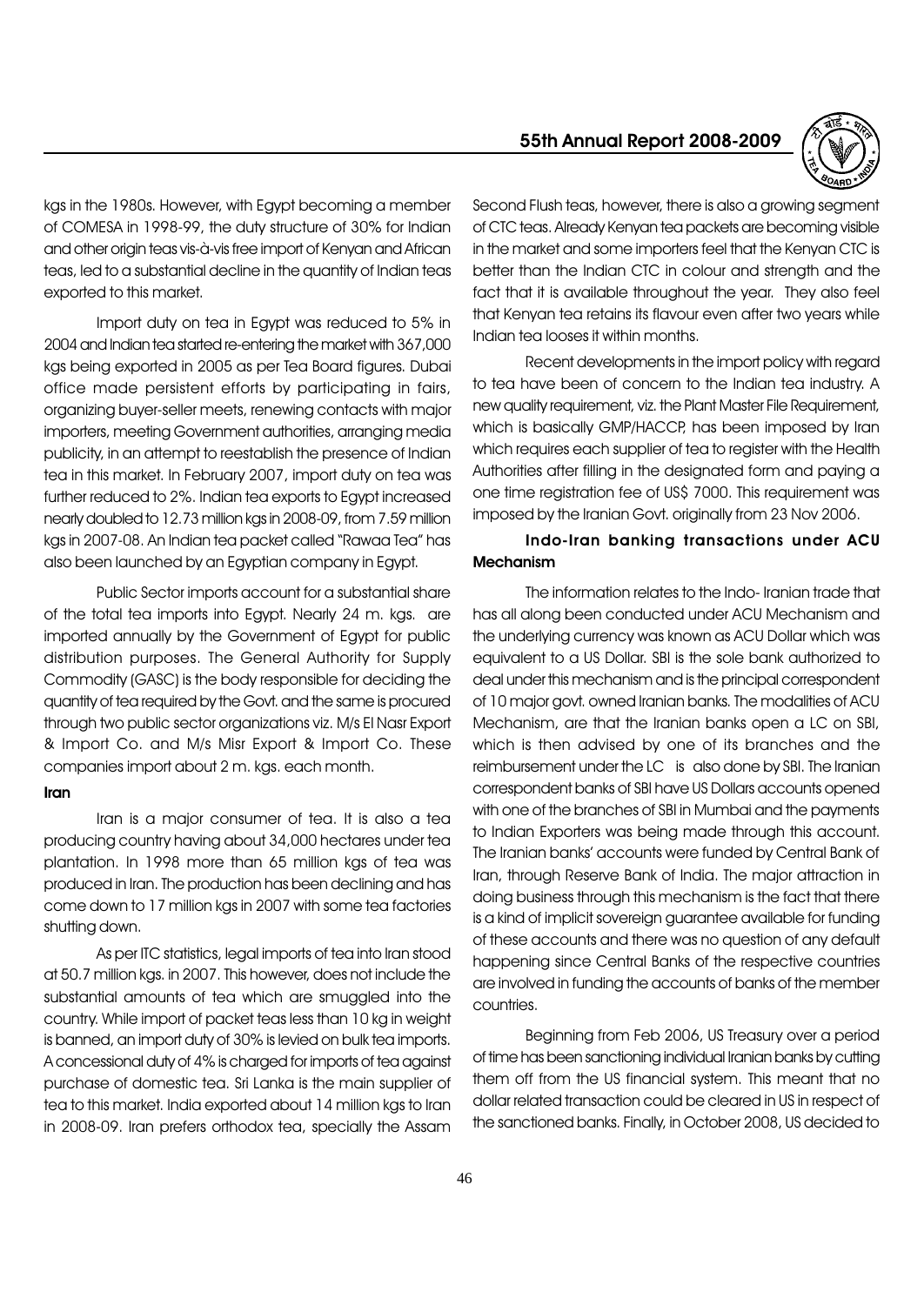55th Annual Report 2008-2009



clamp down on all Iranian banks and cut them off from US financial system. This meant from the date of the US Treasury order, SBI decided not to advise any LC opened by Iranian banks in US Dollars but was honoring claims of Indian exporters in respect of LCs opened before the date of US Treasury order, subject to availability of funds in the Iranian banks accounts with SBI. RBI had advised SBI that they would not be in a position to fund the Iranian banks accounts anymore. The only alternative then was that Iranian Banks could open LCs in Euros, which were being advised by SBI but these transactions would be out of the purview of ACU Mechanism since Euro could not be used as a currency in the mechanism and the reimbursement of the Indian exporters was to be made by the Iranian banks Euro correspondents directly.

In the meantime, there was proposal which was mooted in the ACU General Body Meeting seeking to introduce Euro as an alternate currency in the ACU Mechanism. This proposal was approved and ACU members countries decided that Euro would be additional currency in the ACU Mechanism w.e.f January 1, 2009. Accordingly, the instructions regarding introduction of Euro as an additional currency were received by SBI from Reserve Bank of India advising them to do the needful. SBI says that it also needs some time to put in place the process of settling claims in Euros as it entails opening Euro accounts of Iranian banks.

#### Tunisia

Republic of Tunisia is a small country situated between Algeria and Libya with a total population of about 11 million people. Tea drinking along with coffee is a popular pastime. Tea is drunk without milk but with plenty of sugar and with a hint of mint. It is consumed both in green and black varieties. The Tunisians prefer strong tea with flavour which are medium grown. Sometimes they brew tea more than once from the same leaf. While the Tunisian population is small, this is supplemented by the tourist arrivals which were estimated at 6 million during 2007. Tunisia imported about 10.3 million kgs in 2008, with 4.6 mkg from Sri Lanka, 3.1 mkg from China and 2.6 mkg from India. In 2007 India had exported only 219 MT and the exports have risen exponentially. The Breakup is about 8 million being black tea and 2 million being green tea. Office du Commerce de La Tunisie (OCT ) is the sole tea importing agency in the country. They import in bulk and have their own

packaging plant where tea is packeted in their brand for local consumption. Some tea is also packeted by private companies for the local market. However, the tea used in these packets is imported by OCT for the local companies when there is a requirement. These are largely fannings for tea bags and amounts to a very small quantity of about 45 MT only.

OCT procures about 10 million kgs of tea annually of which 8 million kgs are black and 2 million kgs are green. The types of tea bought by OCT are OP, BOP, FBOP I and FBOP II. They float two tenders during a year for purchase of tea- once in November and once in April/May. These tenders are circulated to exporters registered with them. In order to register with OCT, the exporter has to send them all details of their company, including company profile, production/exports done for the last five years, credit worthiness from the bank and the certificate of registration with Tea Board of India. Once they receive all the documents, they conduct their own enquiry regarding the company. There is a Procurement Committee, comprising of members of different ministries including Finance Ministry, Central Bank etc., which meets to decide on which exporters to register after considering the documents. The tea specifications for the tender are then sent to the registered exporters to sign. Presently only three-four Indian companies are registered with OCT. Most of the others registered with them, have since been blacklisted due to quality issues. OCT has indicated their willingness to register more Indian companies who approach them with necessary documents.

#### **Morocco**

Morocco, is an important tea consuming country in the region, being one of the main consumers of green tea, with little consumption of black tea. The country imports around 50 million kgs of tea annually, of which more than 99% is green tea. India too had exported some small amounts of tea to Morocco in the past. Until 1993, the import of tea into Morocco was totally in the hands of the Government through Office Nationale de The et du Sucre (ONTS). ONTS was importing tea from China, Indonesia, Sri Lanka and India. Since liberalization in 1993, ONTS has ceased to import tea from India and Indonesia. At present the primary source of tea import is China. Best grades of green tea are gunpowder followed by chumnee and then soumee variety of tea. Revival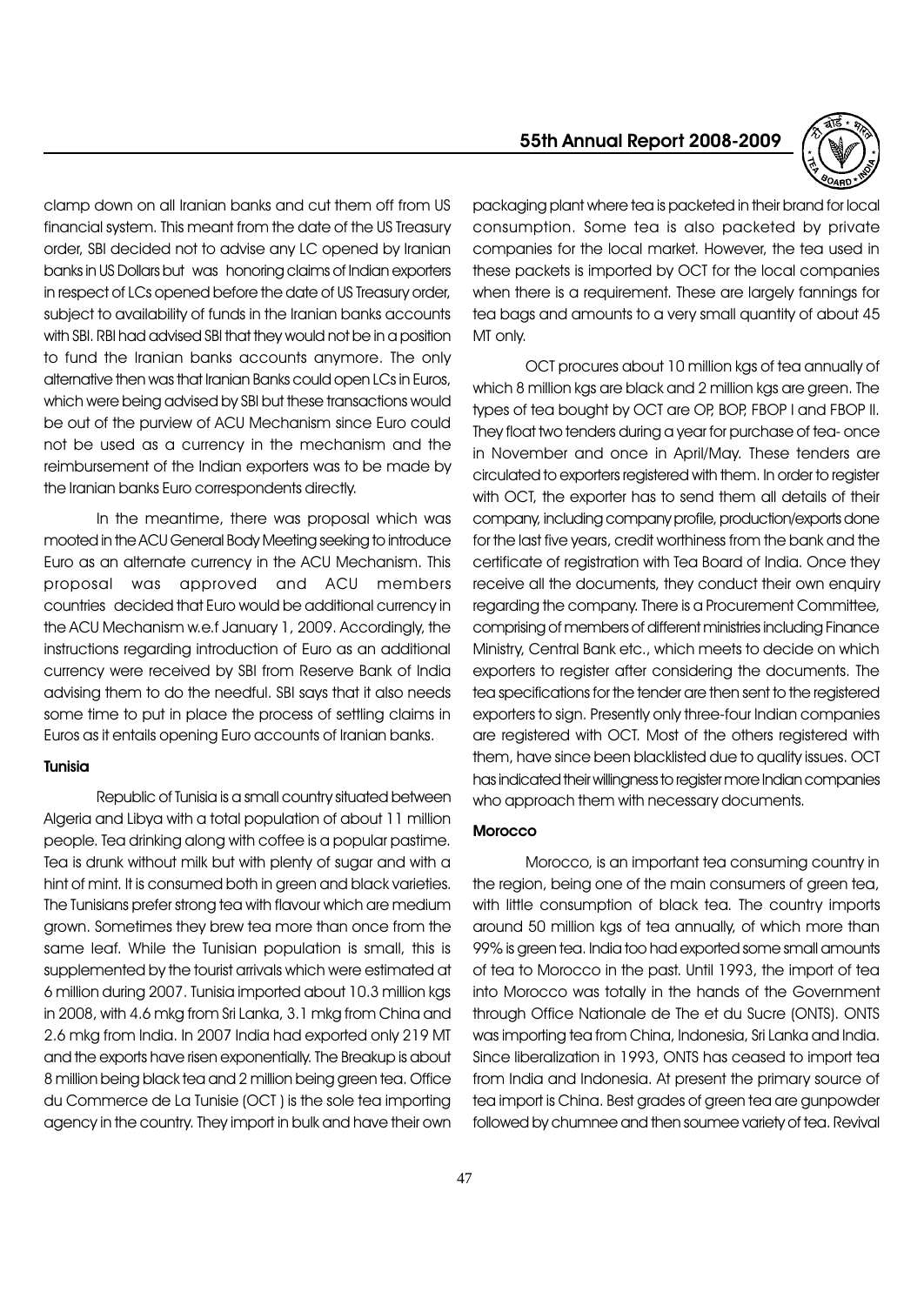of Indian tea exports to Morocco has been taken up with the DG of SOMATHES (previously ONTS) through the Indian Embassy in Morocco. It is learnt that though China has a monopoly in tea export to Morocco, SOMATHES is keen to find alternative sources of supply. The Govt. is also in the process of privatizing SOMATHES, and M/s Tata Tea is one of the companies which have shown interest in taking over SOMATHES.

#### Yemen

Yemen was a coffee exporting country for many years, but due to qat (a narcotic substance) cultivation in rural areas, the export and the popularity of Yemeni coffee dwindled and drinking of tea has become very popular. Yemen is another big tea consuming country in this region. Yemen imported 16.45 million kgs of tea in 2007 with Kenya accounting for 15.68 million kgs. Imports from India and Sri Lanka were 326000 kgs and 89500 kgs, respectively. A large quantity of tea is reexported from UAE too. The tea consumed is mostly the dust grades. There is no restriction on import of tea into Yemen. The customs tariff on tea includes customs duty of 5%, sales tax 5%, consumption tax 3%, profit tax 1%:- total rate 14%. With about 22 million population growing at the rate of 3.7%, this market has potential.

#### Market Analysis

Most of the important markets like Iran, Libya, Egypt, Iraq and Morocco are undergoing a process of economic liberalization and the role of their respective Government buying & distributing agencies are getting marginalized. Private importers and distributors have started playing progressively bigger roles. Private trade in tea is now possible even in countries like Libya and Iraq which were earlier totally dependent on Government buying. Even countries like Iran which otherwise do not allow import of packet teas into the country, allow the same in their Free Zone for re-export. Opportunities offered in Free Zones in Turkey, Iran, Kuwait, UAE etc. provide a possibility of joint ventures which Indian tea companies may like to explore.

The Major players of tea in the Middle East want a very different product from what is the norm in Europe and the West. Teas in demand in different markets of the WANA region range from cheaper CTC dust grades and brokens to higher quality Assam Orthodox tea. Export trade has to cater to very different markets and requirements. The market

# 55th Annual Report 2008-2009



however, remains very price sensitive and it is price, quality and appearance which determine demand rather than origin.

The Retail loose tea sale in the WANA region is gradually coming down. Packet teas and Tea bags are becoming popular. CTC segments are emerging even in those countries like Iran and Syria, which traditionally preferred orthodox teas.

Most of the countries in this region are becoming progressively brand conscious. In the supermarkets and the departmental stores and in the perception of consumers the competition is more among different tea brands rather than in terms of different countries of origin. However, in some countries like Syria, Saudi Arabia, Turkey, etc. origin still matters.

Setting up of free trade zones like the Jebel Ali Free Zone has encouraged value addition and large tea companies are setting up operations in the Middle East. In UAE, tea bags that were once sourced entirely from the UK are now being produced in the Jebel Ali Free Zone (JAFZA). UAE has in fact even started exporting it in the region and has become one of the big producers of teabags in the world. Platforms like the Dubai Tea Trading Centre (DTTC) which has upgraded its facilities to include centralized tea storage, blending and packing facility, facilitates multi-origin teas being available in one place and are also encouraging packing operations to be centralized in Dubai. Private entrepreneurs in countries like Egypt, Saudi Arabia, Jordan, Oman & Syria are also setting up their own blending and packaging facilities to produce their own brands of tea. Even in Iran, Lipton has set up a packaging factory while brands like Alokozay too are reported to be setting up packaging facility in the country. Such developments encourage blending of teas of different origins. It also affects consumer tastes as the range of products increases and value added products like tea bags, flavoured teas etc. gain acceptance.

Green Tea is also becoming popular due to increasing health consciousness of the consumers. In UAE, Lipton launched its Green Tea pack with aggressive publicity and even the new brand Alokozay includes Green Tea in its range.

#### USA and Canada

The jurisdiction of the Board's erstwhile New York Office covered USA, Canada and South America. With the closure of Board's New York Office in July, 2004, promotional activities have been handled from Head Office.